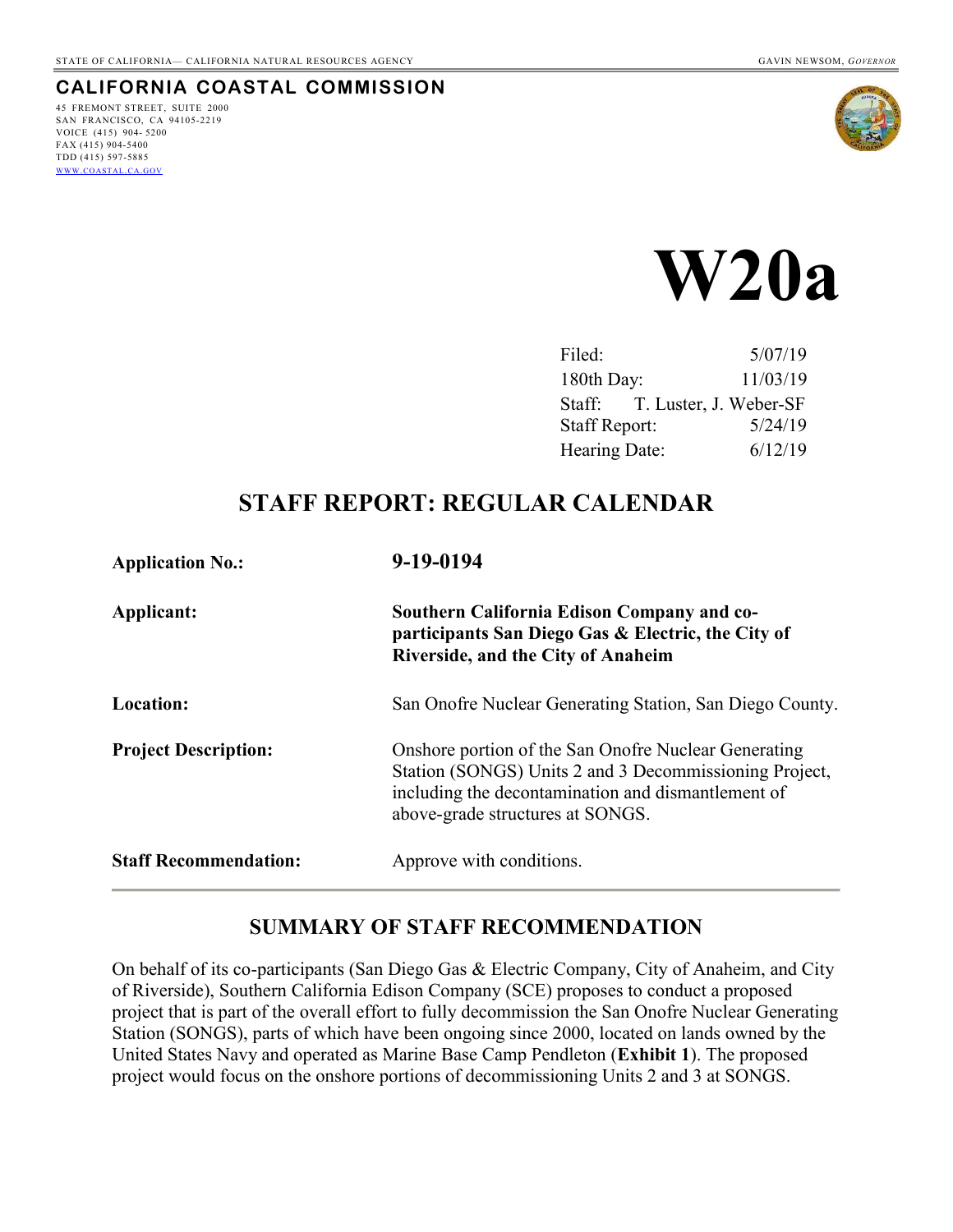In the proposed project, most of the visible elements of the SONGS facility related to Units 2 and 3 (generally to three feet below local grade, although deeper in certain portions of the site) would be decommissioned, demolished, and disposed of in accordance with federal Nuclear Regulatory Commission (NRC) standards for handling and disposing of radioactive waste. Following proposed activities, sampling would identify further materials or components of SONGS in excess of these federal standards, and thus further decommissioning and disposal activities that would be necessary to meet federal standards and NRC licensing requirements. It is presently unknown if and how much additional subsurface material the NRC would require to be removed. SCE would need to return to the Commission for a new permit or permit amendment for any further decommissioning work that is not covered by this permit.

Section 30253 of the Coastal Act requires that new development minimize risks to life and property, assure stability and structural integrity, and not create geologic instability or destruction of the site or surrounding area. SCE proposes to remove large portions of the aboveand below-grade elements of Units 2 and 3 and associated infrastructure. However, the proposed project would leave significant amounts of foundation, footings, and other existing material in place and would cover them with backfill. Over time, coastal processes, exacerbated by sea level rise, could cause portions of remaining structures to become exposed, which would cause potential risk to public safety and marine life, as well as impacts to visual resources and public access. Staff is recommending several conditions to address these concerns. **Special Condition 3** would require the applicant to return within six months of completion of the proposed project with a permit amendment application that includes the proposed removal of all remaining onshore structures at SONGS that may be exposed in the future due to coastal processes or that otherwise would have coastal impacts if they were to remain, to the extent feasible. **Special Condition 4** would require a revised site grading plan that specifies that any backfill needed for decommissioning-construction related activities will come from the SONGS site. **Special Condition 5** would require the applicant to acknowledge the risk of coastal hazards at the site, provide an unconditionally waiver of any claim of damage or liability against the Commission resulting from the risk associated with coastal hazards, and indemnify the Commission against any and all liability, claims, demands, damages, costs (including costs and fees incurred in defense of such claims), expenses, and amounts paid in settlement arising from any injury or damage due to such hazard**.** 

To address potential project impacts to protect the quality of coastal waters, ensure biological productivity, and protect against the release of hazardous materials, the staff recommends the Commission require several Special Conditions to mitigate for expected effects on marine life and to implement water quality control and spill prevention measures. **Special Condition 6** would require a fee to be paid to the Ocean Protection Council as mitigation for impacts associated with ocean life entrainment and impingement impacts resulting from ocean water intake during the proposed project's life. **Special Conditions 7 and 8** would require the completion and implementation of a Spill Prevention Control and Countermeasure Plan and a Spill Contingency Plan, respectively.

To address potential project impacts related to environmentally sensitive habitats and species that are located adjacent to the SONGS site, and to address the potential for impacts to sensitive species that may frequent the SONGS site, staff recommends **Special Conditions 9, 12, 13, 14, and 15** to provide for the implementation of mitigation measures included in the project Final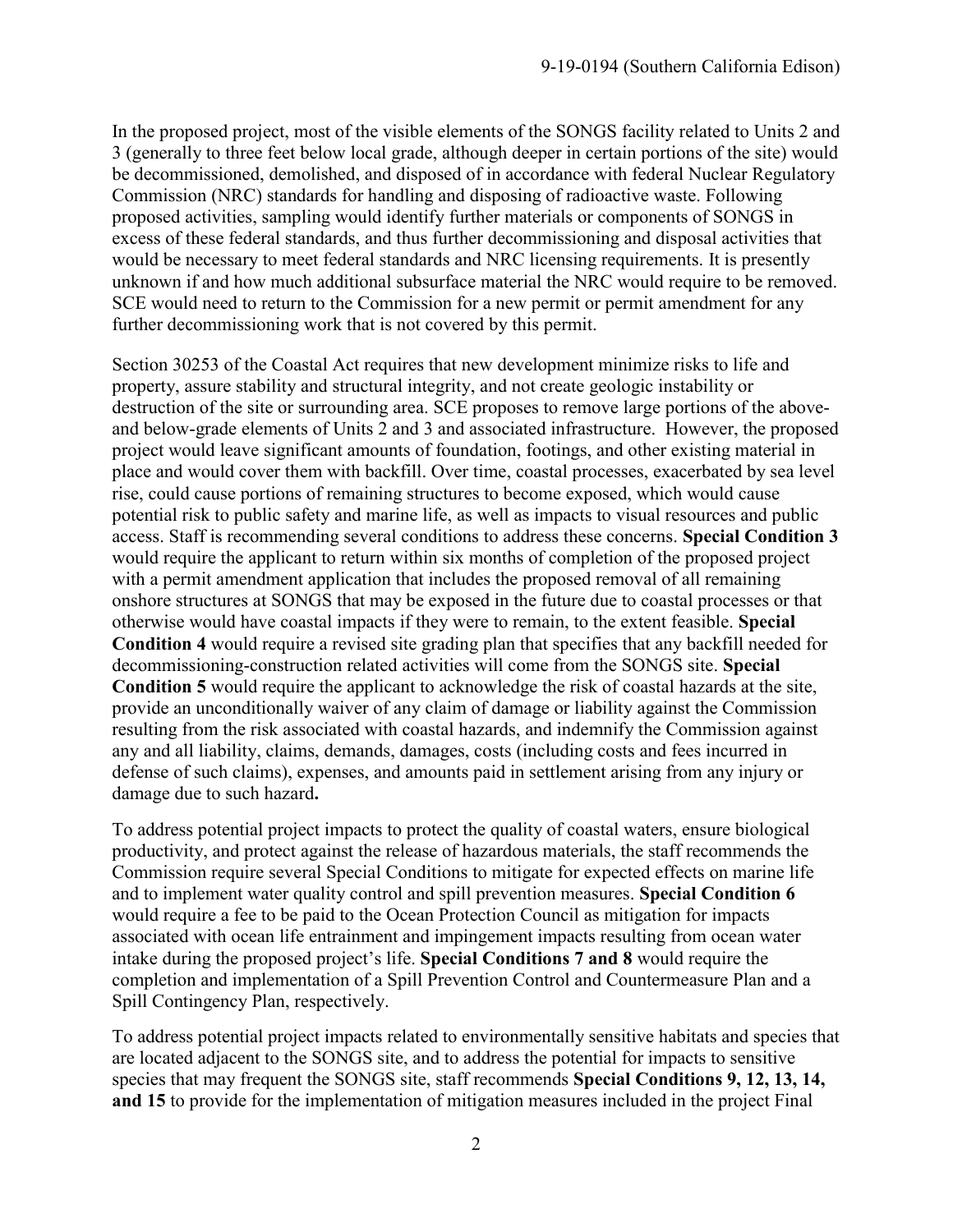Environmental Impact Report; a Worker Environmental Awareness Program; rare plant surveys and surveys for sensitive amphibian, reptile, bird, and bat species, and implementation of impact mitigation measures, if necessary; and a noise mitigation plan.

To ensure public access is maximized at the SONGS site consistent with public safety considerations, **Special Condition 11** would require that the applicant provide public notice during closures of the existing public access walkway necessary for public safety during decommissioning or walkway repair activities. **Special Condition 3** requires the applicant to submit information on potential NRC action related to the existing Exclusion Area in its annual reports, followed by an Executive Director determination of the need for a permit amendment.

**Special Conditions 17 and 18** would require the completion and implementation of a Cultural Resources Management Plan and a Paleontological Resources Management Plan, respectively, to provide for site monitoring and appropriate actions to be taken in the event that currently unknown cultural and paleontological resources are discovered during project implementation.

With the incorporation of these Special Conditions, staff recommends that the Commission find that the project is consistent with the hazards, marine resources, water quality, view protection, and other relevant policies of the Coastal Act, and therefore **APPROVE** coastal development permit application 9-19-0194, as conditioned.

The motion and resolution are on page 5 of this staff report. The standard of review is Chapter 3 of the Coastal Act.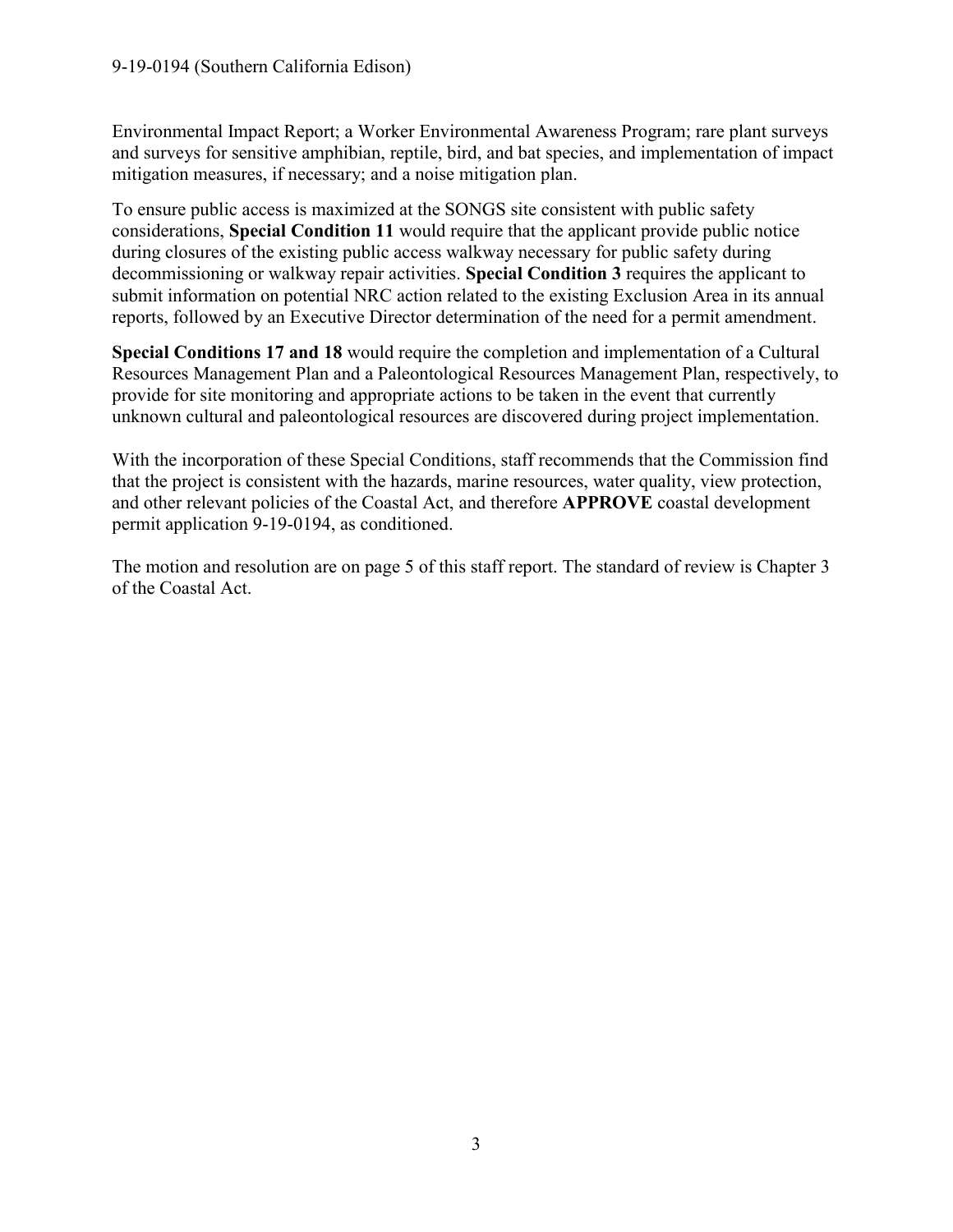# **TABLE OF CONTENTS**

| L  | <b>MOTION AND RESOLUTION MOTION</b> |  |
|----|-------------------------------------|--|
| Ш. |                                     |  |
|    |                                     |  |
|    |                                     |  |
|    |                                     |  |
|    |                                     |  |
|    |                                     |  |
|    |                                     |  |
|    |                                     |  |
|    |                                     |  |
|    | G.                                  |  |
|    |                                     |  |
|    |                                     |  |
|    |                                     |  |
|    |                                     |  |

## **APPENDICES**

[Appendix A – Substantive File Documents](#page-58-0)

Appendix B – FEIR Description of Decontamination and Dismantlement Activities

## **EXHIBITS**

- Exhibit  $1$  Project vicinity
- Exhibit 2 SONGS site
- Exhibit 3 Major project areas
- Exhibit 4 Above-grade components of SONGS that would remain
- Exhibit 5 North-South cross section
- Exhibit 6 East-West cross section
- Exhibit 7 Lateral view of existing SONGS facilities and adjacent lands
- Exhibit  $8 -$  Site land cover types
- Exhibit 9 Location of rare and/or sensitive vegetation
- Exhibit 10 Fairy shrimp habitat
- Exhibit 11 Coastal California gnatcatcher occurrence and habitat
- Exhibit 12 500-foot buffer around environmentally sensitive habitat areas
- Exhibit 13 Incorporated FEIR mitigation measures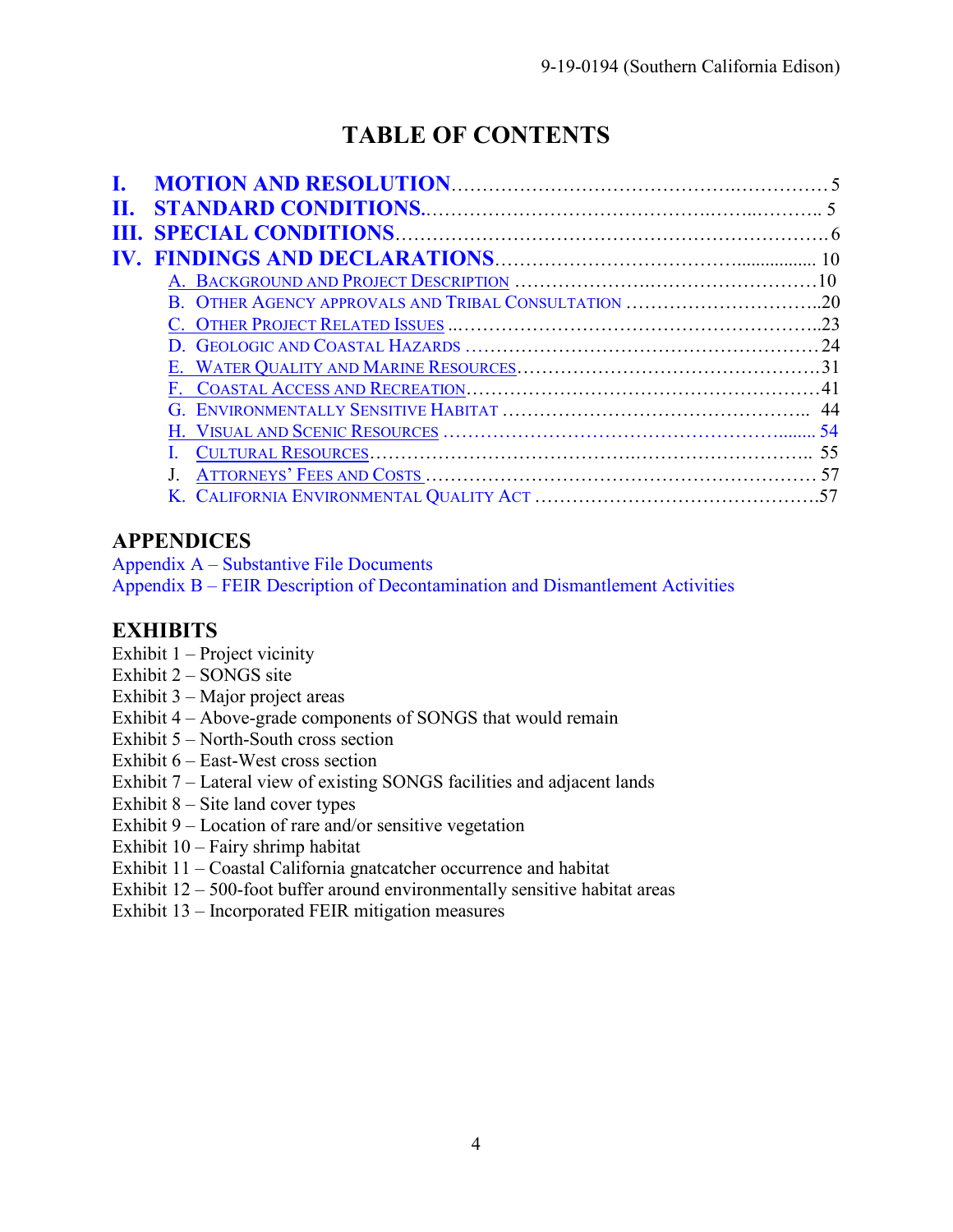## <span id="page-4-0"></span>**I. MOTION AND RESOLUTION**

## **Motion:**

*I move that the Commission approve Coastal Development Permit No. 9-19-1904 pursuant to the staff recommendation.* 

Staff recommends a **YES** vote. Passage of this motion will result in approval of the permit as conditioned and adoption of the following resolution and findings. The motion passes only by affirmative vote of a majority of the Commissioners present.

## **Resolution:**

*The Commission hereby approves a coastal development permit for the proposed development and adopts the findings set forth below on grounds that the*  development as conditioned will be in conformity with the policies of Chapter 3 of *the Coastal Act. Approval of the permit complies with the California Environmental Quality Act because either 1) feasible mitigation measures and/or alternatives have been incorporated to substantially lessen any significant adverse effects of the development on the environment, or 2) there are no further feasible mitigation measures or alternatives that would substantially lessen any significant adverse impacts of the development on the environment.* 

## <span id="page-4-1"></span>**II. STANDARD CONDITIONS**

The Coastal Development Permit (CDP) No. 9-19-1904 is granted subject to the following standard conditions:

- **1. Notice of Receipt and Acknowledgment**. The permit is not valid and development shall not commence until a copy of the permit, signed by the applicant or authorized agent, acknowledging receipt of the permit and acceptance of the terms and conditions, is returned to the Commission office.
- **2. Expiration**. If development has not commenced, the permit will expire two years from the date on which the Commission voted on the application. Development shall be pursued in a diligent manner and completed in a reasonable period of time. Application for extension of the permit must be made prior to the expiration date.
- **3. Interpretation**. Any questions of intent or interpretation of any condition will be resolved by the Executive Director or the Commission.
- **4. Assignment**. The permit may be assigned to any qualified person, provided assignee files with the Commission an affidavit accepting all terms and conditions of the permit.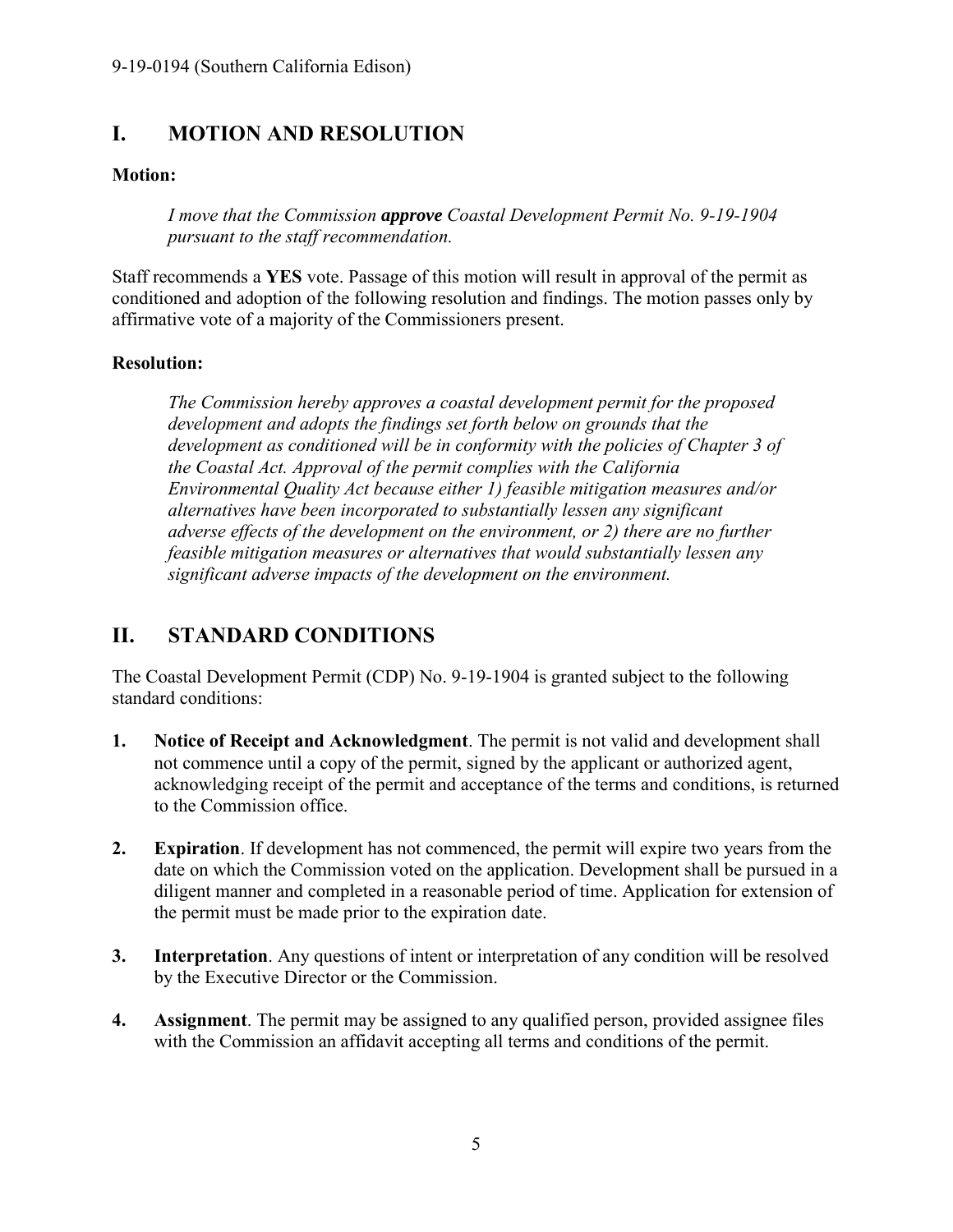**5. Terms and Conditions Run with the Land**. These terms and conditions shall be perpetual, and it is the intention of the Commission and applicant to bind all future owners and possessors of the subject property to the terms and conditions.

## <span id="page-5-0"></span>**III. SPECIAL CONDITIONS**

This permit is granted subject to the following special conditions:

**1. Evidence of Landowner Approval.** PRIOR TO ISSUANCE OF THE COASTAL DEVELOPMENT PERMIT, the applicant shall submit to the Executive Director for review and approval proof of its legal interest to undertake the development as conditioned by the Commission.

In addition, and prior to the May 12, 2024 expiration date of the applicant's existing easement and lease with the U.S. Navy, the applicant shall submit proof of an extended or modified easement and lease that allows completion of the proposed development activities.

- **2. Other Permits and Approvals**: PRIOR TO THE START OF CONSTRUCTION, the applicant shall provide to the Executive Director copies of all other local, state, and federal permits required to perform project-related work. These permits and approvals include:
	- a. State Water Resources Control Board Construction General Permit, Stormwater Pollution Prevention Plan (SWPPP).
	- b. San Diego Regional Water Quality Control Board National Pollutant Discharge Elimination System (NPDES) permit.

Any changes to the approved project required by these agencies shall be reported to the Executive Director. No changes to the approved project shall occur without a Commission amendment to this CDP unless the Executive Director determines that no amendment is legally necessary.

- **3. Annual progress reports and permit amendment**. The applicant shall provide the Executive Director with annual progress reports by January 15 of each year. These reports shall include:
	- a. A description of progress made in the previous year in conducting the proposed project;
	- b. Results of any Final Status Surveys;
	- c. Identification of any changes to the proposed project resulting from Final Status Surveys (e.g., identification of areas where additional structures or materials are required to be removed beyond that which is described in the FEIR for the proposed project), including the volume of material, method(s) of decommissioning and disposal, and identification of SONGS structures that would remain following the identified change to the proposed project;
	- d. Detailed estimate of the amount of any proposed backfill and a description (including location and volume) of any structures that are proposed to remain and areas that would require backfill.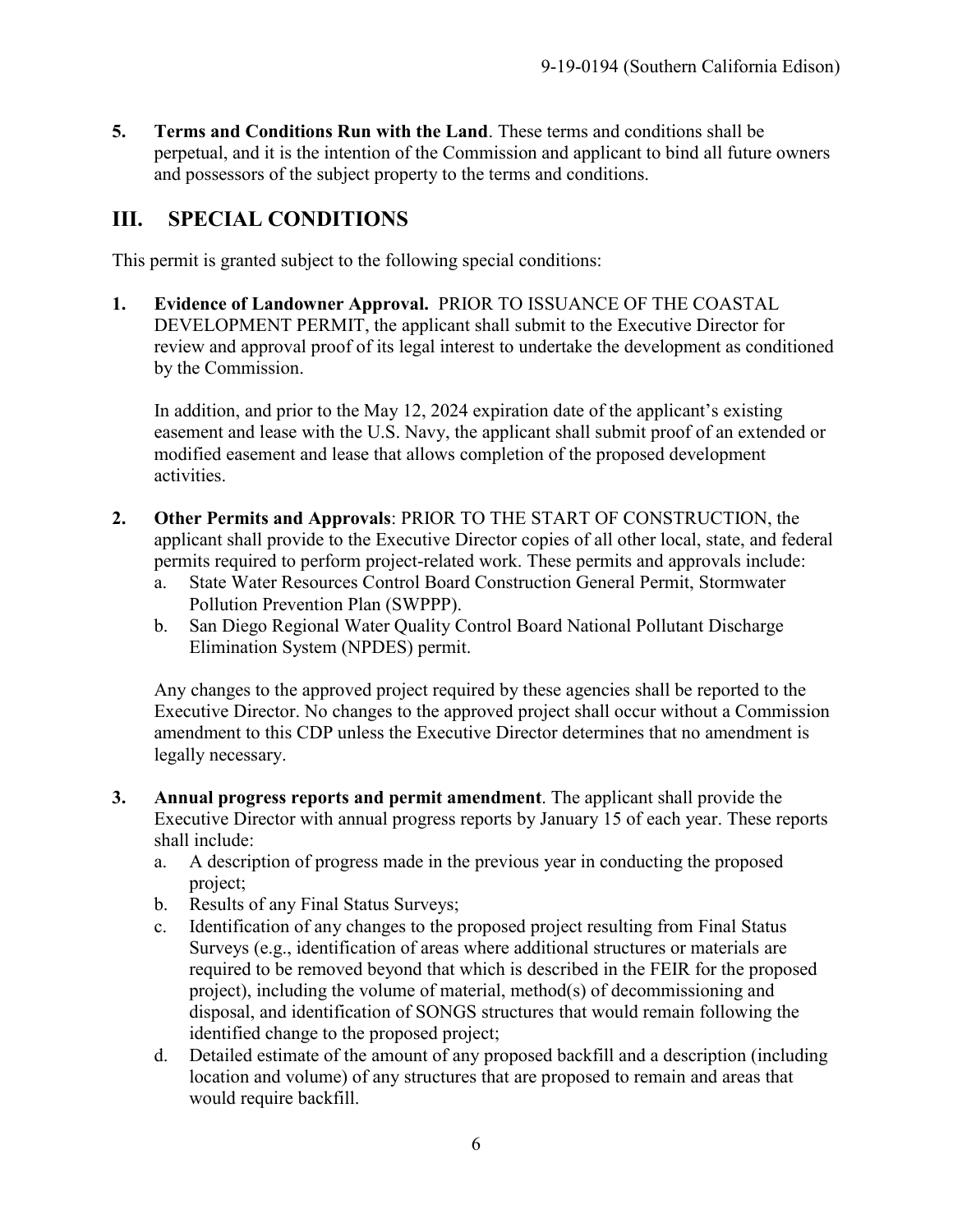- e. Updates regarding the opportunities for long-term storage of nuclear waste, including specific discussion of potential opportunities to relocate waste currently stored in the ISFSI either elsewhere on the SONGS site or at offsite locations;
- f. Interactions with the NRC regarding potential or proposed changes to the Exclusion Area;
- g. Any changes to project schedule that occurred or are anticipated in the subsequent year; and
- h. Assessment of the need for an amendment to this permit.

Within 30 days of the receipt of these annual progress reports, the Executive Director shall make a determination as to whether there is a need for an amendment to this permit.

In any event, the applicant shall submit an application to amend this permit within six months of completing the proposed project and not later than June 1, 2028. This application shall describe the development activities needed to complete site restoration and shall include:

- a. A description, including location, dimension, and volume of all remaining above- and below-grade structures at the site;
- b. Any regulatory requirements to maintain or modify the remaining structures, including those related to potential onsite relocation of the existing Independent Spent Fuel Storage Installation (ISFSI);
- c. An assessment of the effects of coastal erosion, sea level rise, and other coastal processes on the remaining structures, and the potential for remaining structures to affect coastal erosion processes. This analysis shall assume that no coastal armoring exists;
- d. An updated assessment of the known and potential hazards of these remaining structures, when exposed, on marine life and on public access to the shoreline;
- e. An updated assessment of the potential visual and scenic resource impacts of these remaining structures; and
- f. Proposed removal of all remaining onshore structures at SONGS that may be exposed in the future due to coastal processes or that would otherwise have coastal impacts if they were to remain, to the extent feasible. If there are structures, or portions thereof, that the applicant believes cannot feasibly be removed, the applicant shall identify such structures and provide analysis and evidence regarding the feasibility issues that preclude their removal. The need to remove, manage, or replace backfill previously placed on site as part of decommissioning activities shall not, by itself, constitute a basis for finding that removal of a structure is infeasible.
- **4. On-site grading plan.** Prior to placement of backfill, the applicant shall provide a revised on-site grading plan that shall provide for soil for backfill purposes from the existing Make Up Demineralizer Area depicted in **Exhibit 3**. The amount of soil that shall be used for backfill shall be reduced through the limitation of backfill in the Turbine Building Area and Intake Structure Area by assuming a 2:1 slope on all sides and a maximum elevation of 20 feet MLLW at the bottom of the depression in these two areas.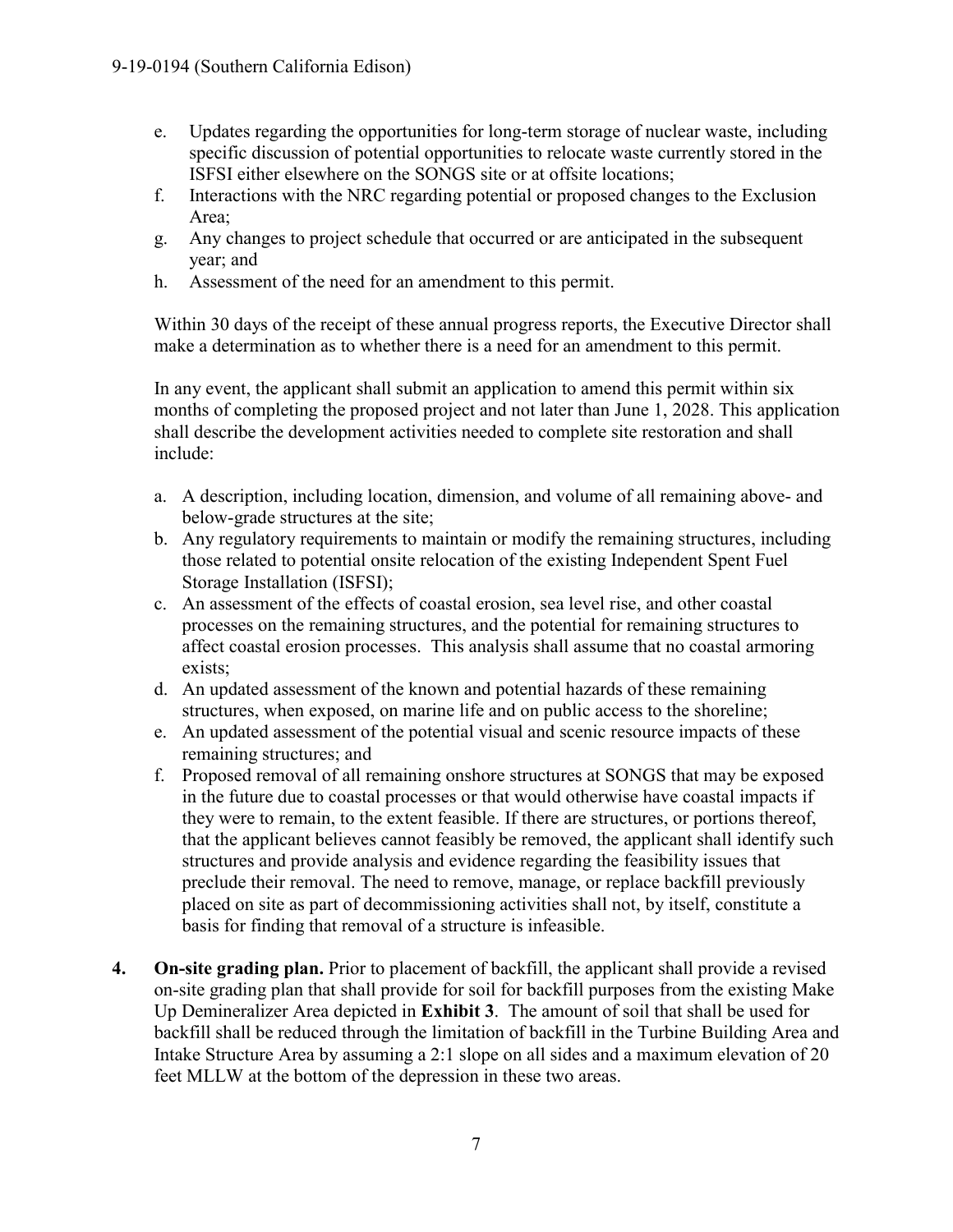- **5. Assumption of Risk, Waiver of Liability and Indemnity.** By acceptance of this permit, the Permittee acknowledges and agrees:
	- a. That the site may be subject to hazards from coastal erosion, storm conditions, wave uprush, and tsunami runup;
	- b. To assume the risks to the Permittee and the property that is the subject of this permit of injury and damage from such hazards in connection with this permitted development;
	- c. To unconditionally waive any claim of damage or liability against the Commission, its officers, agents, and employees for injury or damage from such hazards; and,
	- d. To indemnify and hold harmless the Commission, its officers, agents, and employees with respect to the Commission's approval of the project against any and all liability, claims, demands, damages, costs (including costs and fees incurred in defense of such claims), expenses, and amounts paid in settlement arising from any injury or damage due to such hazards.
- **6. Entrainment and Impingement Mitigation.** Within 60 days of issuance of this coastal development permit, the applicant shall provide an in-lieu mitigation fee of \$1,011,391 to the Ocean Protection Council to address past and future impacts resulting from the facility's use of seawater between June 2013 and the expected end of that use in December 2022. These funds shall be used for one or more projects that involve restoration to increase marine life in coastal areas within the Southern California Bight. Upon selection of one or more projects that could receive these funds, the applicant shall provide a description of eligible projects to the Executive Director. The Executive Director, in conjunction with the Ocean Protection Council, shall identify which project(s) shall receive the funding. No later than January 31, 2023, the applicant shall report any changes to, or extension of, the intake flow volumes and duration to the Executive Director for a determination of whether the changes or extension will require an amendment to this permit.
- **7. Spill Prevention Control and Countermeasure Plan**. The applicant shall provide, for Executive Director review and approval, a proposed Spill Prevention Control and Countermeasure (SPCC) Plan certified by a licensed professional engineer not less than 30 days prior to the commencement of proposed project activities. Proposed future amendments to the SPCC Plan shall also be provided to the Executive Director for review and approval and for a determination of whether the amended Plan will require an amendment to this coastal development permit.
- **8. Spill Contingency Plan**. The applicant shall submit the Spill Contingency Plan, as provided with the CDP application along with any subsequent changes, to the Executive Director not less than 30 days prior to commencement of proposed project activities.
- **9. Final Environmental Impact Report Mitigation Measures.** Unless otherwise modified by these Special Conditions, this permit requires the applicant to implement mitigation measures identified in the March 2019 *Final EIR for the San Onofre Nuclear Generating Station (SONGS) Units 2 & 3 Decommissioning Project (State Clearinghouse No.* 2016071025) concerning site stabilization, biological resources, water quality,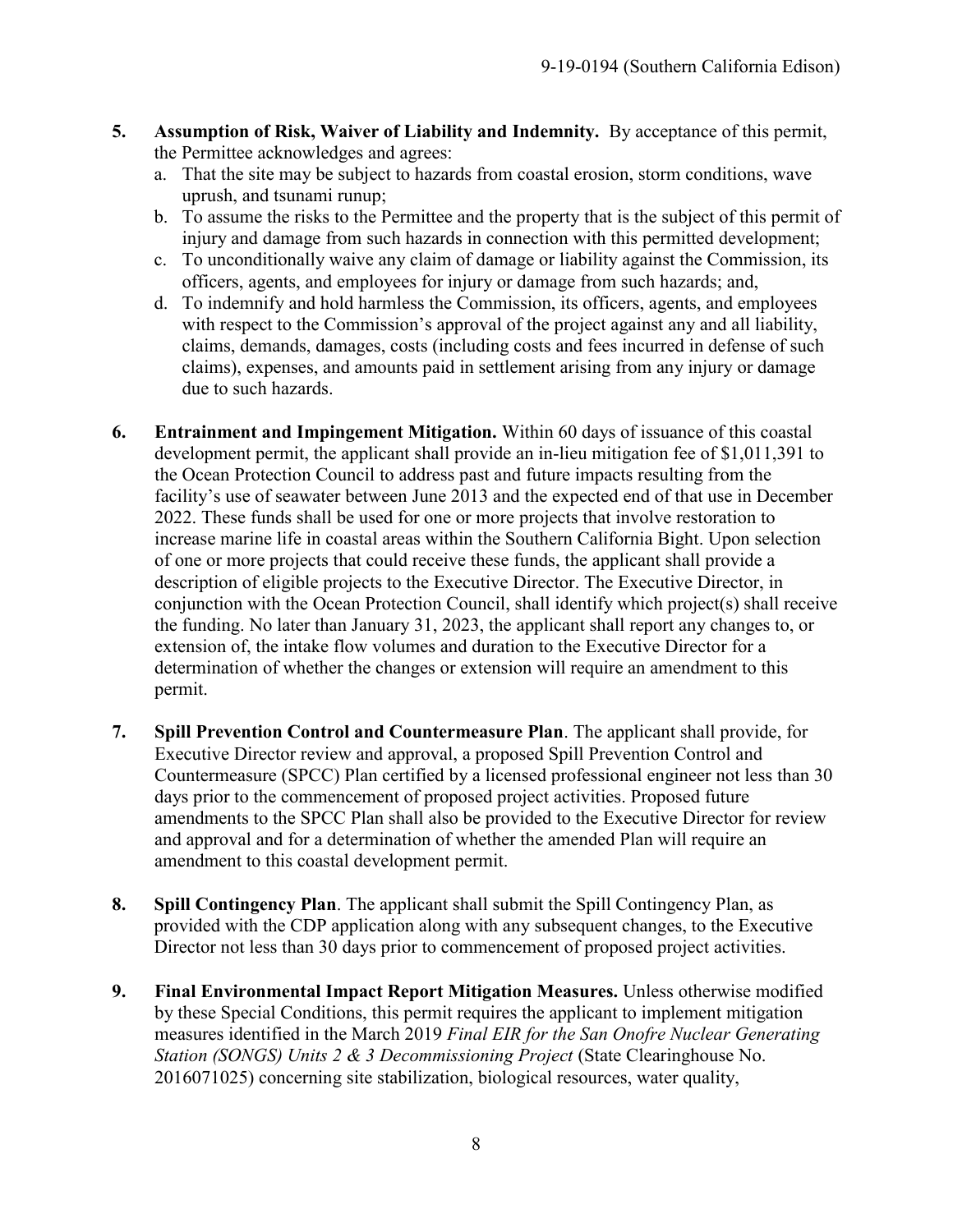archaeological and tribal monitoring, and paleontological monitoring, that are attached to this report as **Exhibit 13.** 

- **10. Onshore Site Stabilization Plan**. The applicant shall consult with the Executive Director during preparation of the Onshore Site Stabilization Plan required through **Special Condition 9**, and shall provide a draft to the Executive Director for review and approval a minimum of 60 days prior to the start of proposed project ground-disturbing activities. This Onshore Site Stabilization Plan shall be consistent with the grading plan required in **Special Condition 4**.
- **11. Public notice during closures of public access walkway.** If the public access walkway needs to be closed for repairs or for public safety purposes during other activities related to decommissioning, the applicant shall post notice at least seven days in advance of the closure announcing the reasons for the closure and its intended duration, along with contact information to obtain further information. Notices shall be posted at publicly-accessible areas to the north and south of the walkway.

Prior to any closure periods expected to last longer than four weeks, the applicant shall contact the Executive Director to determine whether the proposed closure will require an amendment to this coastal development permit.

- **12. Worker Environmental Awareness Program.** The applicant shall prepare, for Executive Director review and approval, a revised Biological Resources – Worker Environmental Awareness Program (WEAP) at least 60 days prior to implementation of the proposed project. The WEAP shall include:
	- a) Evidence that an approved biologist will conduct the training who is qualified to discuss onshore special-status species; and
	- b) Revisions to the training materials that incorporate environmental requirements of the Special Conditions for this CDP, including identification of ESHA areas and related special-status species (animal and vegetation) and protection measures that shall be followed to avoid and minimize impacts to such species and ESHA.

The applicant shall implement the program as approved by the Executive Director.

- **13. Rare Plant Surveys**. The applicant shall conduct rare plant surveys as described in **Exhibit 13**. Reports detailing the results of each rare plant survey shall be provided to the Executive Director 30 days prior to ground disturbance. If direct impacts to listed plant species cannot be avoided, the applicant shall provide notification to the Executive Director 30 days prior to ground disturbance. If a rare plant Salvage and Relocation Plan is necessary, a draft plan shall be provided to the Executive Director for review and approval at least 30 days prior to the start of salvage activities. The applicant shall implement the Plan as approved by the Executive Director.
- **14. Surveys for Special-Status Reptiles and Amphibians, Nesting Birds, Burrowing Owls, Western Snowy Plover and California Least Tern, Coastal California Gnatcatcher, and Sensitive Bat Species**. The applicant shall conduct surveys for these species as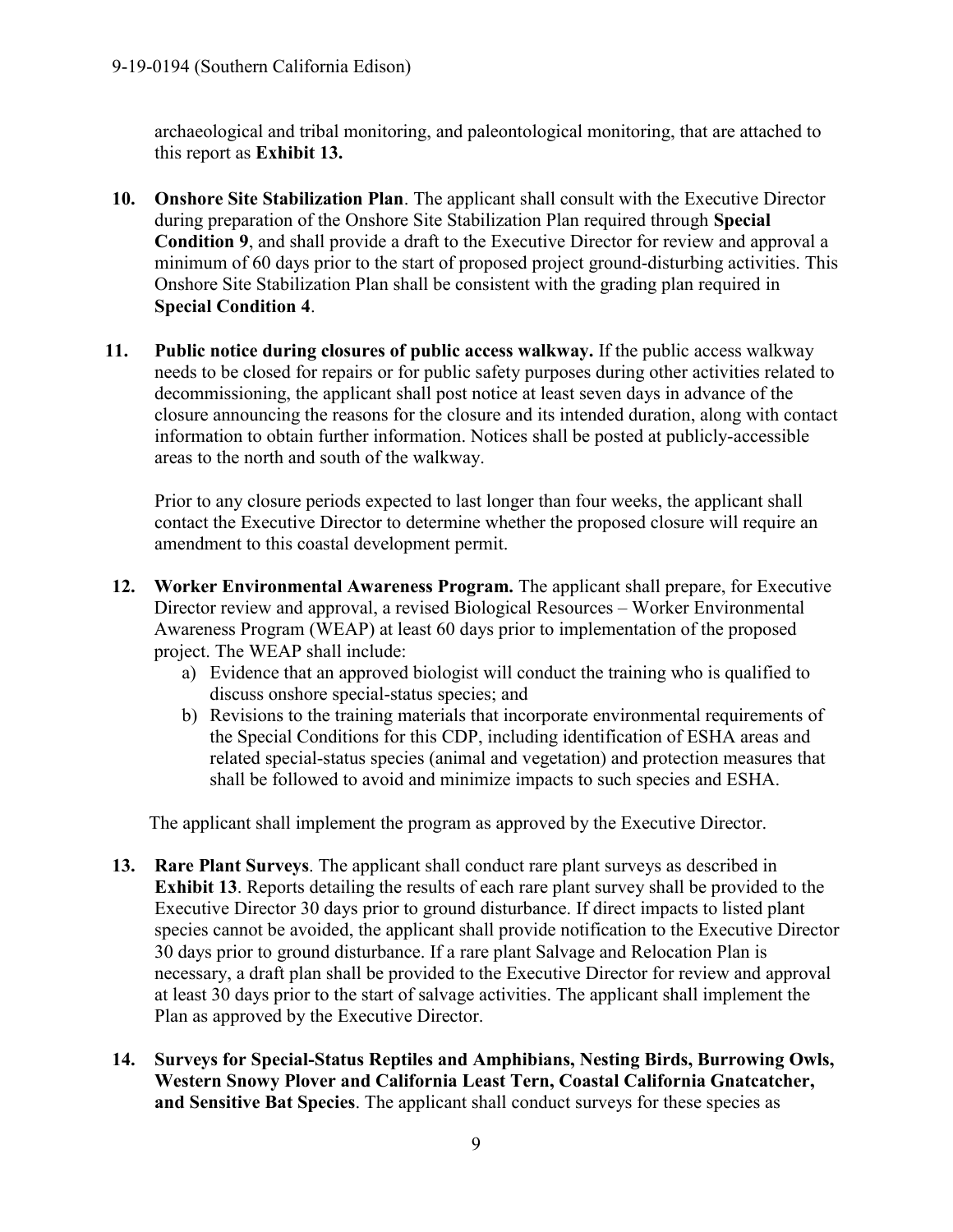described in **Exhibit 13**. Survey results for these species (including monitoring results, species avoidance plans, and measures taken to resolve potential impacts, as applicable) shall be provided to the Executive Director within 30 days of completing each survey. The applicant shall implement the Plans as approved by the Executive Director.

- **15. Noise Minimization Plan**. The applicant shall provide a draft of the Noise Minimization Plan to the Executive Director for review and approval at least 60 days prior to the start of proposed project activities. The Plan shall address the elements identified in **Exhibit 13** and shall provide for monitoring reports to be submitted to the Executive Director. The applicant shall implement the Plan as approved by the Executive Director.
- **16. Cultural Resources Management Plan.** The applicant shall provide the Executive Director with a final version of the Cultural Resources Management Plan for review and approval a minimum of 30 days prior to the start of proposed project activities. The applicant shall implement the Plan as approved by the Executive Director.
- **17. Paleontological Resources Management Plan**. The applicant shall provide the Executive Director with a final version of the Paleontological Resources Management Plan for review and approval a minimum of 30 days prior to the start of proposed project activities. The applicant shall implement the Plan as approved by the Executive Director.
- **18. Liability for Costs and Attorneys' Fees:** SCE shall reimburse the Coastal Commission in full for all Coastal Commission costs and attorneys fees—including (1) those charged by the Office of the Attorney General, and (2) any court costs and attorneys fees that the Coastal Commission may be required by a court to pay—that the Coastal Commission incurs in connection with the defense of any action brought by a party other than SCE against the Coastal Commission, its officers, employees, agents, successors and assigns challenging the approval or issuance of this permit, the interpretation and/or enforcement of permit conditions, or any other matter related to this permit. The Coastal Commission retains complete authority to conduct and direct the defense of any such action against the Coastal Commission.

## <span id="page-9-0"></span>**IV. FINDINGS AND DECLARATIONS**

### <span id="page-9-1"></span>**A. BACKGROUND AND PROJECT DESCRIPTION**

### **Background**

The San Onofre Nuclear Generating Station (SONGS) is located on U.S. Marine Corps Base Camp Pendleton (Camp Pendleton) in San Diego County, approximately 50 miles northwest of San Diego and approximately 2 miles south-southeast of San Clemente, Orange County (**Exhibit 1**). The U.S. Department of the Navy (Navy) issued a long-term easement for the operation of SONGS in 1964 which is effective through 2024. Portions of the site are located on public trust lands and are the subject of a lease from the California State Lands Commission.

SONGS previously consisted of three nuclear power reactors operated by SCE at the site. The 430 megawatt (MW) generator at Unit 1 began operations in 1968 at the northwest portion of the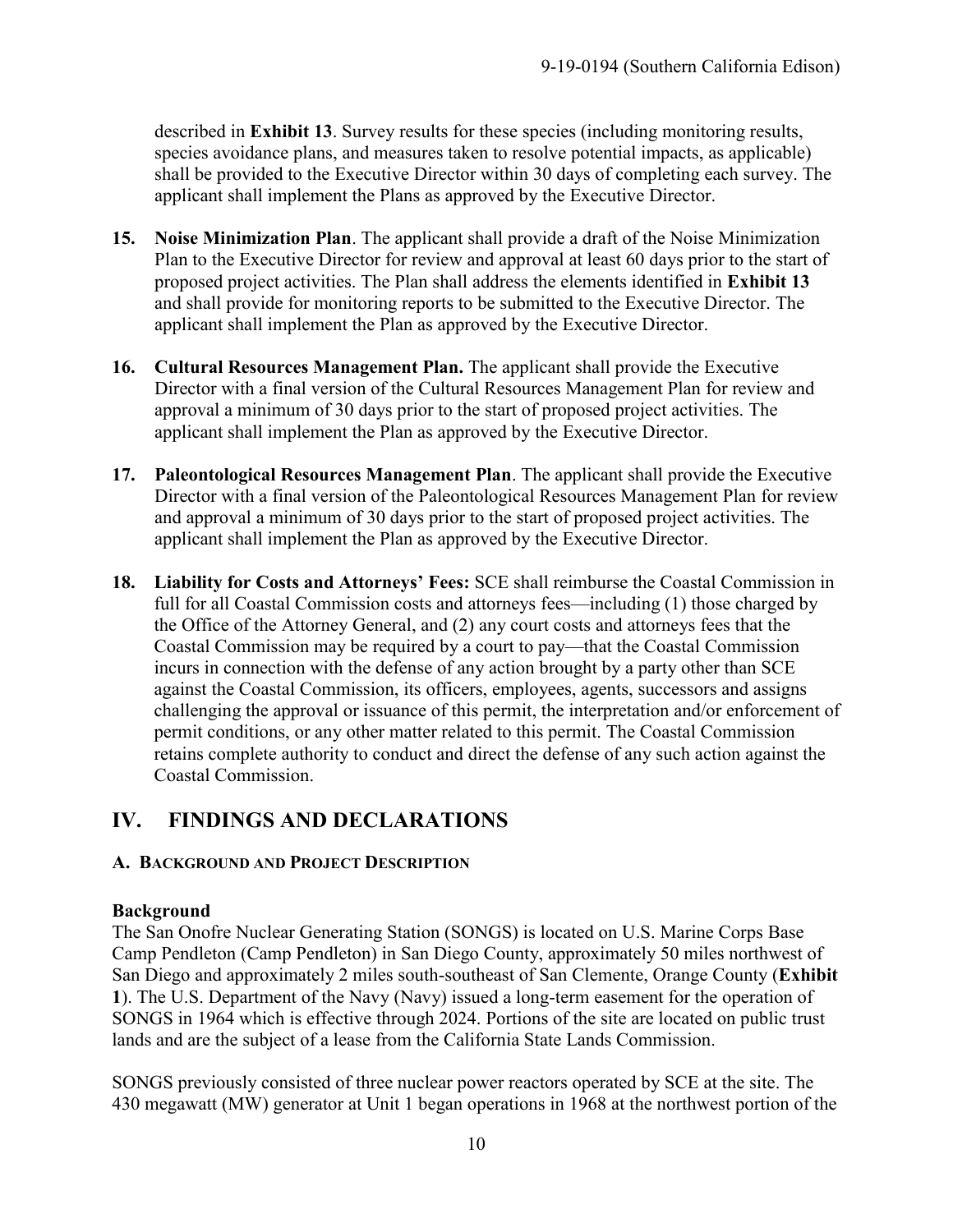site, was shut down in 1992, and has been decommissioned and dismantled. Initially, the SONGS site included just one reactor, Unit 1, and its supporting infrastructure.

CDP EE-00-001, approved by the Commission on February 15, 2000, authorized the demolition of Unit 1 structures and the construction of an Independent Spent Fuel Storage Installation (ISFSI) to store radioactive waste within 19 spent nuclear fuel modules in dry cask storage, **Exhibit 2** provides an aerial view of the existing SONGS site as it generally appears presently following the removal of Unit 1 and indicating the offshore components of SONGS, which are not included as part of this CDP. **Exhibit 2** also provides the outline of the footprint of the proposed project.

SONGS Units 2 and 3 were constructed beginning in 1974 (under CDP 183-73) and operated as twin 1127 MW commercial nuclear power plants beginning in 1983 and 1984, respectively. In 2000, the Commission authorized a larger ISFSI facility to store Units 2 and 3 spent fuel (CDP E-00-014). This ISFSI was co-located with and integrated into the previously-approved Unit 1 ISFSI within the North Industrial Area (**Exhibit 3**).

SONGS is collectively owned by Southern California Edison (SCE) (78.2% interest), San Diego Gas and Electric Company (20%), and the City of Riverside (1.8%). As a previous owner, the City of Anaheim is also a co-participant on the decommissioning of SONGS. These entities are collectively referred to "applicant" or "SCE" herein.

Power generation at Units 2 and 3 ceased in 2012, and SCE announced plans to decommission Units 2 and 3 in 2013. Since that time, the Commission has approved several projects related to decommissioning activities, including installation of a new spent fuel pool cooling system to replace the previous ocean water once-through cooling system (CDP 9-15-0162), downsizing ocean water intake pumps serving Units 2 and 3 to smaller pumps better suited to the plant's reduced water needs (CDP Waiver 9-15-0417-W), and constructing and operating an additional ISFSI for spent nuclear fuel from Units 2 and 3 in the North Industrial Area (CDP 9-15-0228). CDP 9-15-0228 requires SCE to submit a permit amendment by 2035 to assess the potential for other onsite locations for the ISFSI. $<sup>1</sup>$ </sup>

 $\overline{a}$ <sup>1</sup> In November 2015, CDP 9-15-0228 was challenged in court and resolved by settlement in August 2017 (*Citizens Oversight, Inc. et al. v. California Coastal Commission, Southern California Edison Company, et al.*, *Superior Court for County of San Diego Case No. 37-2015-00037137-CU-WM-CTL)*. Stipulations to the settlement agreement include:

<sup>1.</sup> *SCE shall retain an "experts team" to advise SCE on issues related to the proposed relocation of SONGS spent nuclear fuel to an offsite storage facility.* SCE has engaged this team who will provide advice and independent, peer review of the strategic plan that is discussed in Stipulation 2 and the conceptual transportation plan discussed in Stipulation 3.

<sup>2.</sup> *SCE shall develop a "strategic plan" to support the development of a Commercially Reasonable Offsite Storage Facility for spent nuclear fuel.* In September 2018, SCE issued a Request for Information to obtain information on "how an interested consultant would propose supporting SCE in developing a strategic plan for the relocation of spent nuclear fuel from…SONGS…to an offsite storage facility" (SCE 2018).

<sup>3.</sup> *SCE shall develop a conceptual transportation plan to transport SONGS spent nuclear fuel to an offsite storage facility assumed to be located in the southwestern U.S*. According to SCE, the development of the conceptual transportation plan is anticipated to occur in parallel with the strategic plan in Stipulation 2. The strategic plan "will address transportation issues at a high level by identifying any site-specific issues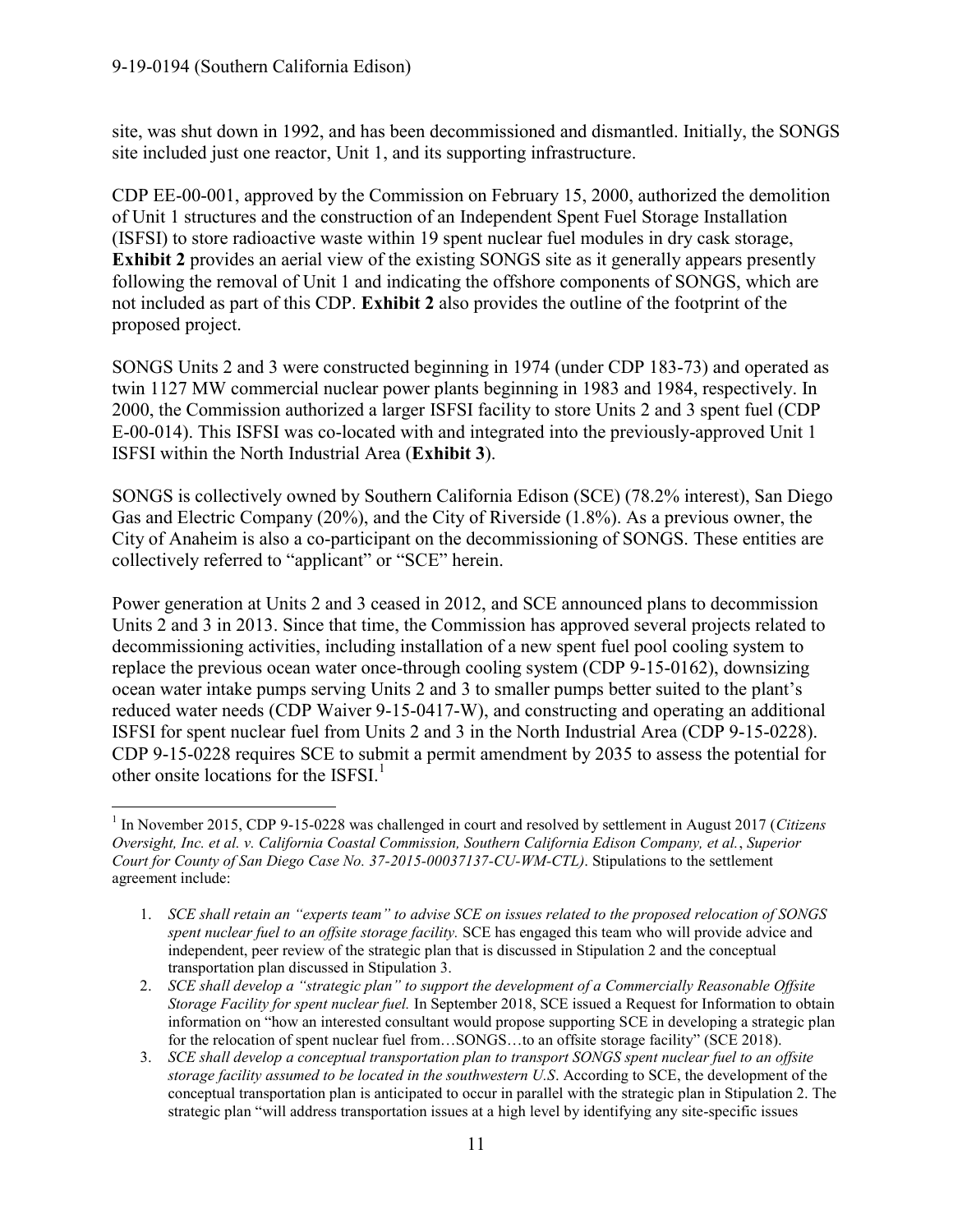### **Project Description: Setting and Purpose**

SONGS occupies 99 acres of land owned by the Department of the Navy (Navy) within Camp Pendleton. The Navy has issued easements and leases for SONGS construction, operation, and decommissioning, including an easement for the SONGS facilities, two leased parcels providing storage space and parking, and easements for an access road and rail spur. These easements and leases expire by 2024, and SCE intends to seek extension of their terms for decommissioning (see discussion in Section IV. B, Other Agency Approvals).

The SONGS site is bounded on the north and northeast by Old Pacific Coast Highway and Interstate 5, on the northwest by a surface parking lot for Southern California Edison (SCE) employees, and on the west and south by San Onofre State Beach and the Pacific Ocean. The northern and southern portions of the site, consisting mostly of parking lots and auxiliary structures and facilities, respectively, are located on top of coastal bluffs that are up to 120 feet above mean lower low water (MLLW). The SONGS generating units and other core facilities are located along the central portion of the site on a set of artificially-graded terraces, ranging in elevation from 13 to 80 feet above MLLW. Subsurface components of SONGS extend below the local grade levels, in some parts of the site below groundwater and sea levels. These components include foundations, water intake structures and components, and other related infrastructure. Shoreline protection devices built to accommodate Unit 1, and later Units 2 and 3, include a riprap revetment, a concrete bulkhead supporting a public access walkway, and a seawall, that extend for approximately 2000 feet along the shoreline fronting the SONGS site. The public access walkway ranges in width from approximately 12 feet to 30 feet and provides public access connecting the public beaches on both sides of SONGS. **Exhibit 2** provides an overview of the SONGS site and its major features; the proposed project includes activities primarily in the area depicted as the "Onshore Site" on **Exhibit 2**. **Exhibit 3** identifies the location of components of the remaining facility at SONGS, including the location of Units 2 and 3.

### **Project Description: Proposed Activities**

 $\overline{a}$ 

The currently proposed project is part of the overall effort to fully decommission SONGS, parts of which have been ongoing since 2000. As stated in the Final Environmental Impact Report (FEIR) for the decommissioning of Units 2 and 3 approved by the State Lands Commission in

related to a particular alternative (e.g., the proximity of rail facilities, the costs of transport to a DOE facility vs. privately owned facility, etc.)" (SCE 2018).

<sup>4.</sup> *SCE will make a written request to solicit an agreement from the owners of Palo Verde Generating Station, a nuclear power plant near Tonopah, Arizona, regarding the development of an expanded ISFSI at the Palo Verde site to store SONGS spent nuclear fuel. If this request is accepted, SCE will engage in discussions with the owners of Palo Verde to evaluate the feasibility of licensing, constructing, and operating such an expanded facility on commercially reasonable terms.* The operator of Palo Verde, Arizona Public Service Co., cited a lack of a license from the NRC for an expanded ISFSI in denying SCE's request.

<sup>5.</sup> *SCE shall develop the approved ISFSI Inspection and Maintenance Program required as Special Condition 7 under the 2015 CDP by October 6, 2020 (two years earlier than required by the Commission), and a written plan that addresses contingencies for damaged or cracked canisters consistent with NRC regulations and requirements*. This program and plan is on schedule to meet the required deadline.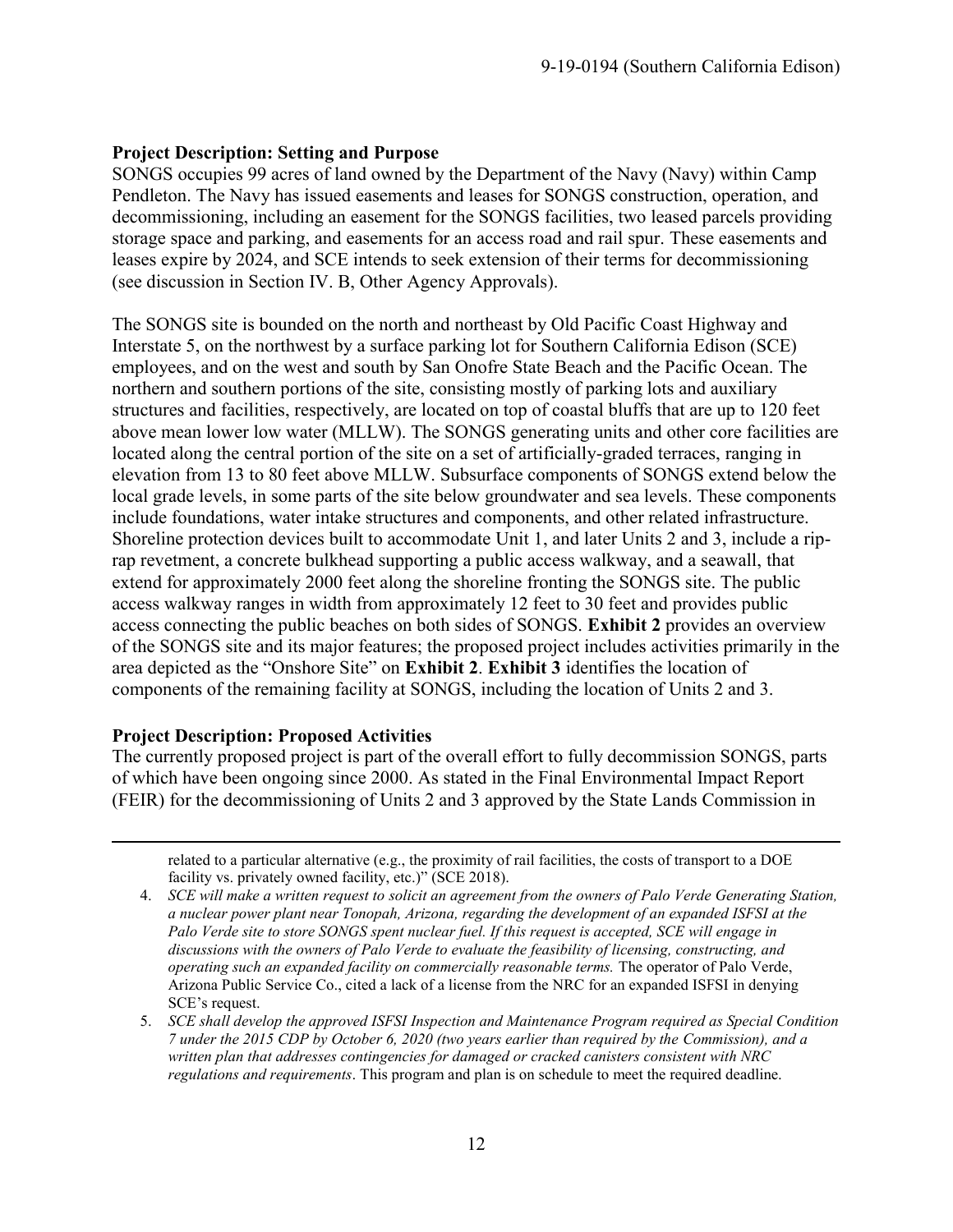March 2019, the purpose of the currently proposed project is to decontaminate, dismantle, and remove certain above- and below-grade facilities and structures associated with Units 2 and 3 of SONGS.<sup>2</sup> The current project includes SONGS decontamination and dismantlement activities through 2027 which would take place across most of the SONGS site.

Decommissioning activities would occur according to federal Nuclear Regulatory Commission (NRC) requirements, landowner (Navy) easement and/or lease terms and conditions, and other regulatory requirements. The NRC sets standards for radioactive contamination clean-up (see discussion under Section IV B Other Agency Approvals and Tribal Consultations for further detail) that nuclear power facilities such as SONGS must meet. A 2015 initial Historical Site Assessment of the SONGS site and a Site Characterization Report evaluated radioactive and other hazardous materials present and helped to identify the description of activities included in the proposed project. This initial site characterization will be updated as decommissioning activities occur to help ensure compliance with NRC requirements and Navy lease/easement terms.

The overall flow of decommissioning activities generally would proceed as follows:

- Reconfigure and/or reinforce site access roads and entrances as needed for construction equipment access
- Install temporary trailers for personnel
- Install, modify, or upgrade rail infrastructure to provide for transporting demolished components of SONGS off-site
- Perform site preparations and establish equipment and material staging yards
- Provide temporary utilities including water, electricity, and ventilation
- Construct temporary containment enclosures, as needed to perform decontamination and dismantlement activities
- Complete radiological remediation pursuant to applicable NRC regulations<sup>3</sup>
- Remediate non-radiological hazards
- Segment reactor vessel internals and package for shipment and disposal off-site
- Remove and dispose of large components off-site
- Dismantle containment buildings

 $\overline{a}$ 

• Remove all remaining onshore above-grade structures

 $2$  The March 2019 FEIR includes activities associated with the removal of offshore components of SONGS (water intake and discharge conduits and associated structures that extend offshore). These offshore elements of decommissioning SONGS are not included as part of this CDP application, but will be the subject of future Commission review. This CDP application focuses on just certain onshore elements of decommissioning SONGS, as described in the Project Description section herein.

 $3$ The NRC's exclusive jurisdiction over the radiological aspects of the proposed project extends to the handling, storage, transport, disposal, and monitoring of spent nuclear fuel and high-level radioactive waste. The U.S. Department of Transportation and NRC are responsible for regulating the transport of radioactive materials, including vehicle safety, routing, documentation, emergency response and training.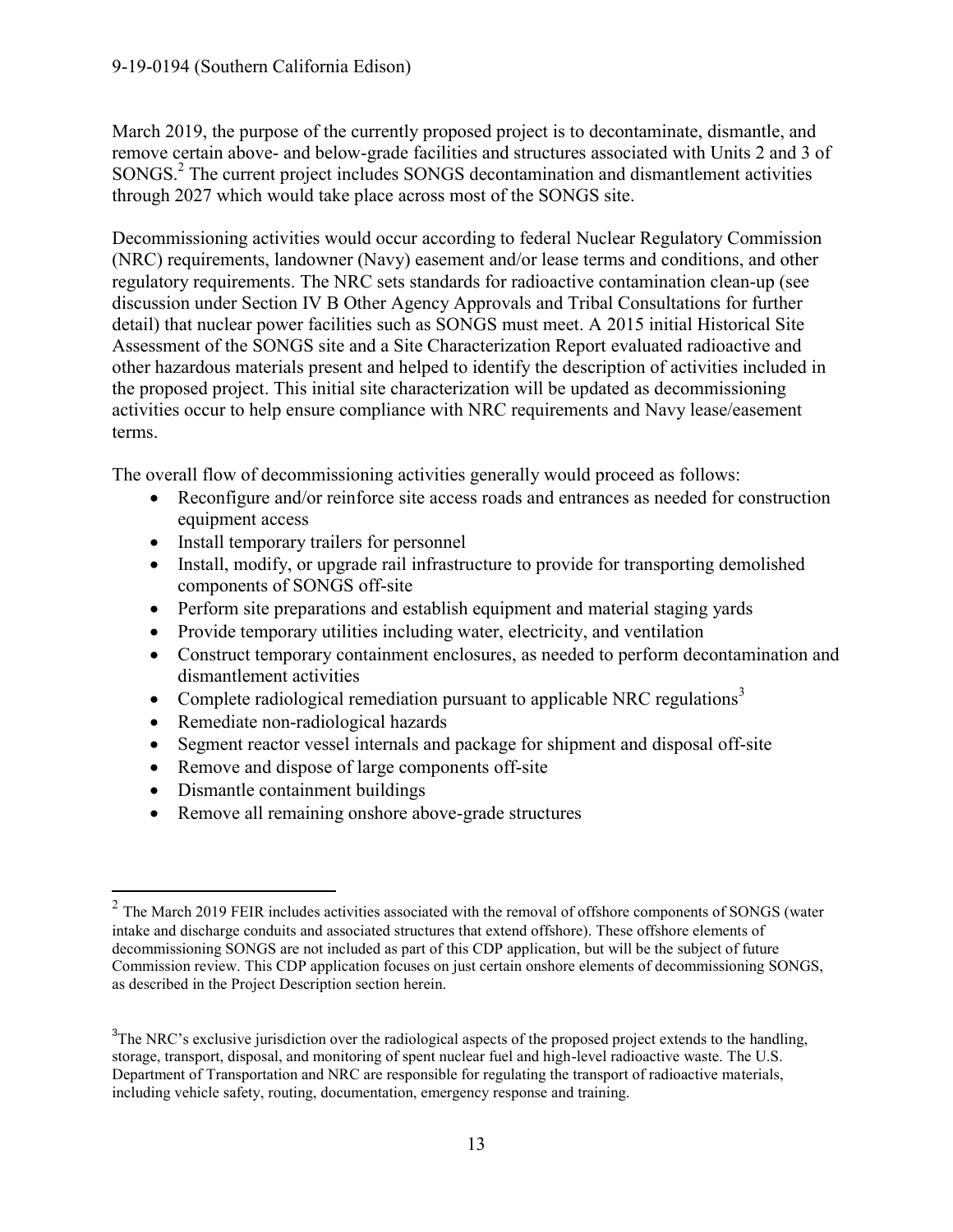- Partially remove onshore subsurface structures, systems, and components in connection with decontamination work with some additional non-radiological removal below that level
- Remove existing retaining wall between North Industrial Area and Units 2 and 3 areas
- Remove security features no longer required
- Process wastewater
- Dispose of all solid waste in accordance with applicable regulations
- Seal or plug the intake and discharge conduits at the seawall; Unit 2 discharge conduit would not plugged/sealed until all Proposed Project dilution activities and wastewater discharges have ceased or been rerouted
- Remove wastewater treatment plant and install replacement system [e.g., pumpout]  $tank(s)$  or similar]

The proposed project also includes some minor work in the Switchyard Area (see **Exhibit 3**), which contains electricity transmission-related infrastructure that provides key interconnection for the regional electricity grid and is proposed to remain intact following decommissioning of SONGS. Development in this area would be limited to site characterization activities such as soil borings (SCE April 2019).

The proposed project does not include development within the North Industrial Area and ISFSI (see **Exhibit 3**), as the ISFSI would continue to be maintained as provided for in previous Commission authorizations.

The proposed activities would occur in phases as summarized below. SCE estimates that the currently proposed project would be concluded by 2027, subject to regulatory approval of final site conditions by the NRC and the requirements of the Navy (as landowner).

An overall goal of decontamination and decommissioning is to meet NRC radiological remediation requirements and regulations for handling hazardous and radiological safety regulations. Decontamination generally includes complete removal of a particular component or structure, surface decontamination, or a combination of these approaches. Site characterization for a particular area determines the extent of any surface decontamination that is required. Appendix B includes a description of methods that can be used to remove contaminated surfaces.

**Exhibit 4** identifies the above-grade components of SONGS that would remain at the end of the proposed project. **Exhibits 5 and 6** provide north-south and east-west cross-sections, respectively, identifying existing grade elevations, sea level, and water table depths. As portrayed in **Exhibits 5 and 6**, the proposed project would include removal of structures to a minimum of approximately 3 feet below existing local grade [to 27 feet Mean Lower Low Water (MLLW)], although certain structures may require removal to approximately 21 feet below local grade (9 feet MLLW) or more based on the need to meet regulatory radiological/hazardous material limits, to safely access portions of the site for decommissioning or to perform Final Status Surveys, or to avoid creating a substantial void.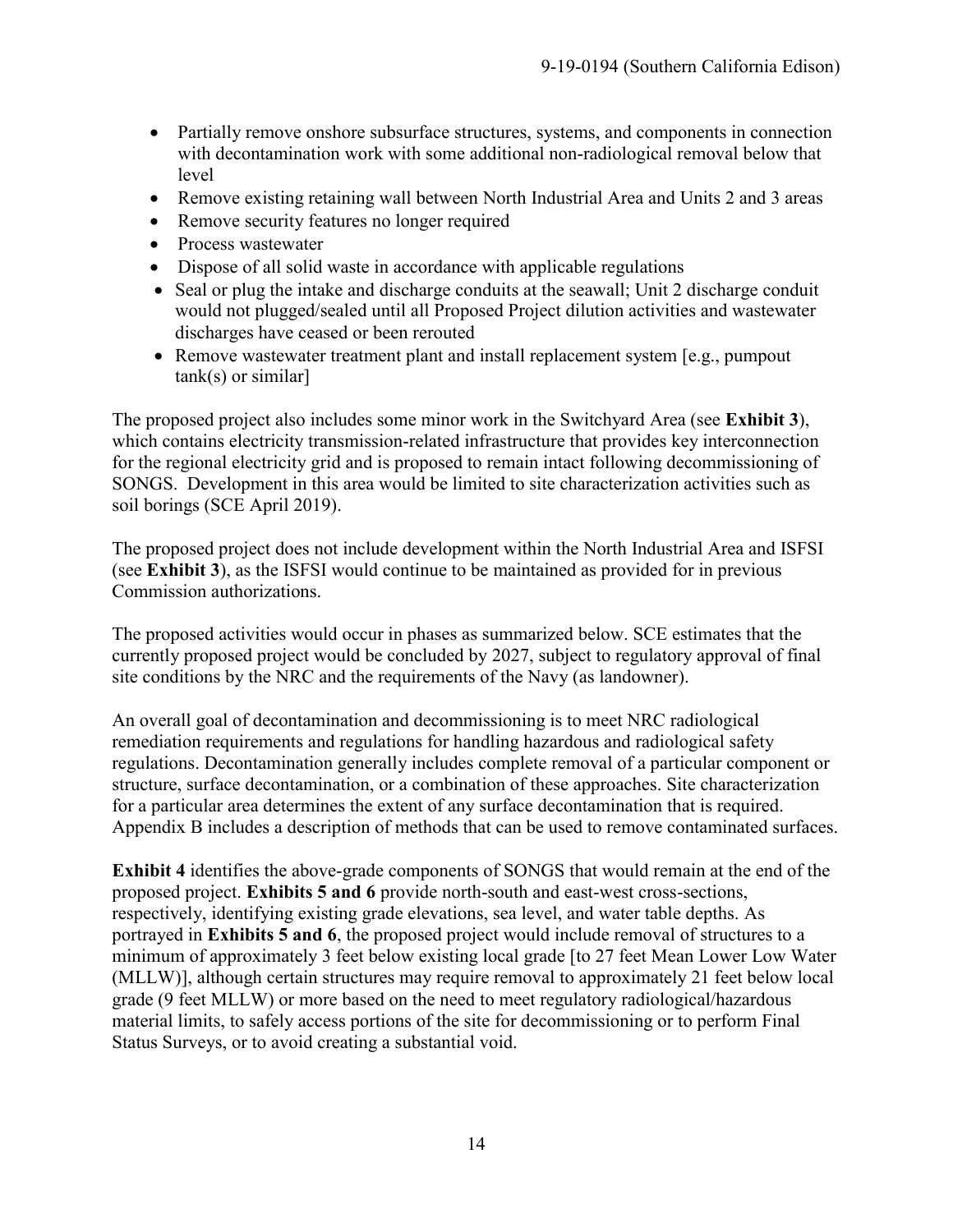#### *Onshore site preparation*

Site preparation activities include establishment of staging, laydown, and storage areas for management of waste materials and equipment. Staging areas for truck and rail shipment of waste materials would be located in proximity to waste generation areas to minimize waste handling and associated vehicle traffic for loading and unloading waste containers. As decommissioning activities progress, some areas that presently contain structures would be converted to useable work space, and modifications to existing internal access points and road configurations within Major Project Areas may occur to accommodate equipment and personnel flow. Pavement would be removed on approximately 65 acres of the existing 100 acres of presently paved areas, with the remaining paved areas consisting of parking lots, the Switchyard Area, the North Industrial Area, access roads, and the public beach walkway.

Preparation for decommissioning activities will include upgrades to the existing rail spur to facilitate waste transport by rail. According to the FEIR for the proposed project, an estimated 0.5 to 1 mile of new rail improvements to the existing line, modification of the existing rail alignment within the site, installation of a new switch on two existing spurs, and changes to the site's rail entrance point are anticipated.

#### *Decontamination and Dismantlement*

Appendix B provides a detailed description of decontamination and dismantlement activities from the FEIR for the proposed project. Appendix B also includes a description of the details of decontaminating and dismantling certain specific structures, such as the Units 2 and 3 Containment Buildings (the large domes), the fuel handling buildings and spent fuel pools, because of their unique characteristics. Decontamination of SONGS structures and components would be conducted in a manner to facilitate open-air demolition, although if a structure does not meet open-air (pollutant) criteria it may be demolished within a temporary enclosure with appropriate ventilation and filtration to prevent the spread of contamination. None of the temporary containment enclosures would be higher than the existing domes.

Water that has been used during the storage of spent nuclear fuel and from the dismantlement of other radiological buildings would be processed using existing plant equipment or new equipment brought onto the site. Water would be pumped from spent fuel pools and refueling pools and collected from drained systems, floor drains, and sumps and then processed to address radiological contamination. Water that meets discharge limits would then be discharged through one of the existing offshore conduits, in accordance with the Regional Water Quality Control Board National Pollutant Discharge Elimination System (NPDES) authorization, in the same manner that processed water was discharged during operation of SONGS.

Following decontamination, general dismantlement begins with removing internal structures in a building, and then mechanically collapsing the building into its footprint. Debris is then loaded into approved containers for transportation to the appropriately-licensed off-site disposal facility. Structures and debris that are too radioactive for off-site disposal (for example, internal components of the reactor vessel) would be separated for transfer to the approved, on-site ISFSI. For particularly large components, dismantlement would include mechanical or thermal cutting to size materials for transfer (see Appendix B for additional detail of such methods). Portions of areas such as the Auxiliary Building Area (**Exhibit 3**) which may be radiologically clean but,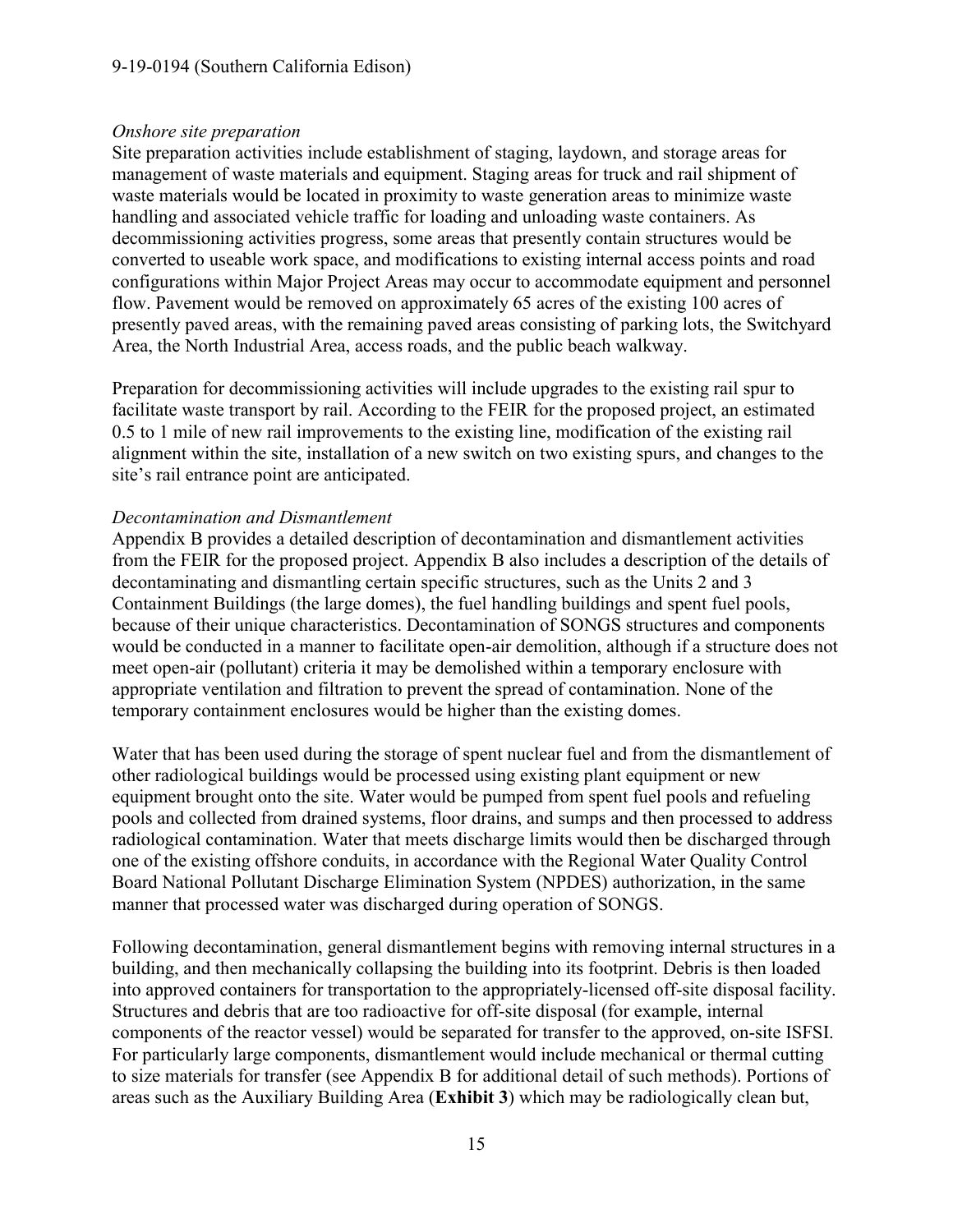because of their large amount of wiring and instrumentation may have other types of controlled materials, would be evaluated for hazardous characteristics and properly removed and disposed of, in accordance with NRC and CA Department of Toxic Substances Control requirements.

Material that falls to the ground as a part of dismantling activities, as well as the surrounding layer of soil, would be removed and tested for radiological contamination for either use as site backfill (if appropriate or below contamination thresholds) or to be shipped offsite. Dust suppression controls would be applied to prevent material debris from becoming airborne, including while moving materials to stockpiles and loading material into containers. Concrete crushing of appropriate materials is anticipated to occur for a total of an estimated 170 days over the time of the project, with water used to minimize fugitive dust emissions. Table 1 provides the estimated waste volumes and truck and rail shipments that would occur as a result of the proposed project.

| <b>Waste Type</b>                              | Volume (cubic | <b>Weight (tons)</b> | <b>Shipments (Total Number)</b> |                  |  |
|------------------------------------------------|---------------|----------------------|---------------------------------|------------------|--|
|                                                | feet)         |                      | <b>Truck</b>                    | Rail             |  |
| Non-radioactive<br>Debris                      | 12,606,135    | 477,302              | 26,517                          | $\overline{0}$   |  |
| Non-radioactive<br>metal                       | 6,159,600     | 92,394               | 5,133                           | $\boldsymbol{0}$ |  |
| Non-radioactive<br>Total                       | 18,765,735    | 569,696              | 31,650                          | $\boldsymbol{0}$ |  |
| Radioactive<br>Class A Debris                  | 5,729,494     | 175,466              | $\overline{0}$                  | 354              |  |
| Radioactive<br>Class A<br>Containerized        | 80,406        | 2,211                | 364                             | $\boldsymbol{0}$ |  |
| Radioactive<br>Class A Large<br>Component      | 135,977       | 5,687                | $\overline{0}$                  | 9                |  |
| Radioactive<br>Class A Oversize                | 433,735       | 14,041               | $\boldsymbol{0}$                | 25               |  |
| Radioactive<br>Class A Mixed<br>Waste          | 3,012         | 31                   | $\overline{2}$                  | $\overline{0}$   |  |
| Radioactive<br>Classes B and C<br>Waste        | 8,242         | 770                  | 95                              | $\mathbf{0}$     |  |
| Radioactive<br>Totals                          | 6,390,867     | 198,206              | 461                             | 389              |  |
| Totals                                         | 25,156,602    | 767,902              | 32,111                          | 389              |  |
| Annual average,<br>assuming 7-year<br>schedule | 3,593,800     | 109,700              | 4,587                           | 56               |  |

|  | Table 1. Estimated Waste Volumes and Shipments From 2019 through 2025 |  |  |  |  |  |  |  |  |
|--|-----------------------------------------------------------------------|--|--|--|--|--|--|--|--|
|--|-----------------------------------------------------------------------|--|--|--|--|--|--|--|--|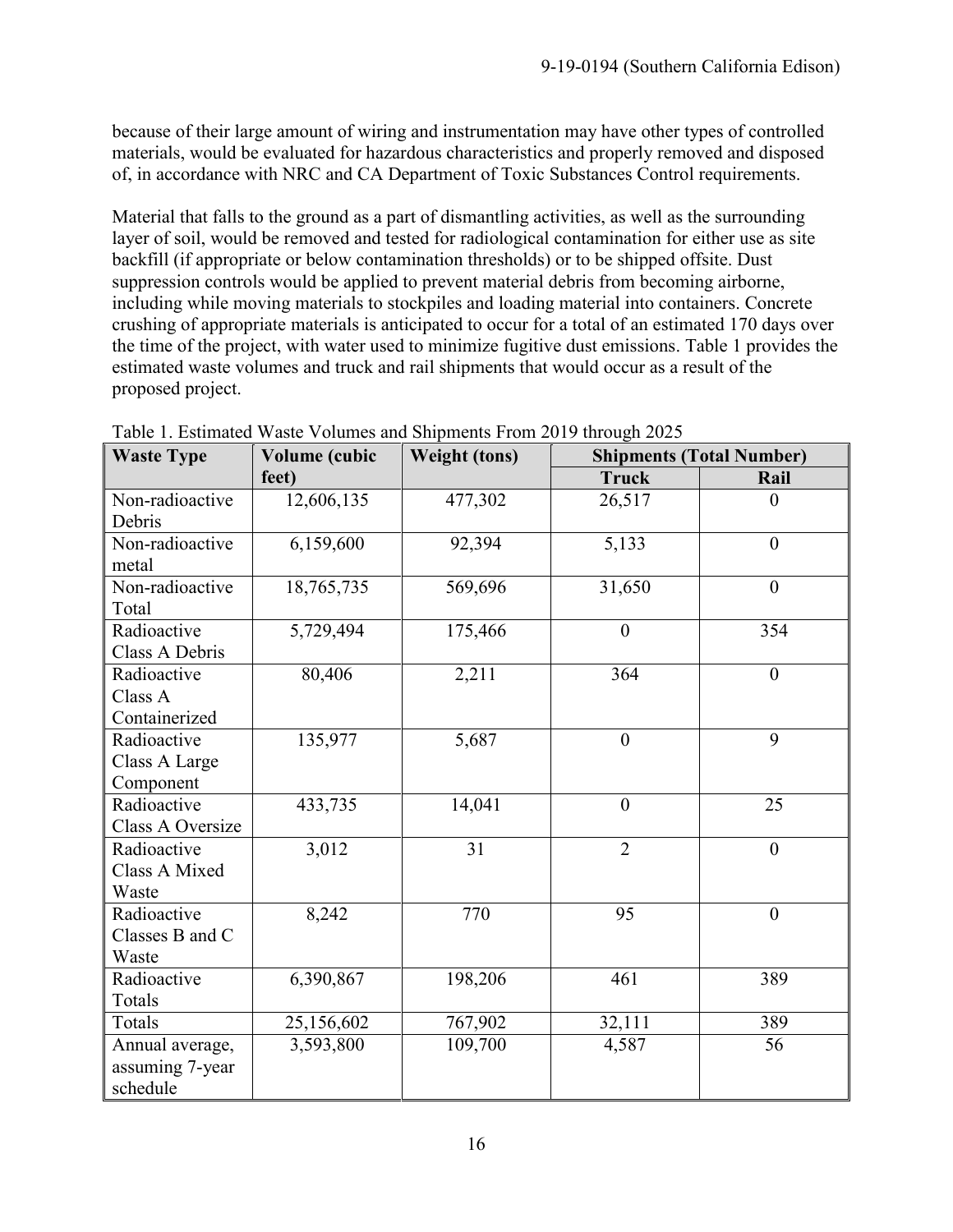Class A low-level radioactive waste is likely to be shipped to existing contaminated waste storage facilities in Clive, Utah or possibly Oak Ridge, Tennessee. Class A, B, and C waste could be shipped to Andrews, Texas. If available, other licensed facilities could be used. Nonradiological wastes are proposed to be trucked to the La Paz County Landfill in Arizona near the Arizona/California border.

As illustrated in **Exhibits 5 and 6**, the currently proposed decommissioning activities include removal of some below-grade components. The proposed project includes the removal of all structures to a minimum of approximately three feet below existing grade, with greater depths in some areas as described in Appendix B. Following completion of the proposed project, structures that would potentially remain could include concrete slabs, underground storage tanks, support stanchions, utility vaults, sumps, vehicle barriers, building foundations, tunnels, and similar items. These structures would no longer serve their permitted purpose and, with ongoing coastal erosion and sea level rise, some of them could create a potential hazard to the public and marine life, impacts to visual resources, as well as a potential reduction in public access to the shoreline. Therefore, and as noted in **Special Condition 3**, the Commission is requiring an application to amend this permit be submitted six months after completion of the proposed project, and that it include a plan for the removal of any remaining structures that could cause ongoing coastal resource impacts, to the maximum extent feasible.

The FEIR notes that the amount and location of below-grade structures remaining after the proposed project also would also be based on NRC requirements as well as end-state requirements determined by the Navy as landowner. Consequently, the amount of soil that would be excavated to complete these later decommissioning and dismantlement activities is not precisely known but is estimated at 1,458,000 cubic feet in the FEIR.

#### *Final Status Surveys*

In the project's later stages, final status surveys would occur. As described in the FEIR:

*Any remaining below-grade [structures and components] must meet NRC release requirements for unrestricted use. This is done by first performing a Final Status Survey on all remaining structures and soil areas in and around the structures, then isolating the area until an independent third party, selected and managed by the NRC, verifies the Final Status Survey data through additional surveys. The Final Status Survey includes taking soil samples related to remaining building and structure foundations (basemats) or the floor. Sufficient soil samples from unexcavated areas would be taken to determine if a leak of contaminated systems has occurred and impacted surrounding soils. If no part of the structure remains, the soil in the open hole would be surveyed or sampled.* 

### *Backfill*

After the Final Status Survey verifies that the remaining below-grade structure or soil meets NRC criteria for unrestricted use, SCE proposes to backfill the hole that would result from removal of a structure and surrounding soil. SCE has indicated that backfill activities would occur from mid-2022 to mid-2026. According to the FEIR, once NRC decontamination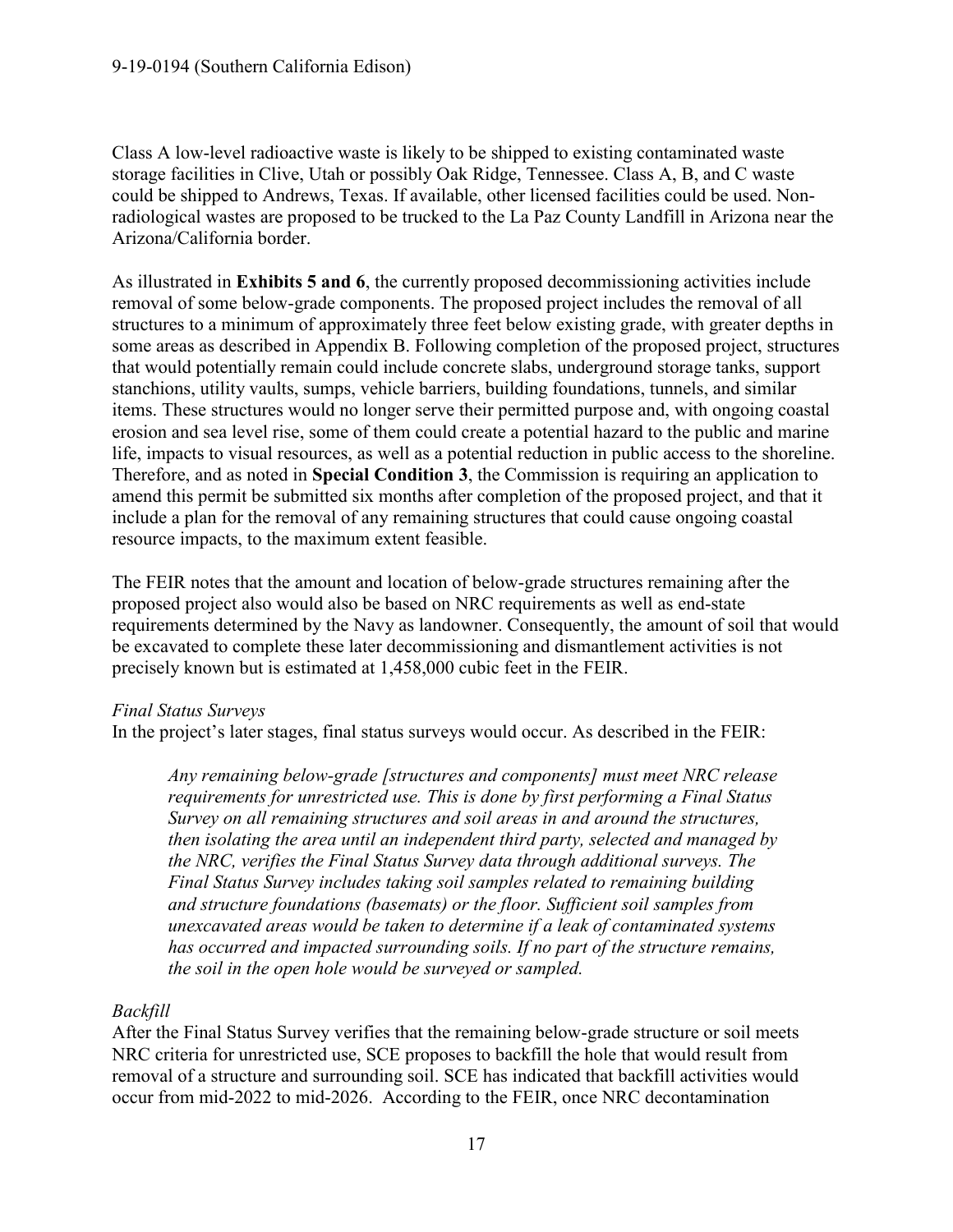requirements are met, subsurface structures of nuclear facilities are often abandoned in place and backfilled. In the case of SONGS, the FEIR acknowledges the role of the Department of Navy, as landowner for the site, as potentially requiring future removal of additional onshore, belowgrade structures and site restoration. Section IV.D of these Findings – Geologic and Coastal Hazards – and **Special Condition 3** also address the expected disposition of the remaining subsurface structures. Because some remaining structures may eventually become exposed due to sea level rise and other coastal processes, they have the potential to adversely affect public access to the shoreline and create public safety risks and hazards to marine life, as well as cause visual resource impacts. As a result, the Commission is requiring the applicant to return with an application to amend this permit six months following completion of the proposed project that identifies the proposed extent and timing of removal of all or most of these facility components (see Section IV.D – Geologic and Coastal Hazards).

It is also possible that the applicant will need to backfill some of the area to provide temporary cover for structures that will be removed later, to allow for structural stability of remaining surface areas that may be needed for ongoing uses, or to provide construction access as decommissioning proceeds. At this time, it is not known how much backfill might be needed; though recognizing the uncertainty over the precise amount of backfill material, the FEIR describes backfill activities as follows:

*Based on the best available information to date and existing facility drawings, an estimated 260,000 to 320,000 cubic yards (7 to 8.6 million cubic feet) of backfill material may be needed to fill open volumes (voids) in existing structures below grade…The backfill source/location is assumed to be a quarry in Irwindale, CA, about 66 miles from SONGS. The site and all soil materials would be stabilized in accordance with SWPPP requirements. SCE and [its consultant team for decommissioning] would identify a material SWPPP development that would be compatible with the surrounding natural environment (i.e., grain size, texture, and color) and that meets permit stabilization requirements. The permanent backfill requirements, which could include retention of the interim backfill …would be subject to landowner and permitting agency environmental review and approval.* 

SCE has estimated the required volumes of fill as shown in Table 2.

| <b>Area</b>                    | Volume $(yd^3)$ | <b>Timing for placement</b>               |
|--------------------------------|-----------------|-------------------------------------------|
| <b>Auxiliary Building Area</b> | 40,830-53,055   | Fourth quarter 2024 to first quarter 2026 |
| (ABA)                          |                 |                                           |
| Intake Structure Area (ISA)    | 60,642-70,403   | Second quarter 2022 to first quarter 2026 |
| North Protected Yard Area      | 806-1,178       | First quarter 2026                        |
| (NPAY)                         |                 |                                           |
| Turbine Building Area (TBA)    | 91,953-105,604  | Fourth quarter 2024 to first quarter 2026 |
| Unit 2 Area $(U2A)$            | 32,885-44,890   | First quarter 2024 to first quarter 2026  |
| Unit 3 Area $(U3A)$            | 32,885-44,890   | First quarter 2024 to first quarter 2026  |

|  |  |  | Table 2. Proposed backfill volume and schedule (see Exhibit 3 for location of identified areas) |
|--|--|--|-------------------------------------------------------------------------------------------------|
|--|--|--|-------------------------------------------------------------------------------------------------|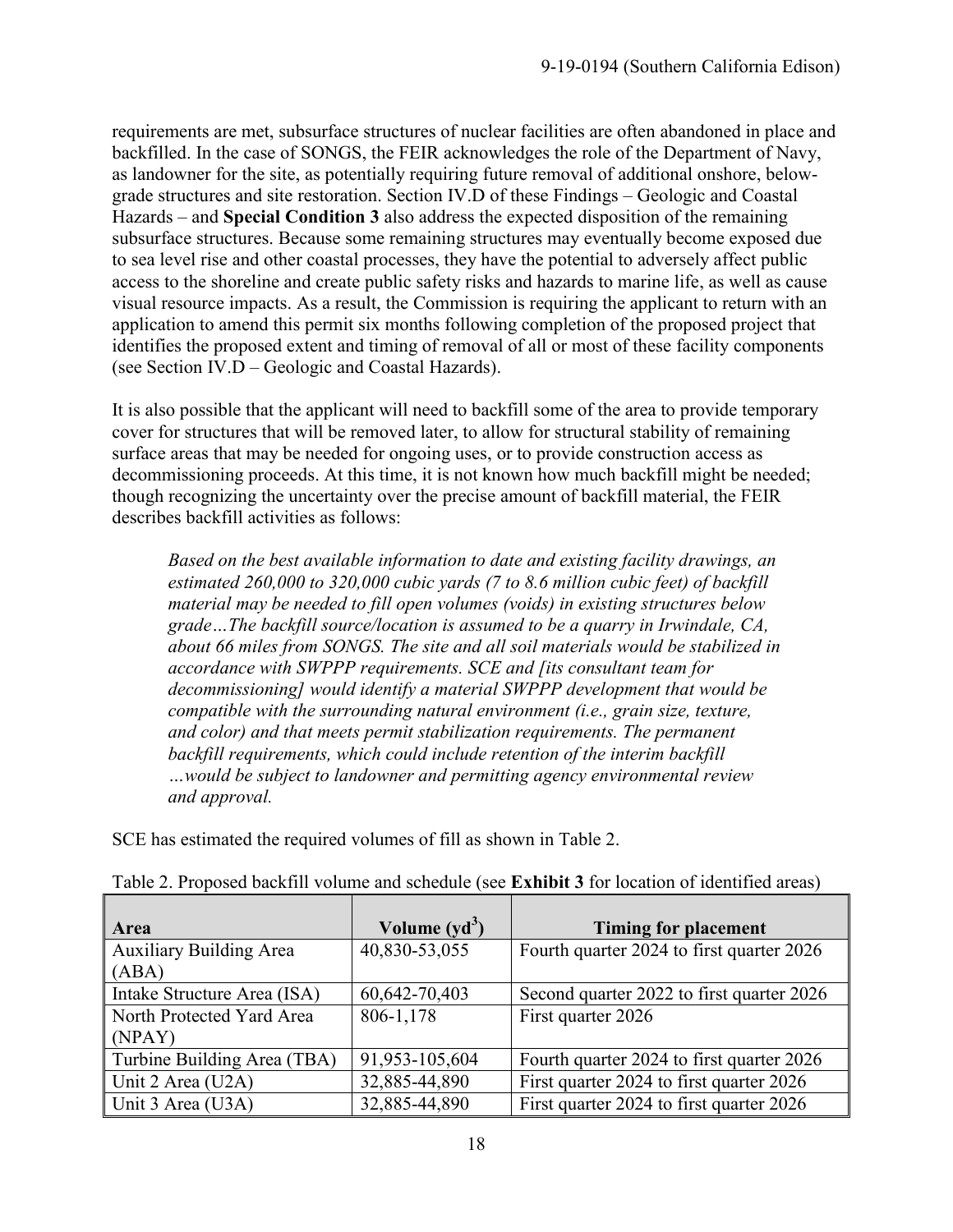See Section IV.D: Geologic and Coastal Hazards for further information regarding the backfill element of the proposed project.

#### *Conditions at end of currently proposed project*

The proposed final condition of the structures at the end of the currently Proposed Project is described in the FEIR as follows:

- 1. All structures, systems, and components, including exterior structure walls and floor slabs, removed to at least three feet below existing local grade.
- 2. Most systems and components greater than three feet below grade, except for some embedded pipe, also removed
- 3. Most interior walls and floors greater than three feet below grade removed to lowermost elevations, leaving intact lowest floor slabs.

**Exhibit 4** identifies the above-grade structures that, based on the current understanding of site conditions, are expected to remain at the end of the proposed project: the ISFSI and the ISFSI Security Building, the Switchyard, and the seawall and public access walkway.

Presently, it is not certain what additional subsurface facility components beyond those described as part of this proposed project would need to be removed from the SONGS site, since future decisions resulting from Final Status Surveys and subsequent NRC decisions, Navy terms as landowner, and the status of off-site repositories for nuclear waste and the situation of the ISFSI could all be a factor in determining additional decommissioning activities at SONGS. As described above, additional below grade structures may need to be removed to ensure adequate site cleanup and to allow SCE's release from its NRC license requirements.

Therefore, **Special Condition 3** requires SCE to apply for an amendment to this permit within six months of completing this proposed project that describes proposed activities needed to complete site restoration. As described in **Special Condition 3**, the amendment application shall include the proposed removal of all remaining onshore structures at SONGS, to the extent feasible. This amendment application shall also identify structures or portions thereof that the applicant believes cannot feasibly be removed and shall provide analysis and evidence regarding the feasibility issues that preclude their removal.

The Commission recognizes that the construction schedule for the proposed project may change as decommissioning activities occur. Partly for this reason but also because, as described previously, other decisions (such as by the NRC) may occur that could result in a change to the proposed project, **Special Condition 3** also includes a review of annual progress toward completing the proposed project. The Executive Director would review these annual reports to identify if there is a need to amend this permit because of a change in project schedule, or as a result of the need to remove additional material as a result from Final Status Survey results, or as a result of other information required by **Special Condition 3** to include in these annual reports.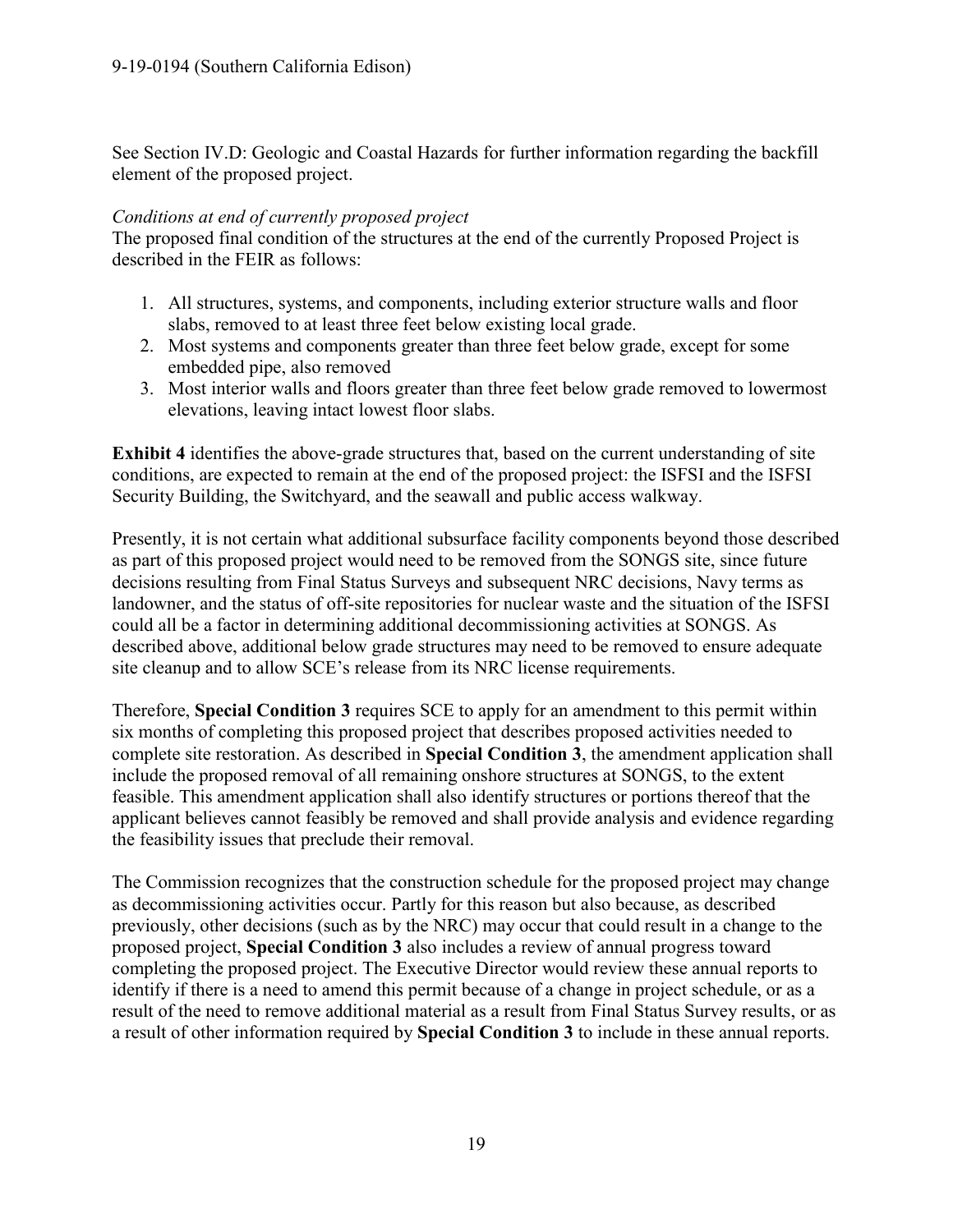## <span id="page-19-0"></span>**B. OTHER AGENCY APPROVALS AND TRIBAL CONSULTATION**

## **U.S. Nuclear Regulatory Commission**

The decommissioning of facilities at SONGS is subject to the approval and oversight of the federal NRC pursuant to federal regulations and the NRC license for the facility. The NRC states that "[w]hen a power company decides to close a nuclear power plant permanently, the facility must be decommissioned by safely removing it from service and reducing residual radioactivity to a level that permits release of the property and termination of the operating license" (NRC 2017). As described in the FEIR:

*During decommissioning and until the Participants' NRC license is terminated, the NRC is also responsible for on-going inspection and monitoring of all liquid and airborne radiological releases at SONGS: any such releases must be maintained below the same radiological limits as when the plant was in operation. Pursuant to NRC regulations, decommissioning of SONGS must be completed within 60 years after operations permanently cease, unless the NRC approves an extension.* 

## *Federal Pre-emption*

The NRC has exclusive jurisdiction over radiological aspects of the proposed project. The state is preempted from imposing upon operators of nuclear facilities any regulatory requirements concerning radiation hazards and nuclear safety. The state may, however, impose requirements related to other issues. The U.S. Supreme Court, in *Pacific Gas and Electric Company v. State Energy Commission, 461 U.S. 190, 103 S.Ct. 1713 (1983)*, held that the federal government has preempted the entire field of "radiological safety aspects involved in the construction and operation of a nuclear plant, but that the states retain their traditional responsibility in the field of regulating electrical utilities for determining questions of need, reliability, costs, and other related state concerns." The Coastal Commission findings herein address only those state concerns related to conformity to applicable policies of the Coastal Act, and do not evaluate or condition the proposed project with respect to nuclear safety or radiological issues.

## **U.S. Department of Energy**

In the United States, the Department of Energy is responsible for identifying, characterizing, selecting, and developing repositories for interim or permanent storage of spent nuclear fuel. This process has not been completed for either an interim or long-term solution.

## **U. S. Department of the Navy**

Because of its location within the boundaries of the U.S. Marine Corps Base Camp Pendleton (Camp Pendleton), SCE operates the SONGS site under the terms of a lease and easements from the U.S. Department of the Navy (Navy). Onshore decommissioning would occur on about 99 acres of Navy-owned land: an 84-acre easement for the power plant itself and two adjacent leased parcels, including parking lots and laydown/storage land comprising approximately 15 acres; and easements for an access road and rail spur. The easement for the power plant was executed on May 12, 1964 and is effective through May 12, 2024 pursuant to an act of Congress (Public Law 88-82, July 30, 1963). SCE has requested Navy authorization to renew the grant of easement to allow for plant decommissioning, and the Navy indicated its decisions will be forthcoming, though Commission staff has not been provided with information about any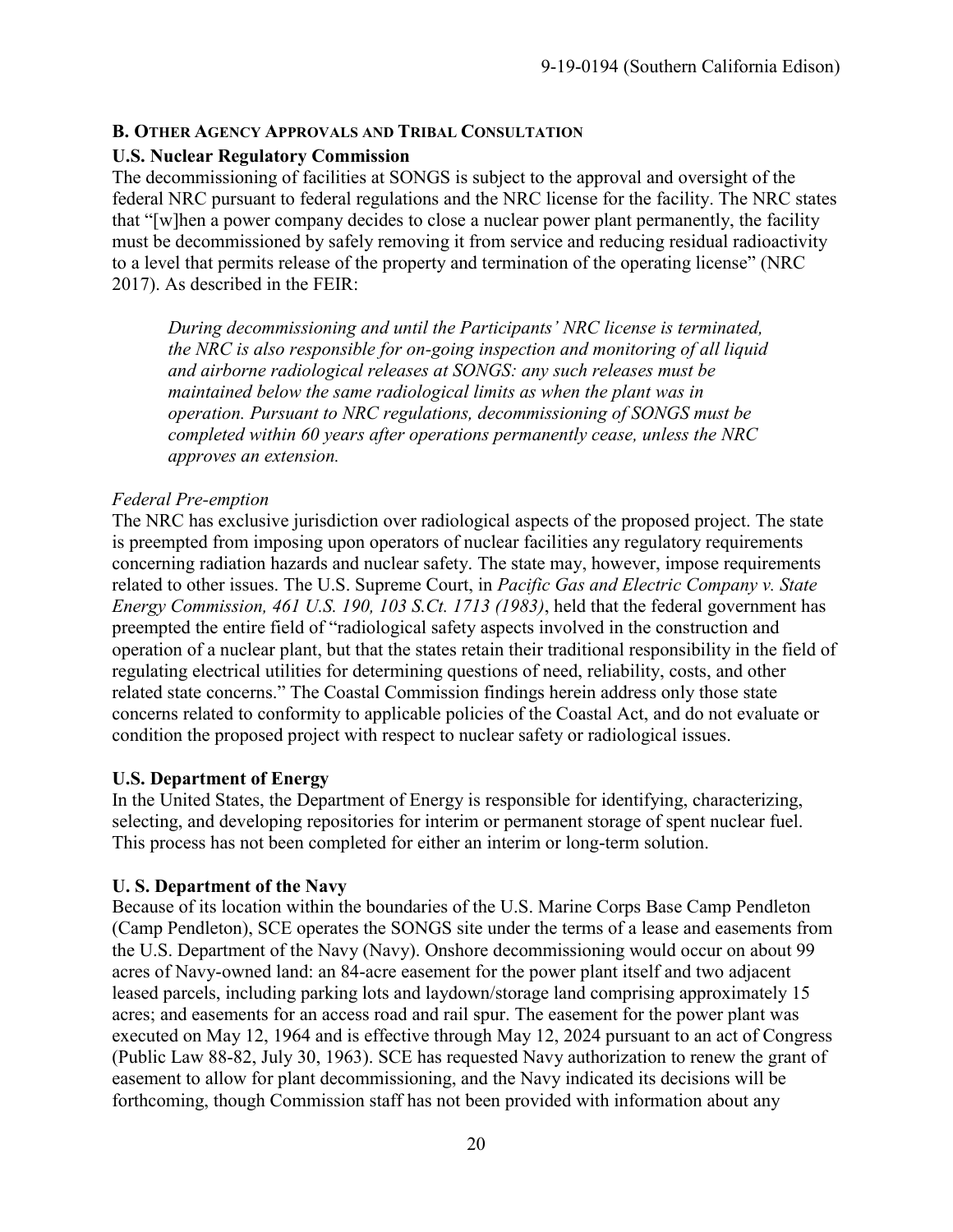substantive aspects of these decisions (Carl Redding, MCIWest/Camp Pendleton, personal communication 2019).

The Navy has adopted land use plans, policies, and regulations for Camp Pendleton in its 2030 Base Master Plan. Additionally, the Department of Defense, in cooperation with the U.S. Fish and Wildlife Service and the CA Department of Fish and Wildlife, developed and is implementing an Integrated Natural Resources Management Plan (INRMP) for Camp Pendleton, which contains long-term management goals to provide for the conservation and rehabilitation of natural resources (Department of the Navy 2018). According to the FEIR:

*In the Master Plan, SONGS is identified as a manmade development constraint. However, none of the applicable Area-specific plans [such as the INRMP] contain future development plans for the Proposed Project site.* 

*…* 

*The INRMP notes that SONGS is a constraint to military training activities, and has created artificial restrictions for maneuvers inland from the coast. Implementation of the Proposed Project could temporarily disrupt military activities, but any disruptions would not represent a substantial change from baseline conditions. However, all decommissioning-related activities within [Camp Pendleton] would be conducted at the sole discretion of the Department of the Navy through its Commanding Officer and chain of command, which are required to comply with applicable laws and regulations.* 

The Navy's long-term plans for the SONGS site are unknown at this time. The FEIR states that "[u]pon full decommissioning, [the Navy] may elect to either redevelop the Proposed Project site with new land uses, or use the Proposed Project site to extend amphibious military training operations…"

Pursuant to Coastal Act section 30601.5, where the applicant is not the owner of a fee interest in the property on which a proposed development is to be located, but can demonstrate a legal right, interest, or other entitlement to use the property for the proposed development, the commission shall not require the holder or owner of the fee interest to join the applicant as co-applicant. Prior to issuance of the CDP, however, the applicant must demonstrate its ability to comply with all conditions of approval. For this project, the proposed project activities extend beyond the May 12, 2024 expiration date of the existing lease with the Navy. Accordingly, the Commission is imposing **Special Condition 1**, which requires SCE to initially submit, for the Executive Director's review and approval, evidence of its legal ability to comply with conditions of approval. **Special Condition 1** also requires the Applicant to submit, prior to the May 2024 lease expiration, evidence of an extended lease that allows completion of the proposed project activities and continued compliance with all conditions of approval. Given SCE's prior, longterm lease and the federal legal requirements governing nuclear decommissioning activities, SCE's evidence of an existing lease and assurances that they will be negotiating a lease extension adequately ensure that the applicant will be able to comply with all permit conditions.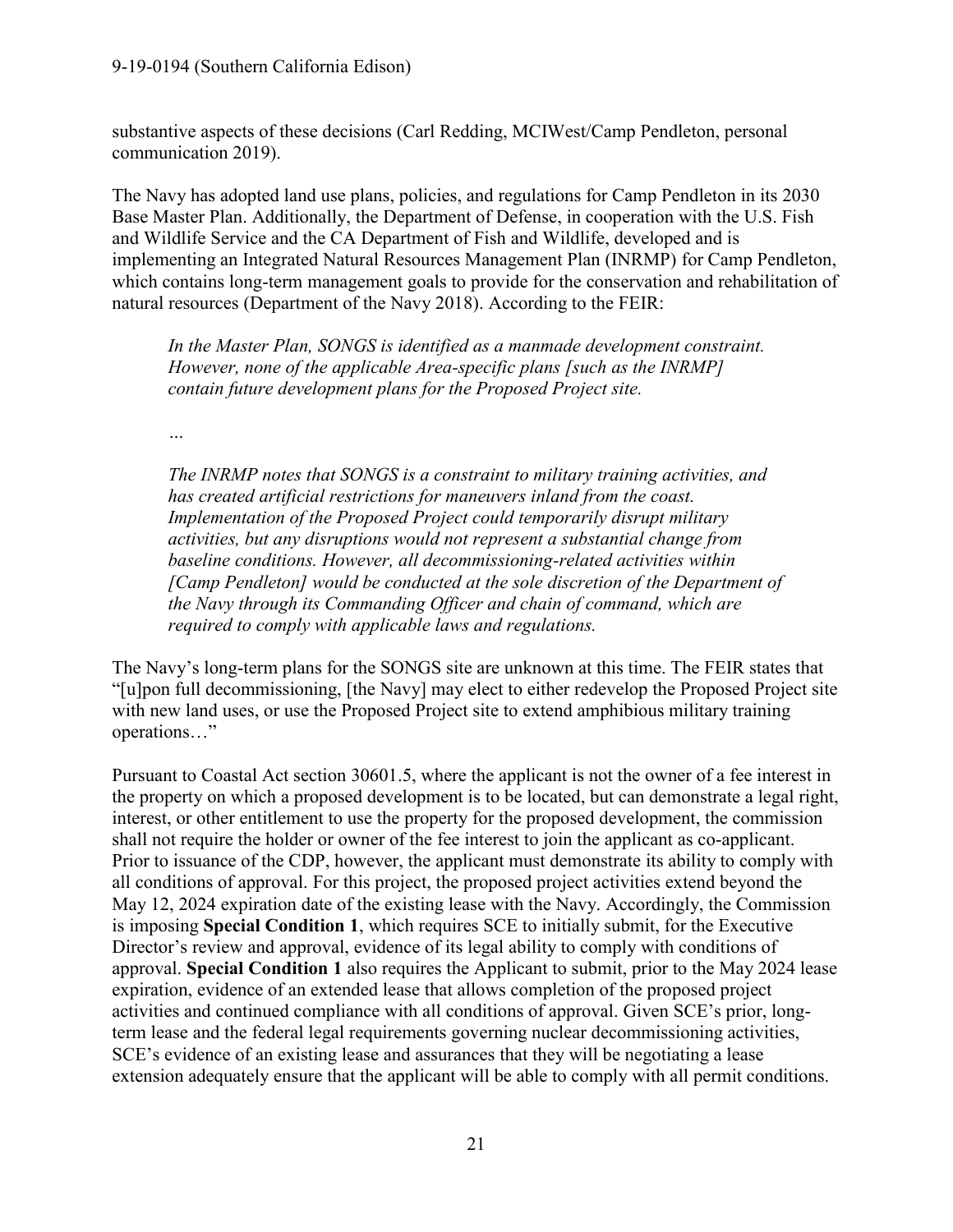## **California Department of Toxic Substances Control**

The California Department of Toxic Substances Control (DTSC) regulates the hazardous component of mixed waste or combined waste (waste containing both hazardous and low-level radioactive materials); the radioactive component of high-level facility waste is regulated by the NRC. In 2016, the DTSC approved the storage of such mixed waste at SONGS during decommissioning through a permit amendment that extends through 2026. Decommissioning and decontamination of SONGS will result in the generation of hazardous waste, some of which will contain low levels of radioactive materials (as well as used oil, chemical solvents, lead solids, and asbestos), and the DTSC permit allows for on-site storage of such waste in sealed containers for no longer than one year, after which they must be shipped offsite. Hazardous wastes not containing any radioactive materials are stored onsite for less than 90 days prior to removal from the site.

### **State Lands Commission**

As the lead agency for purposes of California Environmental Quality Act review of the proposed project, the State Lands Commission (SLC) certified the FEIR for the proposed project at its March 21, 2019 meeting. At this same meeting, the SLC approved a lease (Lease No. 6785.1) for continued use, maintenance, and eventual decommissioning of the offshore components of SONGS.

## **State Water Resources Control Board**

The proposed project is subject to the State Water Resources Control Board Construction General Permit per Construction General Permit Order 2009-0009-DWQ. As part of the Construction General Permit, SCE will be developing a Stormwater Pollution Prevention Plan (SWPPP). **Special Condition 2** requires SCE to submit the SWPPP to the Executive Director once completed.

## **San Diego Regional Water Quality Control Board**

SCE will be seeking an amendment to its existing permit from the San Diego Regional Water Quality Control Board pursuant to the National Pollutant Discharge Elimination System. **Special Condition 2** requires SCE to submit this amendment to the Executive Director once issued.

### **Tribal Outreach and Consultations**

During the process of reviewing the Navy's consistency determination for this project and developing this recommendation, Commission staff reached out to the Native American Heritage Commission, which provided contact information for Native American Tribes understood to have current and/or historic connections to the project area. These Tribes include the Juaneno Band of Mission Indians Acjacheman Nation, LaJolla Band of Luiseno Indians, Pala Band of Mission Indians, Pauma Band of Luiseno Indians, Pechanga Band of Luiseno Indians, Rincon Band of Luiseno Indians, San Luis Rey Band of Mission Indians, and Soboba Band of Luiseno Indians. At the time of publication of this staff report and recommendation, no questions or concerns had been brought to the attention of Commission staff by representatives of these Tribes. Any concerns raised subsequent to the publication of this report will be brought to the attention of the Commission through the development of an addendum to this staff report.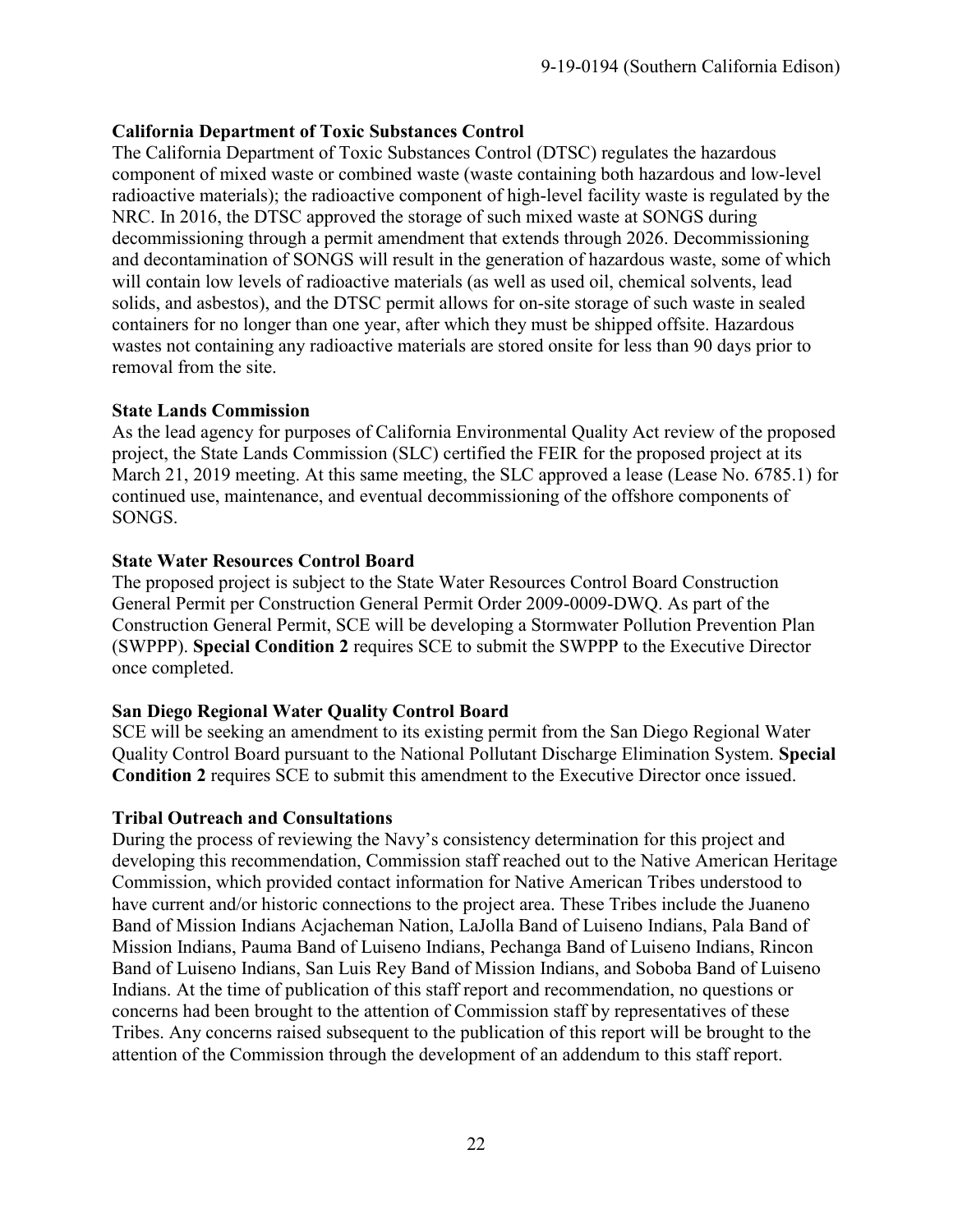## <span id="page-22-0"></span>**C. OTHER PROJECT-RELATED ISSUES**

Future issues for the SONGS site include the status of the ISFSI beyond 2035 and/or once there is an appropriate long-term storage solution for the nation's radioactive waste. As described above, the Commission previously approved storage of spent nuclear fuel on site through CDP EE-00-001 and CDP-00-014 in 2000 and CDP 9-15-0228 in 2015. The 2015 authorization requires SCE to return to the Commission in 2035 for an amendment to authorize the retention, removal, or relocation of the approved ISFSI. As required by Special Condition 2 of CDP 9-15- 0228, the Permittee's amendment application in 2035 shall include:

- a. An evaluation of current and future coastal hazards based on the best available information;
- b. An analysis examining the merits and feasibility of off-site and on-site waste storage alternatives, including potential locations that are landward and/or at a higher elevation within areas made available by the decommissioning of SONGS Units 2 and 3;
- c. A plan for managed retreat, if retention of the ISFSI facility beyond 2051 is contemplated and coastal hazards may affect the site within the timeframe of the amended project;
- d. Evidence that the fuel storage casks will remain in a physical condition sufficient to allow off-site transport, and a description of a maintenance and inspection program designed to ensure that the casks remain transportable for the full life of the amended project;
- e. An evaluation of the effects on visual resources of retaining the project, and analysis of available project alternatives and their implications for coastal visual resources, and proposed mitigation measures to minimize adverse impacts to coastal views.

These conditions reflected the uncertainty in 2015, which continues to the present, regarding the long-term storage of spent nuclear fuel. Because no federally-designated facility for such storage exits, the timing for removing spent nuclear fuel—and thus removing the ISFSI—is not known. However, to ensure that the currently proposed activities allow for retention of possible onsite alternative locations for the ISFSI, **Special Condition 3** requires the applicant to submit, upon completion of the NRC-required site Final Status Surveys, a description of all remaining structures, proposed removal or retention of those structures, and locations that may be feasible for ISFSI relocation.

Additionally, the Navy as landowner could require SCE to remove, or could itself remove, additional substructure beyond that which is included in the currently proposed project (e.g., to avoid or reduce liability of potentially remaining contaminated material or hazardous structures, or to accommodate potential uses for the SONGS site). The NRC could also require removal of additional contaminated material in order for SCE to meet its licensing requirements.

For these reasons, future activities are expected to include additional substructure removal, transport of the spent nuclear fuel offsite, and disposition of the approved ISFSI. These activities are in addition to the decommissioning activities related to the offshore conduits.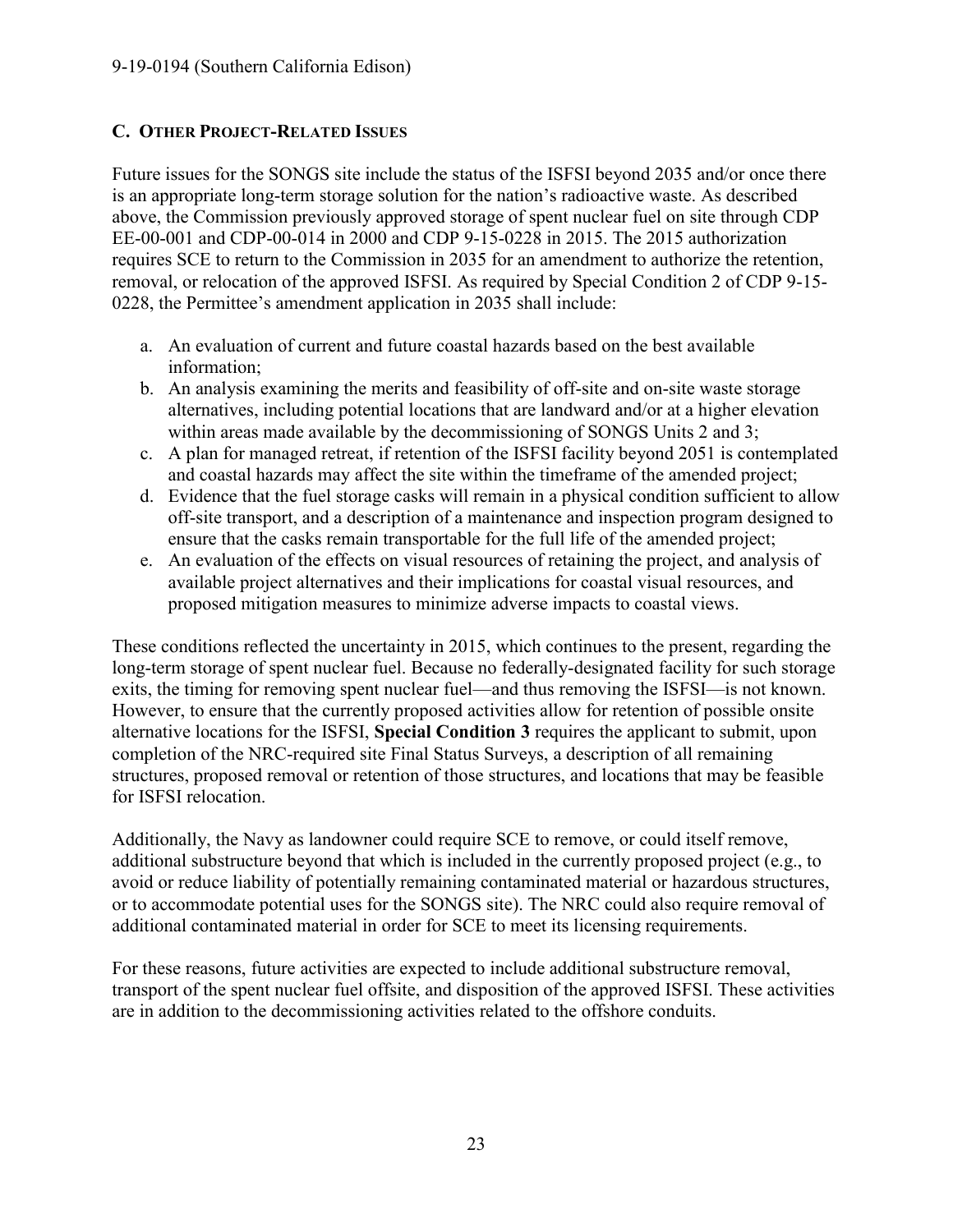## <span id="page-23-0"></span>**D. GEOLOGIC AND COASTAL HAZARDS**

Coastal Act Section 30253 states, in relevant part:

*New development shall:* 

- *(a) Minimize risks to life and property in areas of high geologic, flood, and fire hazard.*
- *(b) Assure stability and structural integrity, and neither create nor contribute significantly to erosion, geologic instability, or destruction of the site or surrounding area or in any way require the construction of protective devices that would substantially alter natural landforms along bluffs and cliffs …*

Section 30253 requires generally that new development minimize risks to life and property, that it provide stability and structural integrity, and that it not create geologic instability. For the proposed project, the Commission recognizes that structures expected to remain after the proposed project may cause potential risks to public safety and marine life, as well as visual and public access impacts, due to erosion and coastal processes resulting from sea level rise. This coastal development permit is therefore conditioned to require the applicant to return with a permit amendment application that identifies the structures that will remain at the end following the proposed project, which structures may be subject to future erosion or will otherwise cause coastal resource impacts, and information regarding how and when remaining structural components that may cause such impacts will be removed.

As described above in subsection IV.B Other Agency Approvals and Tribal Consultation, the Commission is preempted from applying Section 30253, or any section of the Coastal Act, to issues related to nuclear and radiological safety. Nevertheless, the proposed development must neither create nor contribute significantly to erosion in order to conform to Section 30253. The analysis and findings that follow relate to the susceptibility of the proposed development to geologic hazards pursuant to the Coastal Act, but does not attempt to address the consequences of these hazards in terms of nuclear safety. Such consequences are under the jurisdiction of the NRC.

### **Site geology and seismic activity**

The SONGS site is potentially subject to several geologic and seismic activity-related hazards, including slope failure/landslides, surface fault ruptures, and liquefaction. These hazards were evaluated extensively in the CDP for the ISFSI project approved by the Commission in 2015 (CDP 9-15-0228). This section describes the site's geology and summarizes those conclusions in the context of the proposed decommissioning activities at SONGS.

The SONGS site lies in the Peninsular Ranges geomorphic province of southern California, which is an approximately 900-mile long, northwest to southeast oriented complex of mountain ranges ranging in width from 30 to 100 miles. The western edge of this province includes a series of marine terraces, resulting from coastal uplift and sea level change, and SONGS is located on a relatively narrow, slightly seaward-sloping terrace. Bedrock underneath the SONGS site is the San Mateo Formation, a dense sandstone which is thought to extend to a depth of approximately 900 feet below grade. In its natural state, the San Mateo Formation is overlain by a series of marine and non-marine terrace deposits that are approximately 50 feet thick. These deposits are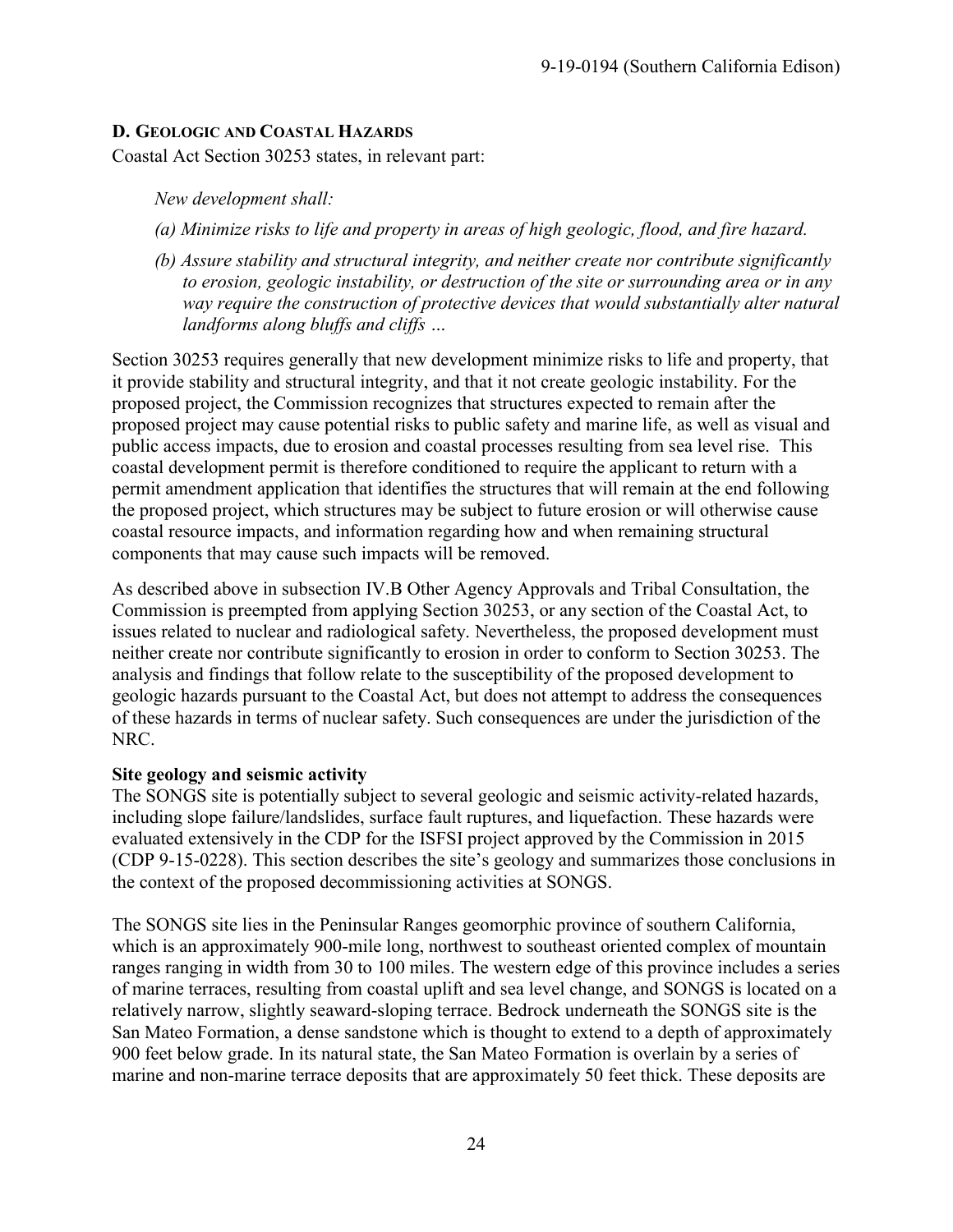#### 9-19-0194 (Southern California Edison)

highly susceptible to erosion, supplying material to beaches, and steep cliffs are present on the east and west side of the SONGS site (**Exhibit 7**).

During the construction of SONGS, the terrace deposits and the upper  $10 - 20$  feet of the San Mateo Formation were removed. According to the FEIR, artificial fill material as much as 30 feet thick is adjacent to deep structures and the seawall and was placed as construction backfill. The finished grade of the site varies from as high as 120 feet above Mean Lower Low Water (MLLW) to 20 feet MLLW. Some excavated material from the original construction of SONGS was placed on the beach in front of the site as sand nourishment, initially increasing the width of the beach, but much of the material has since been removed by longshore drift; a narrow beach remains seaward of the seawall and public accessway. Groundwater levels at SONGS site range from 2.5 to 7 feet MLLW within the San Mateo Formation.

Like most of coastal California, the SONGS site lies in an area subject to earthquakes. SONGS is approximately 8 km from the Newport-Inglewood-Rose Canyon fault system, 38 km from the Elsinore Fault, 73 km from the San Jacinto Fault, and 93 km from the San Andreas Fault, all of which are considered "active" (evidence of movement in the past 11,700 years) by the California Geological Survey (Jennings and Bryant 2010). In general, seismicity in the vicinity of SONGS has historically been relatively quiet compared to much of the rest of southern California, probably because of the relatively great distance from the San Andreas Fault, which accommodates most of the plate motion in the area, and the relatively low slip rates of the nearer faults (Peterson et al., 1996). Only one moderate-sized earthquake has occurred within 50 km of the site in historic times.

The FEIR concludes that there would be no potential for surface fault rupture at the SONGS site. As described in the FEIR, liquefaction related to earthquake activity and landslides are not likely to occur at the site, because of the site's geology and groundwater levels and the existing stabilization of moderate to steep slopes at SONGS with gunite and a steel structure anchored to the natural bluff wall.

### **Tsunamis and sea level rise**

 $\overline{a}$ 

The location of SONGS on the shoreline results in the potential for future flooding at SONGS resulting from a tsunami or sea level rise. According to the FEIR, tsunami inundation elevations could be as high as 22 feet above MLLW at the SONGS seawall<sup>4</sup>, which has a crest elevation of 28 feet MLLW. Without the seawall, portions of the SONGS site could be subject to flooding, since grade elevations are as low as approximately 19-20 feet MLLW.

As a part of its CDP application, SCE prepared an analysis of the potential for sea level riseinduced flood conditions at SONGS (Coastal Environments, Inc. 2018), using the sea level rise projections recommended in the Commission's 2018 Sea-level Rise Policy Guidance (CCC 2018). Using the most extreme future mean sea level scenario in the Commission's 2018 Guidance (the H++ scenario, which projects a mean sea level rise of 3.1 meters by 2100 relative

<sup>&</sup>lt;sup>4</sup> This estimate included a sea level rise of approximately 13 inches, which according to the most extreme sea level scenario included in the Commission 2018 Sea-level Rise Policy Guidance may be reached between 2030 and 2040. In the longer-term, actual tsunami run-up heights may be higher depending on the actual rate of sea level rise and would also depend on factors such as tide level and presence of storm surge or an El Nino event.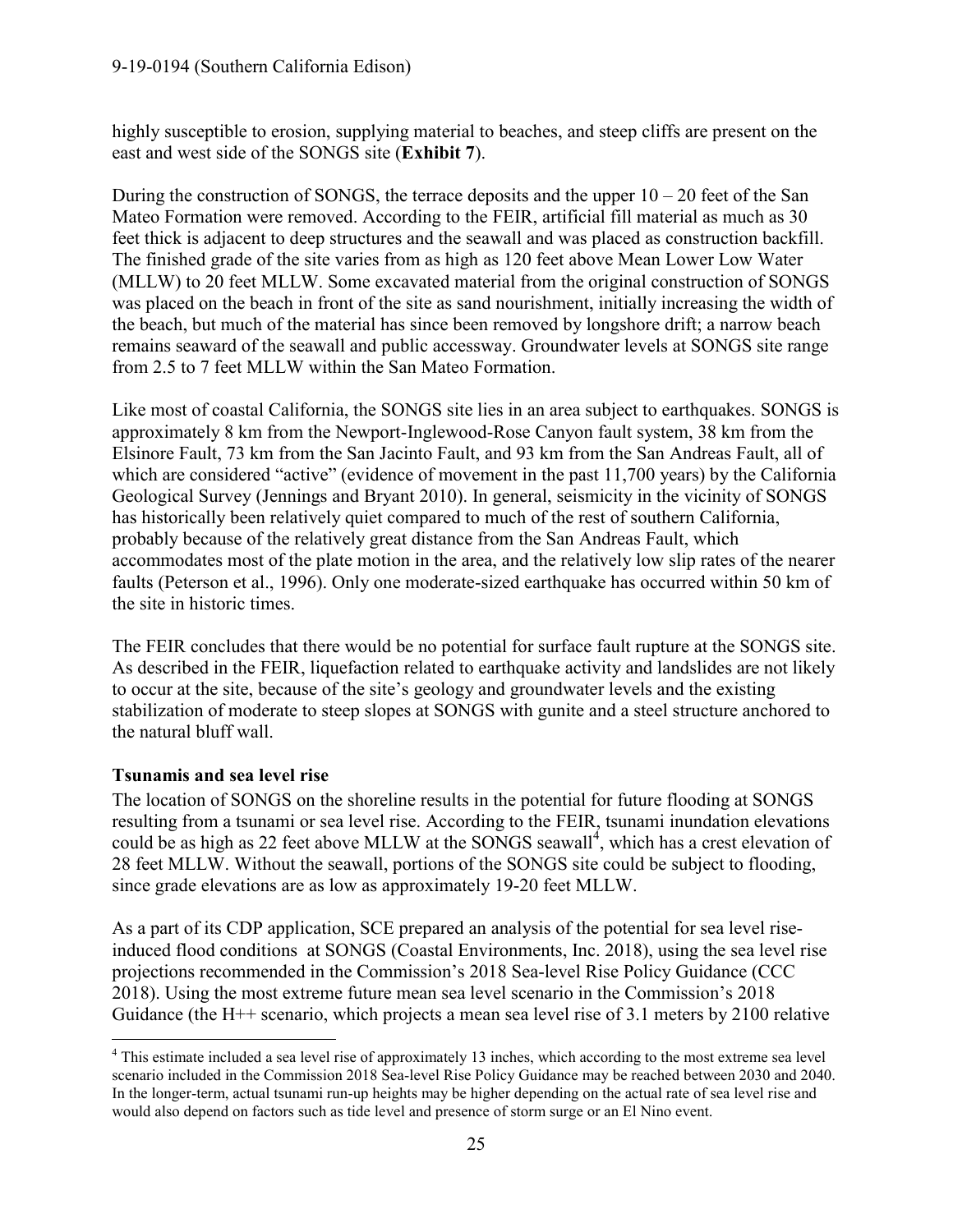to 2000), based on this study SCE concludes in its CDP Application that by 2051 there are "negligible effects of coastal processes on the site…until the seawalls are removed." This conclusion is similar to those of previous assessments of sea level rise at the SONGS site (for example, as summarized in CDP 9-15-0228), even with the higher sea level rise projection included in H++ scenario.

#### **Coastal erosion**

In their natural state, coastal bluffs at the SONGS site are composed of highly-erodible terrace deposits underlain by the more resistant San Mateo Formation sandstone. During the construction of Unit 1 in the 1960s, the bluff that was susceptible to wave-induced erosion at SONGS was essentially removed. Over 70 vertical feet of terrace deposits and upper layers of the San Mateo Formation were excavated, and the plant foundations were set in San Mateo Formation bedrock. The result of the excavation is that the new "bluff face" is situated landward of the much of the existing facilities that make up the SONGS site. At the time of construction, SCE also installed a shoreline protection system in front of Unit 1, consisting of a rock revetment and a concrete encased, steel sheet-pile seawall rising to an elevation of approximately 28 feet MLLW. As a result, there has been little or no measurable shoreline retreat at the project site over the past 50 years.

The natural rate of bluff retreat in the San Onofre area is somewhat difficult to assess, due both to its episodic nature and to the varying mechanisms of retreat along the coast. Active bluff retreat is occurring adjacent to the project site at San Onofre State Beach, where the bluffs consist of Monterey Formation bedrock overlain by terrace deposits and where runoff has been artificially concentrated in drainage channels associated with Interstate 5. Substantial subaerial erosion of the terrace deposits and Monterey formation has occurred in this area, with distinct gullying of the terrace deposits is also evident in the seacliffs to the north and south of the SONGS seawall (**Exhibit 7**).

Studies undertaken by the U.S. Army Corps of Engineers in the 1950s concluded that no measureable retreat of the bluff line occurred near the SONGS site between 1889 and 1954 (USACE 1960). More recently, the U.S. Geological Survey has evaluated coastal bluffs adjacent to SONGS, and estimated that long-term bluff retreat rates range from 6 - 20 inches per year at the base of unprotected slopes within the San Mateo Formation (Hapke and Reed 2007; Hapke et al. 2007). Due to the presence of shoreline protection at the project site, no site-specific estimates of bluff retreat rates are available, but it is likely that the USGS upper estimate of 20 inches per year provides a conservative basis for estimating erosion rates in the site where there are unaltered coastal bluffs.

Sea level rise will cause shorelines to shift inland in areas where erosive processes occur, but considerable uncertainty is present regarding the magnitude of such shifts. Models of future shoreline position at SONGS in 2100, calculated assuming removal of the existing sea wall in 2050, resulted in shifts of beach profiles inland ranging from 34.8 meters to 62.4 meters and cliff retreat values of 0 to 53.2 meters (Coastal Environments Inc. 2017). Assumptions included in these models such as initial beach widths, magnitude of sea level rise, presence of uniform material subject to erosion, potential for presence of structures associated with SONGS that may be at an elevation where wave action would be present, timing of the removal of the seawall, and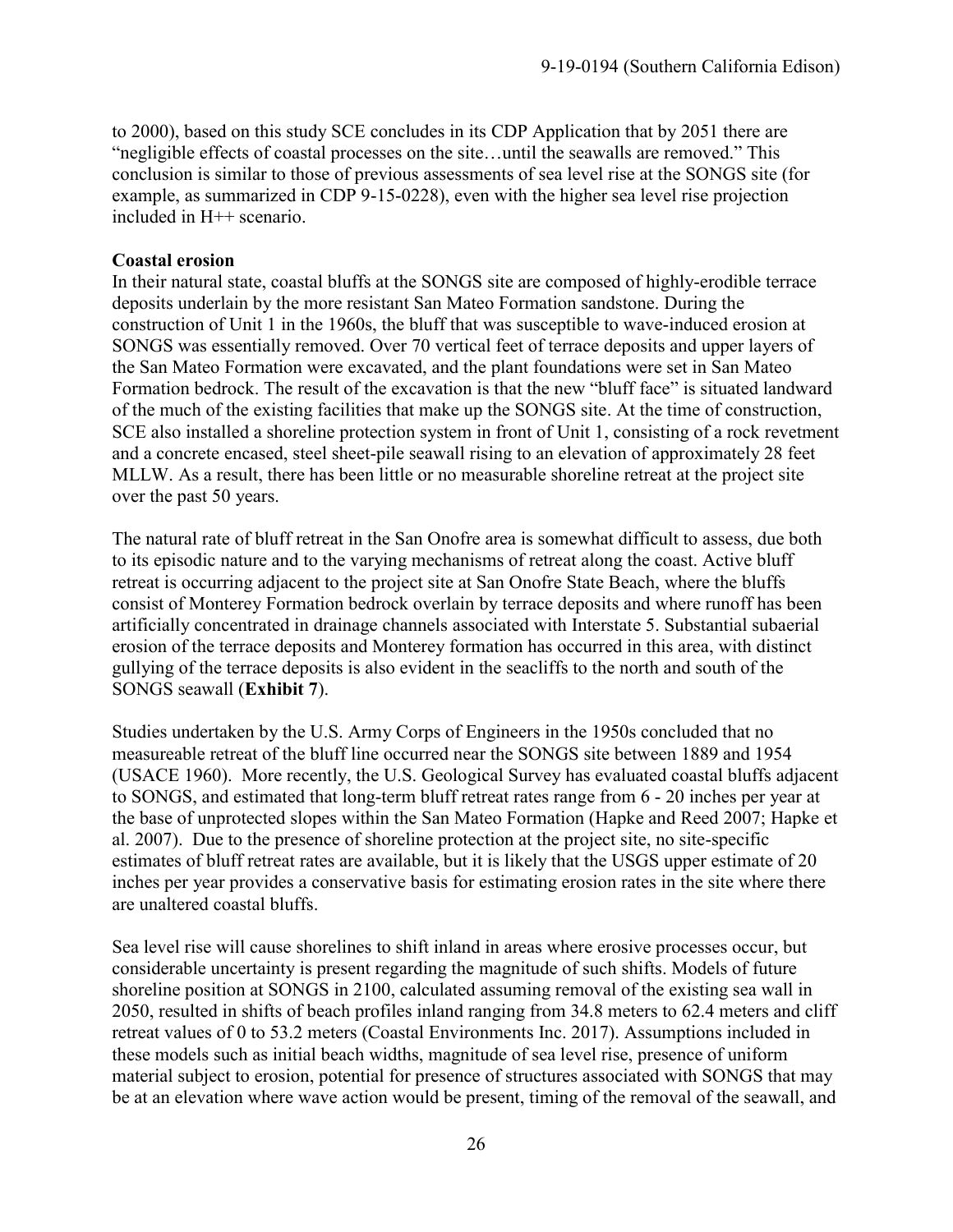#### 9-19-0194 (Southern California Edison)

magnitude and frequency of future storm events all contribute to uncertainty regarding future conditions at SONGS in 2100. Nonetheless and depending on the timing of future removal of the seawall, although the precise amount of shoreline erosion is uncertain, future sea level rise, coastal erosion, and inland migration of the shoreline would be expected to expose at least some of the SONGS structures that would remain after completion of the currently proposed project. As illustrated in **Exhibit 6**, these structures extend to or relatively near the seawall (i.e., in the case of the elements above the intake structure).

### *Project impacts related to potential site surface erosion*

The SONGS site is almost entirely covered by asphalt and concrete and was significantly graded during construction of the facility. As described previously, construction of SONGS resulted in the removal of original terrace deposits and backfill with artificial material, as well as significant re-contouring of the bluff top. Steeply-sloping areas on the site are stabilized through the use of gunite and a steel structure that is anchored to the natural bluff wall.

Excavation associated with decommissioning activities would result in the exposure of this backfill material, and any remnant terrace deposits or San Mateo Formation sediments. Stockpiling of material associated with decommissioning activities could also result in material that could be exposed to erosive forces as well.

The Stormwater Pollution Prevention Plan (SWPPP) that the applicant proposes to develop as part of this project would minimize the potential for erosion-related impacts. The SWPPP would meet State Water Resources Control Board requirements for general construction permits and, as described in the FEIR, would:

*Expressly address site runoff, assuring that project runoff would not affect or alter drainage patterns to sensitive habitat, including but not limited to vernal pool habitat. The SWPP shall set forth best management practices including, but not limited to the following:* 

- *Silt fences, fiber rolls, and other measures shall be placed where they are determined to be appropriate for erosion and sediment control.*
- *A monitoring, maintenance, and reporting schedule shall be prepared and implemented and shall identify the responsible entities.*

Based on the incorporation of these measures into the proposed project, the Commission finds that the proposed project will not either create or significantly contribute to stormwater-related erosion at the site, and therefore is consistent with Section 30253(b) of the Coastal Act with respect to site erosion.

#### *Effects on site restoration*

The currently proposed project involves only partial removal of the SONGS structures and components. At the end of the proposed project, many subsurface facility components are expected to remain. These represent a substantial number and volume of structures, including reactor building foundations, piping, vaults, and Unit 1 remaining infrastructure underneath the ISFSI. As described above, some structures above sea level would be subject to erosion and exposure at some point due to sea level rise and other coastal processes, and would then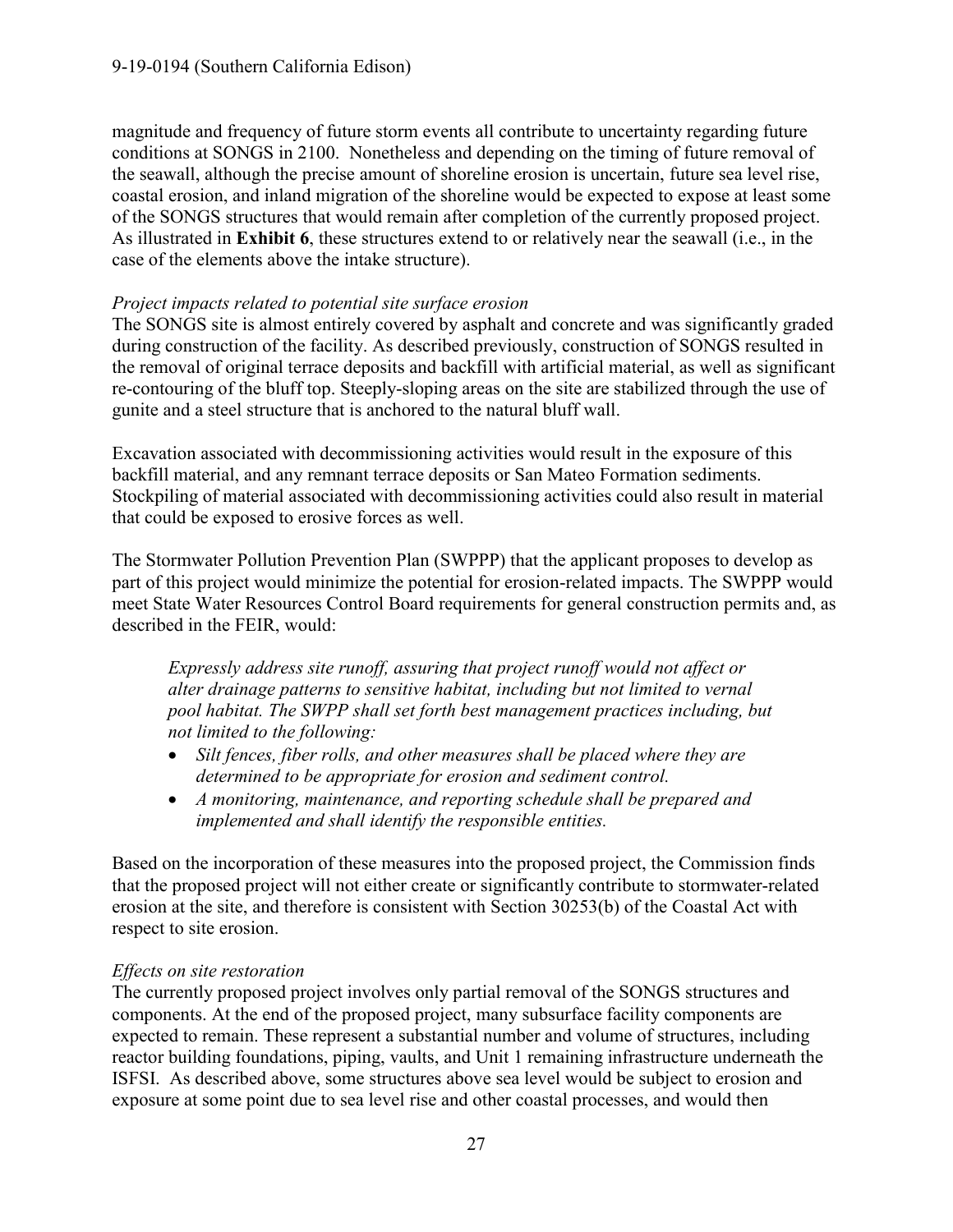represent a potential safety hazard to members of the public using the shoreline and coastal waters and a risk to marine life. To avoid and minimize these hazards, **Special Condition 3** requires the applicant to submit an application to amend this permit following completion of the proposed project. The required amendment needs to describe all of the remaining structures at the site and any regulatory requirements to maintain or modify them. It also needs to provide an updated assessment of the projected effects of coastal erosion, sea level rise, and other coastal processes on those structures, the known or potential hazards that would result when they are exposed, and a proposal to remove all structures that may pose a risk of impacts, to the extent feasible.

To address the temporary or permanent continued presence of the structures, the amendment needs to also include a detailed estimate of the amount and type of any proposed backfill and a description (including location and volume) of any structures that are proposed to remain and that would require backfill (see additional backfill-related information below).

#### *Potential impacts related to backfill*

Following removal of radiologically contaminated materials from the site, final status surveys would be completed to determine if the NRC would require the applicant to remove additional materials in order to release the site from the NRC's licensing requirements. NRC approval of the results of these surveys would then indicate that, from the NRC perspective, decontamination activities had successfully resulted in the reduction of radioactive contamination to allowable levels. Following such a determination, SCE proposes to backfill excavated areas, and such backfill activities would occur as particular project areas meet NRC requirements. According to the schedule provide by SCE, backfill for major project areas would happen starting the second quarter of 2022 (for the Intake Structure Area—see Exhibit 3) and be completed in the first quarter of 2026. The FEIR estimates that the volume of such backfill would range from 260,000 to 320,000 cubic yards of material that the applicant proposed to obtain from a site in Irwindale, approximately 66 miles from the SONGS. This would involve approximately 16,500 truck trips and possibly up to 1,650,000 vehicle miles traveled (depending exact distance of each trip; the air quality assessment conducted as part of the FEIR assume a round trip distance of 100 miles). It is not certain how long the backfill would remain in place following completion of the proposed project and/or following identification of a more permanent location for the storage of nuclear waste. It is possible that such backfill material would be required to be removed by the Navy or due to future Commission decisions on an amended permit pursuant to **Special Condition 3**. These actions could result in a significant amount of the proposed backfill being relocated offsite, either temporarily or permanently.

It is also possible that backfill material might remain and would be subject to coastal erosion when the seawalls are removed. If the backfill were to be subject to coastal erosion, then the requirements of Section 30253(b) suggest that such backfill should be comprised of material that is the same as (or similar to) surrounding materials in the bluffs adjacent to SONGS, so that it would erode at a similar rate and manner as the adjacent, natural bluffs. In addition, pursuant to Sections 30230 and 30231, backfill should be similar to native soils in order to protect marine habitat and resources.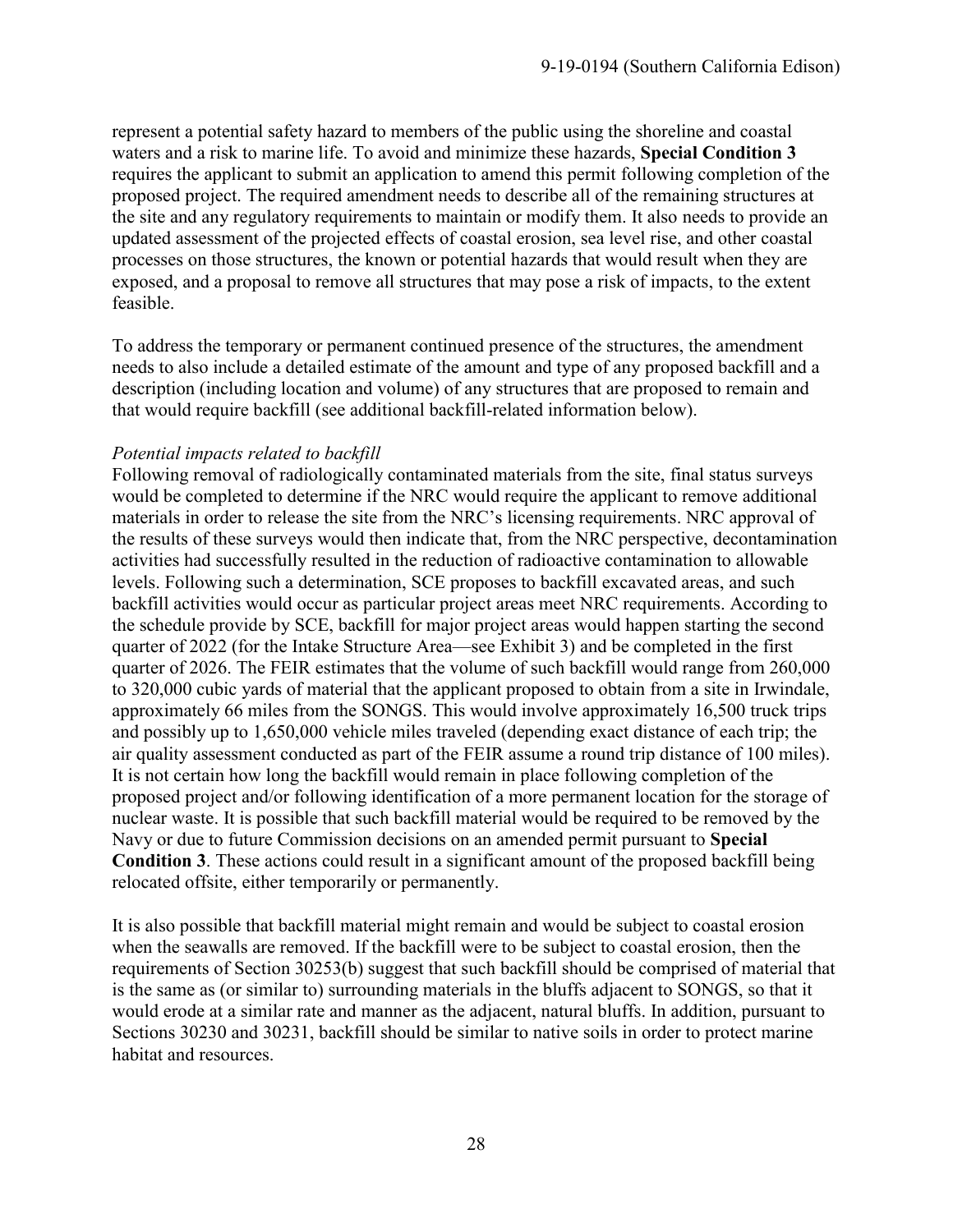The proposal to truck in large quantities of backfill from relatively distant locations would not minimize energy consumption or vehicle miles traveled, as required by Section 30253(d) of the Coastal Act. It would also lead to a situation where the backfill material would have different characteristics than surrounding native soils, with corresponding differences in erosive qualities and biological impacts. Given these issues, such backfill might later have to be removed and replaced if the Navy or other agencies required different permanent backfill material. Staff therefore requested that SCE analyze alternatives for the backfill aspect of the decommissioning activities to address these issues and determine whether there were less environmentally damaging alternatives. In response, SCE provided the following information:

*The 260,000-320,000 cubic yard range of proposed backfill…was provided to establish two probable scenarios: (1) where the open volume below grade of the project area could have all interior walls and flows remain intact, or (2) where the open volume below grade of the project area could have all interior walls and floors removed, requiring necessary backfill to establish grade…The estimated backfill volume assumes the placement of approximately 90,000 cubic yards of low-density concrete to fill voids that would be difficult to compact with soils. Therefore, the range of imported soils varies from 170,000 cubic yards to 230,000 cubic yards.* 

For this amount of imported soil, SCE assessed four potential alternatives:

- 1. Rubblize concrete from Units 2 and 3 demolition activities and use as backfill;
- 2. Where feasible, limit the amount of backfill;
- 3. Identify alternative sources of fill from locations that are closer to the SONGS site than Irwindale; or
- 4. Use material from the higher elevation Make Up Demineralizer Area (MUDA) as backfill (see **Exhibit 3** for the location of the MUDA).

The first alternative (using rubblized concrete as backfill) would result in a reduction of the amount of import material by approximately 124,000 cubic yards, based on the amount of concrete estimated to be available for rubblizing. Small amounts of steel would be expected to remain in the rubble, based on the practicality of separating embedded steel from concrete. While emissions from truck traffic would be decreased since a reduced amount of material would be brought in from Irwindale, the amount of that reduction would be offset if such backfill material is ultimately required to be removed as part of final site restoration activities. This alternative also would result in the use of material not similar to the native bluff sediments which would be exposed to coastal erosion should the existing shoreline protection structures be removed. This would cause impacts to shoreline biology, as eroded rubblized concrete would not provide similar characteristics and habitat for shoreline invertebrates and other wildlife. It could also lead to public access and safety impacts if bits of sharp steel and concrete are washed onto the beach where public recreational activities are happening.

For the second alternative (limiting backfill), SCE's analysis indicated that it would be possible to eliminate approximately 15% of the overall estimated backfill by limiting the amount in the Turbine Building Area and Intake Structure Area (**Exhibit 3**). This would occur by creating a 2:1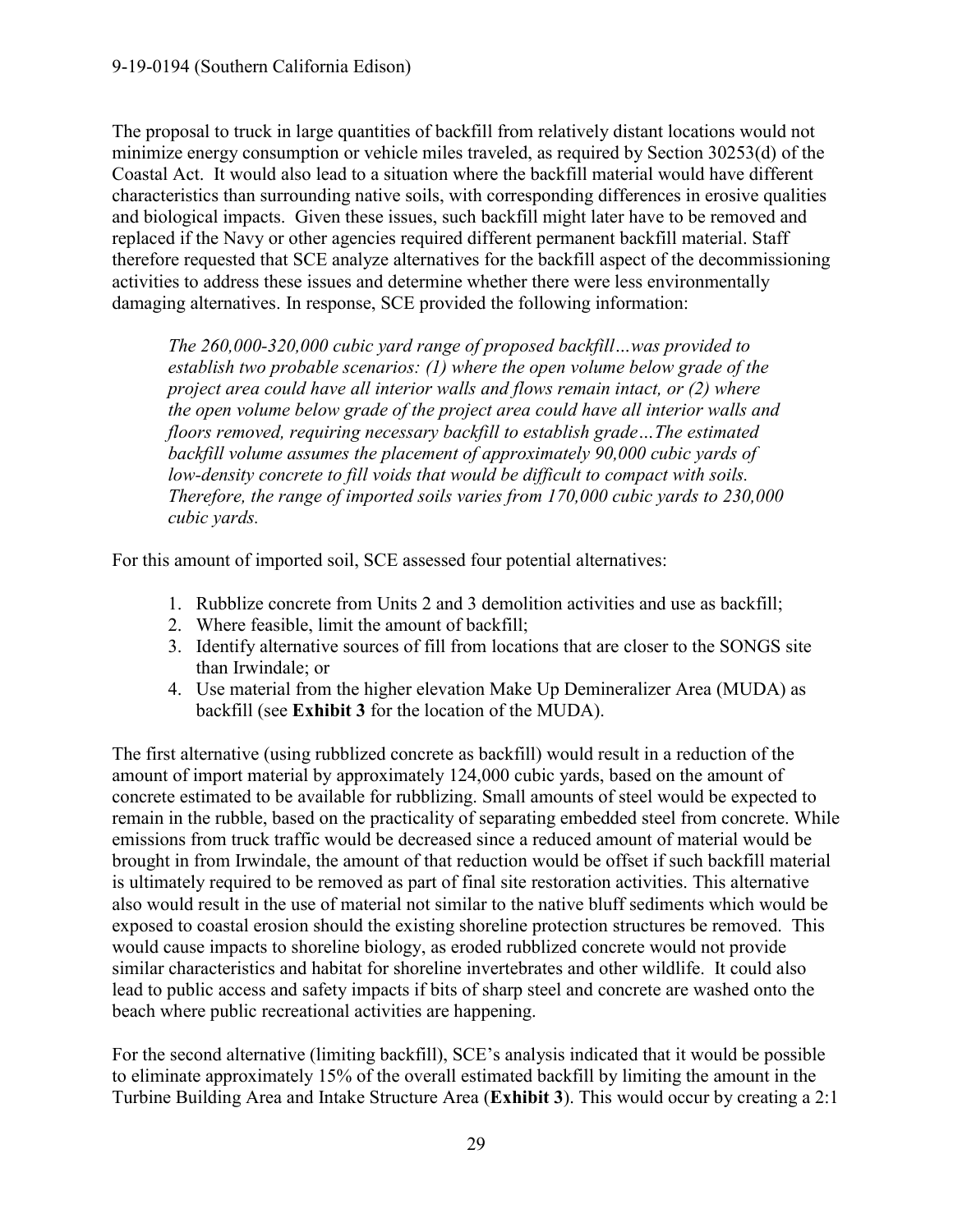slope on all sides leading to a depression (with a maximum elevation of 20 feet MLLW) in the middle of these areas. This alternative would decrease the amount of construction equipment operation that would be required for backfill purposes. In its analysis, SCE states that "the depressed area created by the missing backfill would subject this area to more erosion and would require more monitoring and maintenance during the interim period." However, the stormwater pollution prevention plan that would be developed pursuant to **Special Condition 2**.

In its assessment of the third alternative, SCE identified an alternate site for providing suitable backfill material in San Juan Capistrano, approximately 18 miles from SONGS. This alternative would result in a 64% reduction in travel distance (and thus result in reduction of emissions from truck traffic), but the material at this location does not appear to be as close of a match to soils at the bluffs adjacent to SONGS.

For the fourth alternative, SCE assessed the use of material in the MUDA (**Exhibit 3**), a higher grade portion of the site that consists of formerly excavated bluff material that was relocated during original construction of SONGS. According to SCE, using material from the MUDA for backfill purposes would eliminate 34% of the proposed project's overall truck trips and would result in native soil being used for backfill that would be more likely to meet landowner and regulatory requirements for site restoration. Additionally, SCE indicated that there is sufficient soil available at the MUDA to provide all of the volume of backfill needed at the site (Southern California Edison 2019).

Based on this assessment, a combination of the second and the fourth alternative is the environmentally superior alternative. It would minimize energy consumption and vehicle miles traveled, as well as ensure the use of native soils that would address erosion, beach habitat, and public access and safety issues. Accordingly, the Commission is requiring through **Special Condition 4** that soil that is necessary for backfill purposes be provided from the MUDA. The amount of soil that shall be used for backfill shall be reduced through the limitation of backfill in the Turbine Building Area and Intake Structure Area by assuming a 2:1 slope on all sides and a maximum elevation of 20 feet MLLW at the bottom of the depression in these two areas. With the incorporation of **Special Condition 4**, the Commission finds that the backfill material would have the greatest likelihood to mimic natural bluff erosion when such material becomes subject to coastal erosion processes, and thus would meet the requirements of Section 30253(b). It would also protect marine resources, consistent with Sections 30230 and 30231, and public access, consistent with Sections 30210, 30212, and 30214.

#### *Assumption of Risk & Restriction on Development*

Although the proposed project has been evaluated, designed and conditioned in a manner to minimize the risk of geologic hazards, the underlying uncertainties of any geotechnical evaluation and the fact that the risks associated with inherently hazardous oceanfront property can never be completely eliminated. Geologic hazards are episodic, and areas that may seem stable now may not be so in the future. Accordingly, the Commission is adopting **Special Condition 5**, which requires the Permittee to assume the risks of extraordinary erosion and geologic hazards of the property and waive any claim of liability on the part of the Commission. Given that the applicants have chosen to implement the project despite these risks, the applicants must assume the risks. In this way, the applicants are notified that the Commission is not liable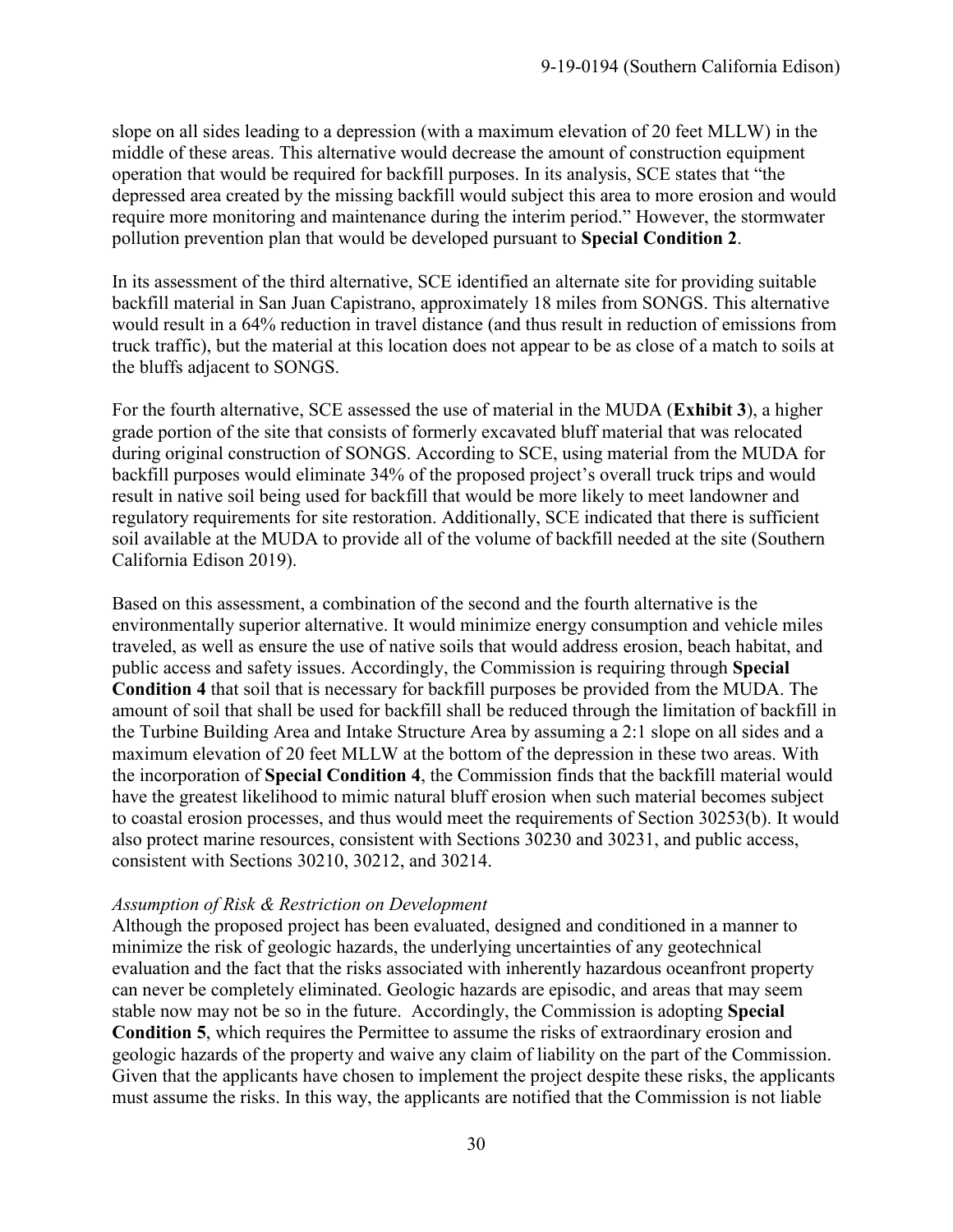for damage as a result of approving the permit for development. The condition also requires the applicants to indemnify the Commission in the event that third parties bring an action against the Commission as a result of the failure of the development to withstand hazards.

## **Conclusion**

Based on the proposed inclusion of **Special Conditions 3, 4, and 5**, the Commission finds that the proposed project, as conditioned, is consistent with Coastal Act Section 30253(a) and (b).

## <span id="page-30-0"></span>**E. WATER QUALITY AND MARINE RESOURCES**

Section 30230 of the Coastal Act states:

*Marine resources shall be maintained, enhanced, and where feasible, restored. Special protection shall be given to areas and species of special biological or economic significance. Uses of the marine environment shall be carried out in a manner that will sustain the biological productivity of coastal waters and that will maintain healthy populations of all species of marine organisms adequate for long-term commercial, recreational, scientific, and educational purposes.* 

## Section 30231 of the Coastal Act states:

*The biological productivity and the quality of coastal waters, streams, wetlands, estuaries, and lakes appropriate to maintain optimum populations of marine organisms and for the protection of human health shall be maintained and, where feasible, restored through, among other means, minimizing adverse effects of waste water discharges and entrainment, controlling runoff, preventing depletion of ground water supplies and substantial interference with surface waterflow, encouraging waste water reclamation, maintaining natural vegetation buffer areas that protect riparian habitats, and minimizing alteration of natural streams.* 

Section 30232 of the Coastal Act states:

*Protection against the spillage of crude oil, gas, petroleum products, or hazardous substances shall be provided in relation to any development or transportation of such materials. Effective containment and cleanup facilities and procedures shall be provided for accidental spills that do occur.* 

The Coastal Act generally requires that development include all feasible measures needed to protect the quality of coastal waters, ensure biological productivity, and protect against the release of hazardous materials. For this proposed project, the Commission is requiring through several Special Conditions that the applicant mitigate for expected effects on marine life and that it implement water quality control and spill prevention measures.

### **Marine habitats and species**

The marine environment offshore of the project site is characteristic of the lower portion of the Southern California Bight. Intertidal habitats offshore of SONGS include natural beach and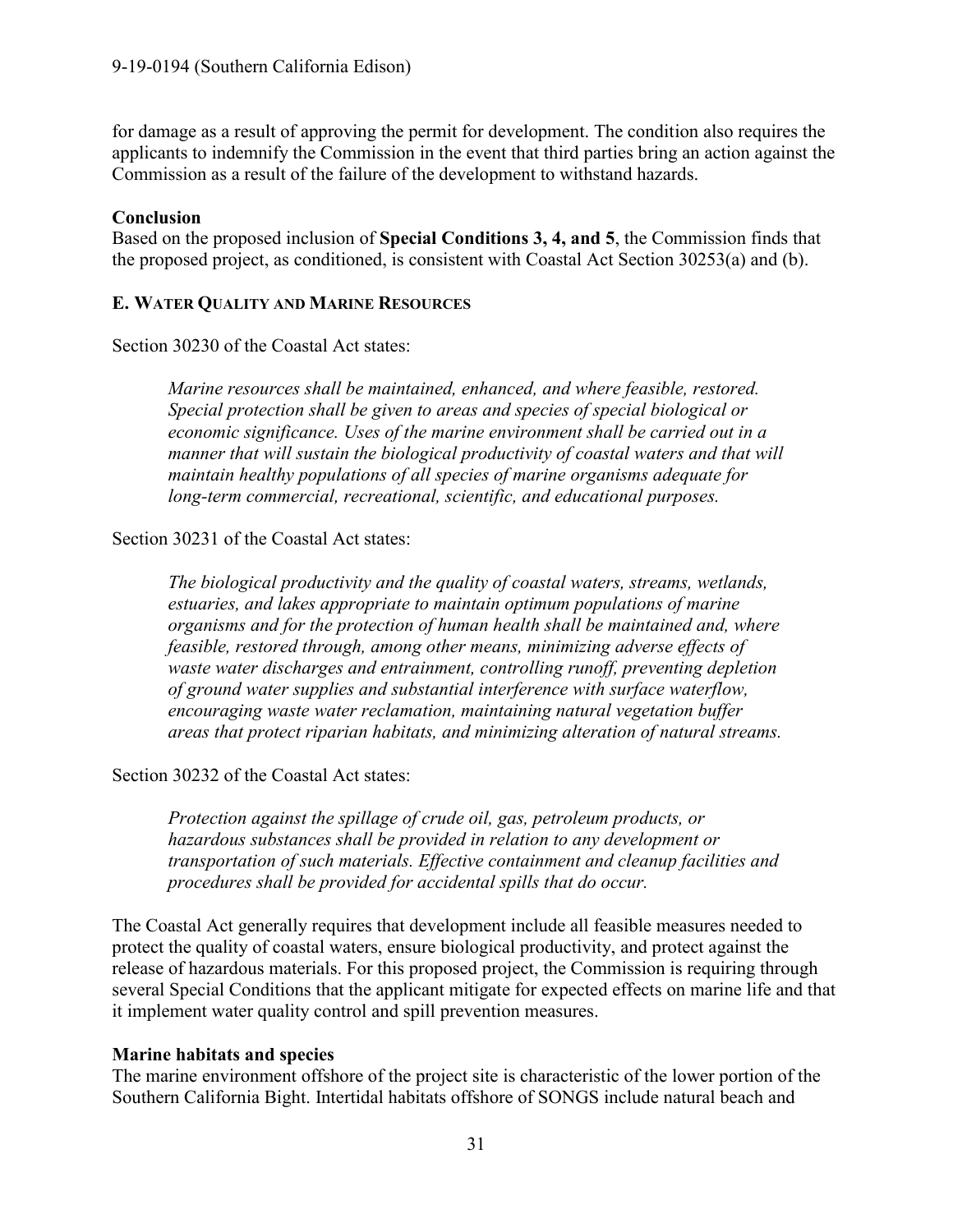intertidal habitat and developed beach habitat, which is primarily cobble with sandy beach to the northwest and southeast of SONGS. According to the FEIR, the intertidal habitat is generally characterized by a low diversity of species because of the dynamic nature of the intertidal habitat in the Proposed Project area, including the instability of the cobble substrate and the periods of sand scour affecting hard substrate. Surfgrass (*Phyllospadix* spp.) has been mapped offshore SONGS, as well as up- and down-coast of SONGS. Hard and soft substrates are found in deeper area offshore SONGS, with softer substrates predominating consisting of silt, clay, and sand (especially along the conduit corridors) and hard substrate areas composed of large boulder and cobble. The FEIR describes the presence of two giant kelp (*Macrocystis pyrifera*) forests near songs, one adjacent to the Unit 3 offshore conduit and the second about 0.6 miles northwest of the Unit 2 conduit.

Surveys to identify invertebrate species present offshore SONGS identified Pacific sand dollar (*Dendraster excentricus*) as the most abundant invertebrate species. Other species included crowned sea urchin (*Centrostephanus coronatus*), California spiny lobster (*Panulirus interruptus*), red sea urchin (*Strongylocentrotus franciscanus*), purple sea urchin (*Strongylocentrotus purpuratus*), and Kellet's whelk (*Kelletia keletii*). Intertidal surveys resulted in dominant invertebrates including mussels (*Mytilus galloprovincialis*), limpets (*Lottia* spp.), barnacles (*Pollicipes polymeruss* and *Chthamalus fissus*), and Pacific sand crab (*Emerita analoga*). Two abalone species are listed as endangered species under the federal Endangered Species Act: black abalone (*Haliotis cracerodii*) and white abalone (*Haliotis sorenseni*). According to the FEIR, black abalone are highly unlikely to occur in the Project area owing to a lack of suitable habitat, and impacts to white abalone are unlikely to occur due to the shallower depth of Proposed Project activities.

Recent dive surveys near SONGS resulted in kelp bass (*Paralabrax clathratus*) and barred sand bass (*Paralabrax nebulifer*) as the most commonly observed fish species. According to the FEIR:

*The most abundance fishes associated with soft sediment habitats observed in SONGS impingement data were queenfish (Seriphus politus), white seaperch, white croaker (Genyonemus lineatus), and yellowfin croaker (Umbrina roncador). Salema (Xenistius californiensis) were also collected in high numbers in the Fish Return Device [that is part of the intake and discharge system installed at SONGS].* 

Fish species found in the pelagic (water column) habitats in areas offshore SONGS include northern anchovy (*Engraulis mordax*), Pacific sardine (*Sardinops sagax*), deepbody anchovy (*Anchoa compressa*), and topsmelt (*Atherinops affinis*). According to the FEIR:

*Most marine fishes occurring in the marine study area have a pelagic larval stage and many of these also have a pelagic egg stage prior to hatching of the larvae. The most recent data on fish larvae in the Proposed Project area were collected in 2006 to 2007…The most abundant larval fishes observed in these surveys are anchovies, queenfish, clinid kelpfishes, combtooth blennies, gobies, and white croaker.*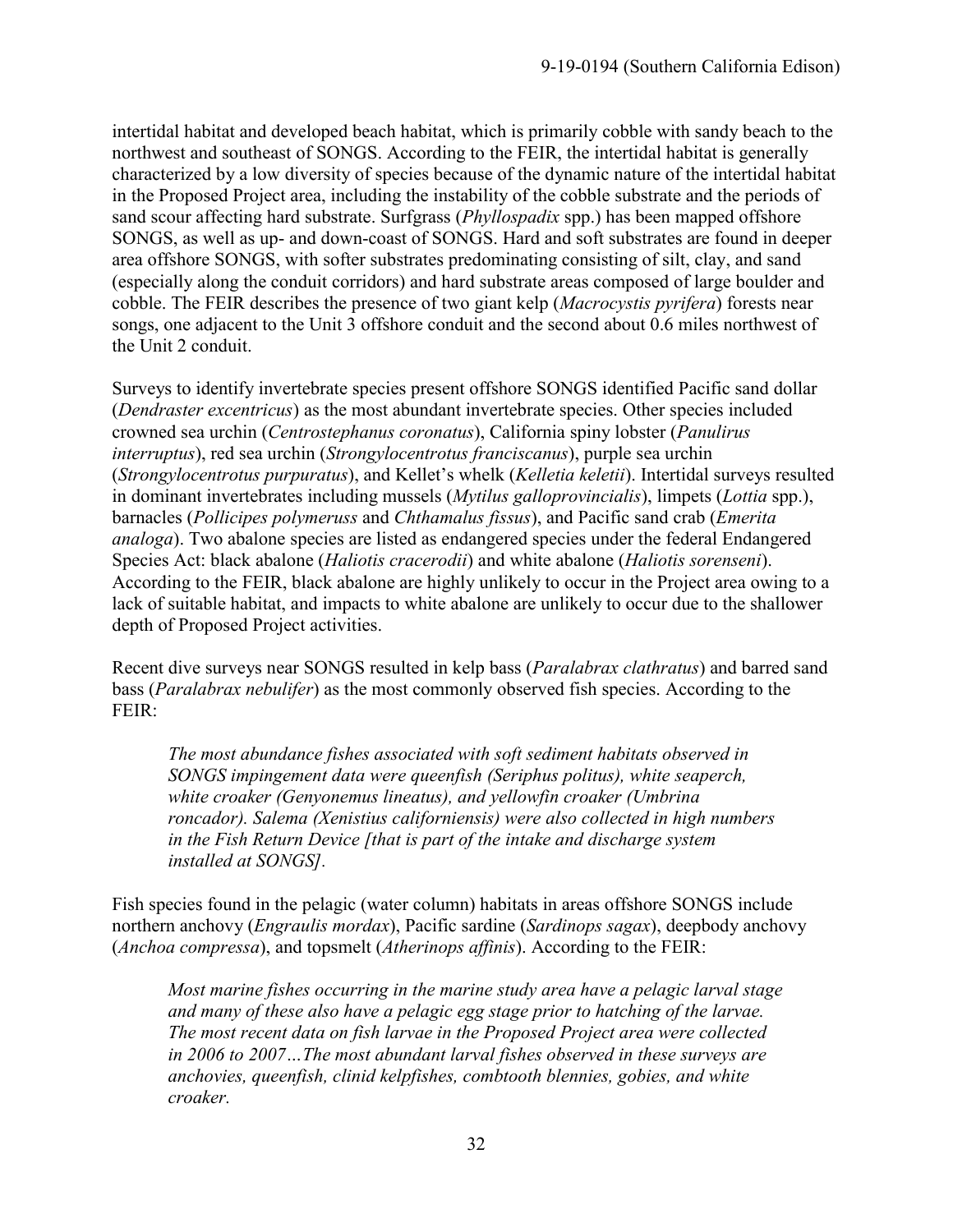Four sea turtle species may occur in the proposed project area: green (*Chelonia mydas*), loggerhead (*Caretta caretta*), leatherback (*Dermochelys coriacea*), and olive ridley (*Lepidochelys olivacea*). Olive ridley, green, and loggerhead sea turtles may move into waters offshore SONGS particularly during the summer months; leatherback sea turtles feed in coastal waters of the eastern Pacific, including southern California.

The most commonly observed marine mammal species from 2007 to 2011 offshore SONGS was the short-beaked common dolphin (*Delphinus delphus*), followed by California sea lion (*Zalophus californianus californianus*), bottlenose dolphin (*Tursiops truncates*), and Risso's dolphin (*Grampus griseus*). Other species with a moderate likelihood of occurrence in the project area are gray whale (*Eschrichtius robustus*), long-beaked dolphin (*Delphinus capensis*), and harbor seal (*Phoca vitulina*), according to the FEIR. None of these species are listed as threatened or endangered.

No Marine Protected Areas are adjacent to the project site, as the nearest MPA is approximately 10.8 miles up-coast (Dana Point State Marine Conservation Area).

A significant component of SONGS' previous operations, its shutdown, and continuing decommissioning process is the use of seawater to cool the facility's generating units and to allow flow and dilution of site discharges. Seawater is also habitat that serves a multitude of marine organisms, including fish eggs and larvae, numerous species of zooplankton and phytoplankton, and other species. Previous studies at SONGS identified dozens of species that are drawn into the intake and killed due to high pressures or temperatures or other stressors. Discharges during SONGS' operations have been shown to affect nearby kelp habitat and associated species. Prior Commission decisions have required that the applicant mitigate for the adverse impacts resulting from these impacts to marine life by creating and restoring nearby estuarine wetland areas and by creating artificial reefs (CDPs 9-19-0025 and 6-81-330-A). However, the requirements for these mitigation efforts were associated with electricity generation at SONGS operations, which ended in 2013, and since that time, there has not been mitigation provided for the ongoing and expected future use of seawater at the facility. The impacts associated with this aspect of SONGS are addressed below.

### **Upland water resources**

Most onsite drainage and stormwater is collected in subsurface drainage systems that discharge into the ocean through the Unit 2 offshore discharge conduit (a portion of Old Pacific Highway drains into a subsurface pipeline that connects to a drainage south of the SONGS site). While small ephemeral waterways drain the land inland of the SONGS site east of I-5, any flow from these areas is diverted to San Onofre Creek approximately 1 mile upcoast of SONGS. San Onofre Creek is the nearest named waterbody aside from the ocean; the site is not in a mapped floodplain.

Decommissioning the discharge conduits would be the subject of Commission review in a future CDP. The FEIR for the proposed project states that before decommissioning the conduits, the subsurface drainage system would be modified or eliminated "to reroute flow to the beach." This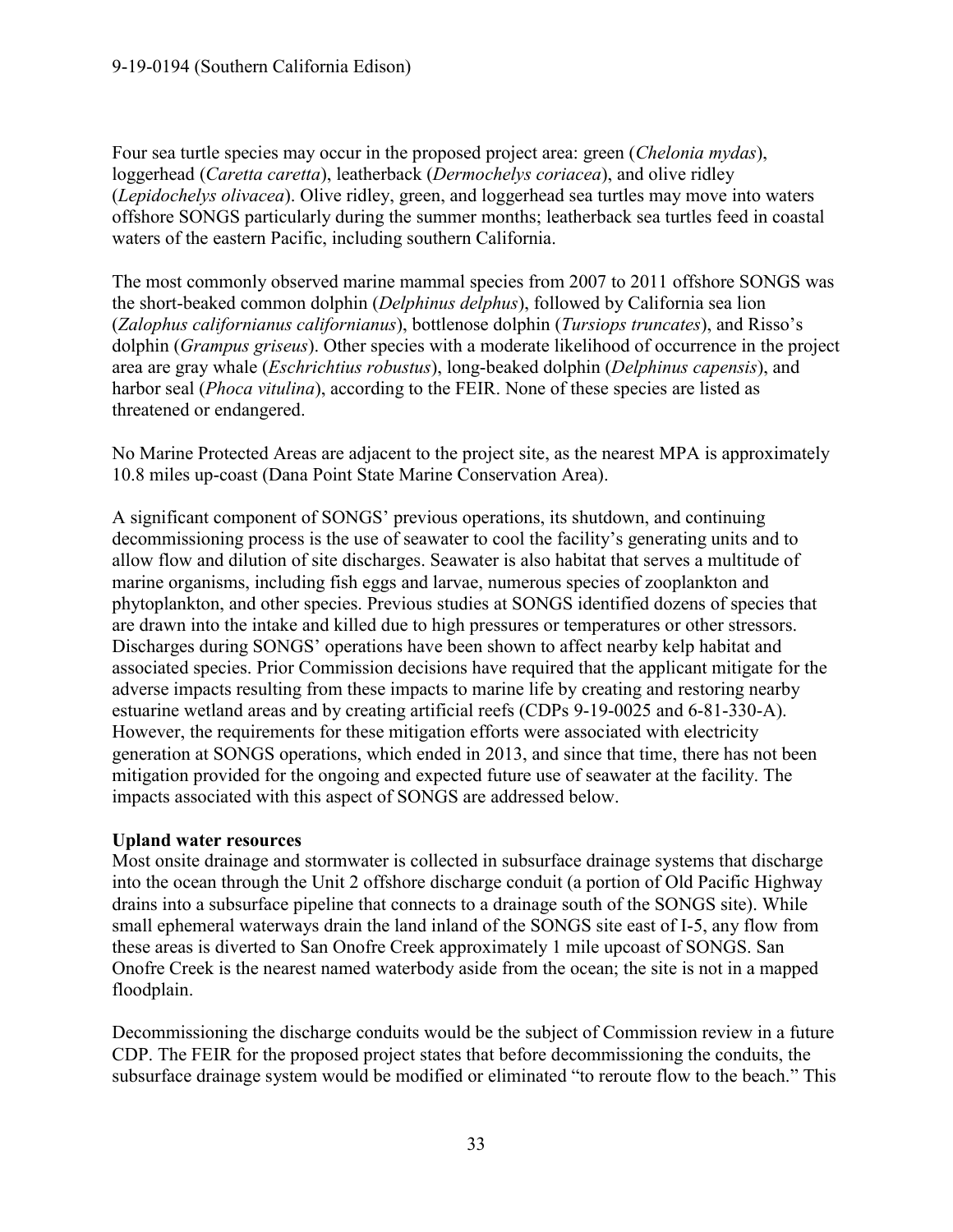would require grading to collect rainfall and convey surface flows toward the beach; the FEIR states that drainage swales are in place at Units 2 and 3.

#### **Known and potential impacts to water quality and marine resources**

The proposed project involves two main categories of known or potential adverse impacts to water quality and marine resources – its intake of seawater and the effects of stormwater and other discharges. These are evaluated separately below.

#### **Use of seawater**

During its pre-2013 operations, the SONGS facility was permitted to withdraw up to 2.5 billion gallons of seawater per day, primarily to be used as power plant cooling water. As part of the Commission's early permitting requirements for the facility, SCE was required to provide mitigation for the marine life impacts resulting from seawater withdrawn during power plant operations.<sup>5</sup> The Commission's requirement included a provision that the mitigation was to meet performance standards and other measures of success for at least the same length of time as the "full operating life" of SONGS facility.

The end of the SONGS operations in June 2013 provided an endpoint for that mitigation provision – i.e., we now know that the SONGS mitigation sites (the artificial reef) are to meet the required success criteria for a period of 30 years, equal to the amount of time that SONGS operated. However, SONGS post-operation activities also involve withdrawing seawater, albeit at lower volumes than occurred during facility operations – according to the FEIR, about 21.34 million gallons per day in January 2018 instead of the previous 2.5 billion gallons per day – and the facility is therefore causing water quality and marine biological impacts for which mitigation has not yet been provided.

### *Adverse Effects of Seawater Withdrawal*

Many power plants have been sited near bodies of water in order to use relatively large volumes of that water for cooling. Along the California coast, 19 power plants were built between the 1950s and 1980s that used coastal or estuarine water to cool their generating units. These facilities were permitted to use a total of up to about 16 billion gallons per day of the state's seawater or estuarine waters, and until recently, there was little understanding of the adverse effects that resulted from this cooling water use, known as "once-through cooling."

In the 1990s and 2000s, the state started identifying methods to quantify and account for the impacts associated with the intake and discharge of cooling water. The primary impacts identified were:

From the intake – along with pulling in cooling water, the power plants pulled in marine life. Larger fish and organisms could be "impinged"<sup>6</sup> against intake screens, and smaller

<sup>&</sup>lt;sup>5</sup> In 1991, the Commission initially required though CDP 6-81-330-A that SCE mitigate for its operations by creating or substantially restoring at least 150 acres of wetlands, by constructing an artificial reef large enough to support 150 acres of kelp, by installing fish barrier devices at SONGS, and by funding mariculture.

<sup>&</sup>lt;sup>6</sup> Impingement occurs when fish or other organisms are caught on an intake's screening system and are either killed or injured. The impingement rate for an intake is primarily a function of water velocity. Federal regulations and the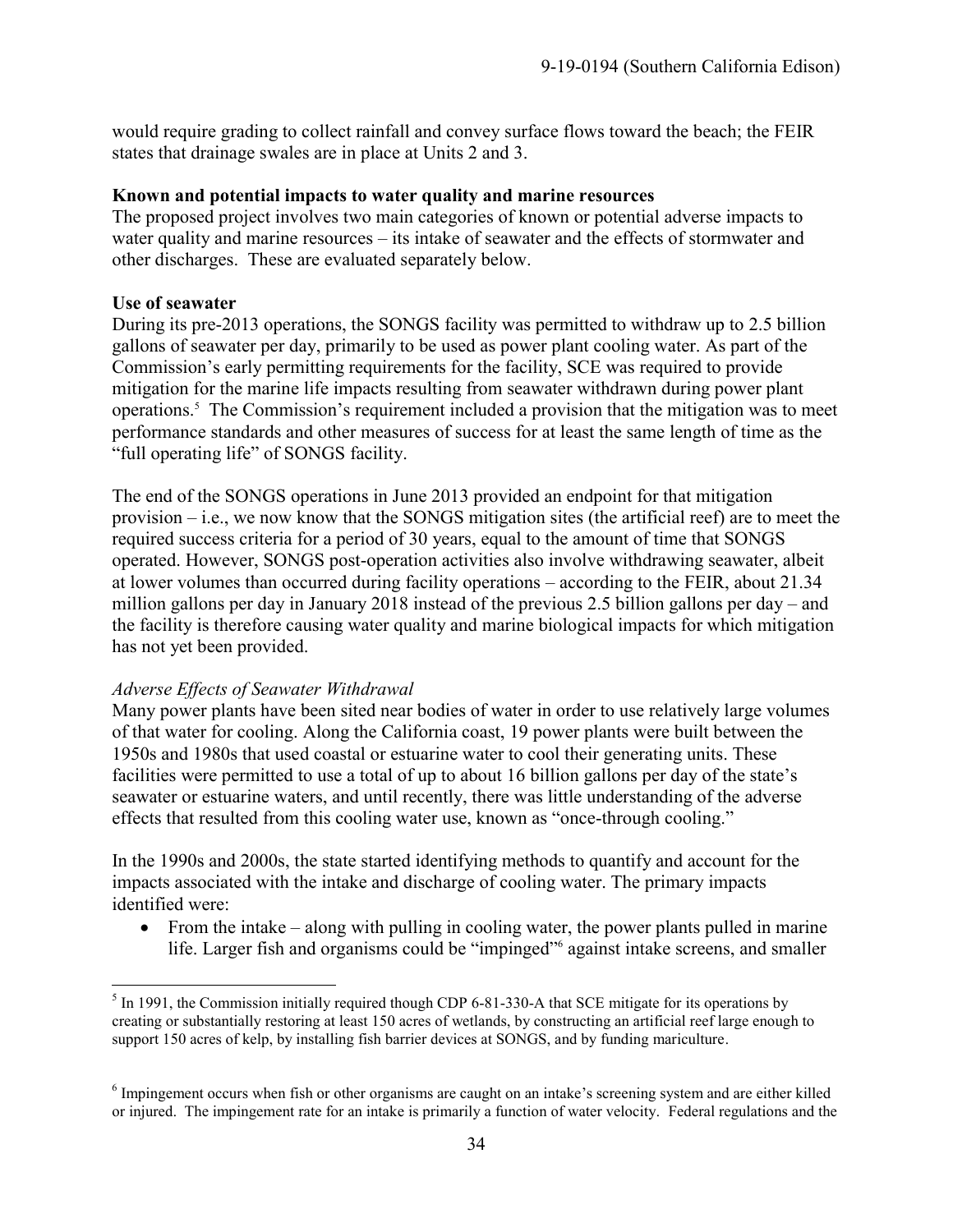organisms such as fish larvae passed through the screens and were "entrained"<sup>7</sup> within cooling water systems where they were killed due to heat, stress, and other factors within the systems. Impingement losses along the coast totaled several thousand pounds of fish each year and annual entrainment losses represented a loss of productivity equal to that provided by several thousand acres of ocean and estuarine waters.

From the discharge – as the cooling water passed through the power plants, it picked up heat generated from the units. The permits for the discharges generally required that the facilities limit the temperature of their discharges to no more than  $20^{\circ}$  F above ambient water temperatures. Even with this temperature limit, the heated discharge often resulted in changes to the biological makeup of the nearby marine community. In some cases (including at SONGS), the discharge created turbidity plumes that adversely affected some marine organisms, including kelp.

#### *Mitigation*

Until about 2010, regulatory agencies required mitigation for these adverse effects by first determining the types and extent of a facility's impacts to marine life and water quality and then identifying the type and amount of marine life or habitat restoration needed to mitigate for those impacts. The agencies either required a facility to provide actual "on the ground" restoration or to provide a fee that would be used by others towards restoration projects.

In 2010, however, the State Water Resources Control Board adopted a policy to retire these once-through cooling systems pursuant to a compliance schedule, which resulted in any ongoing mitigation requirements being needed for just the relatively short remaining operating period of these systems instead of multiple decades of continuing operations.<sup>8</sup> The new policy required thermal power plant facilities<sup>9</sup> that were using once-through cooling to either switch to a system that did not rely on coastal or estuarine water for cooling, or to substantially reduce the volume and effects of their cooling water use. The policy also established a compliance schedule for facilities to implement either of these two options, including, for those facilities that after

 $\overline{a}$ California Ocean Plan establish a maximum velocity of 0.5 feet per second as the required Best Available Technology for cooling water intakes. Velocities below that level allow most fish to swim away from the pull of the intake. Impingement rates may also vary seasonally or when schools of fish get close to the intake.

 $<sup>7</sup>$  Entrainment occurs when small organisms, such as plankton, fish eggs, larvae, etc., are pulled into an intake.</sup> Entrainment at once-through cooling systems is considered to result in essentially 100% mortality due to the organisms being subjected to high temperatures, high pressures, or other stressors within the system. Along with this direct adverse effect, entrainment can result in indirect effects to the larger marine community by altering the food web and removing part of the community's productivity.

8 See the *Policy on the Use of Coastal and Estuarine Waters for Power Plant Cooling*, adopted May 4, 2010, available at: [https://www.waterboards.ca.gov/water\\_issues/programs/ocean/cwa316/](https://www.waterboards.ca.gov/water_issues/programs/ocean/cwa316/) (accessed May 1, 2019).

<sup>9</sup> At the time of adoption, the policy provided a separate approach to address cooling water impacts at the state's two operating nuclear power plants at Diablo Canyon and SONGS.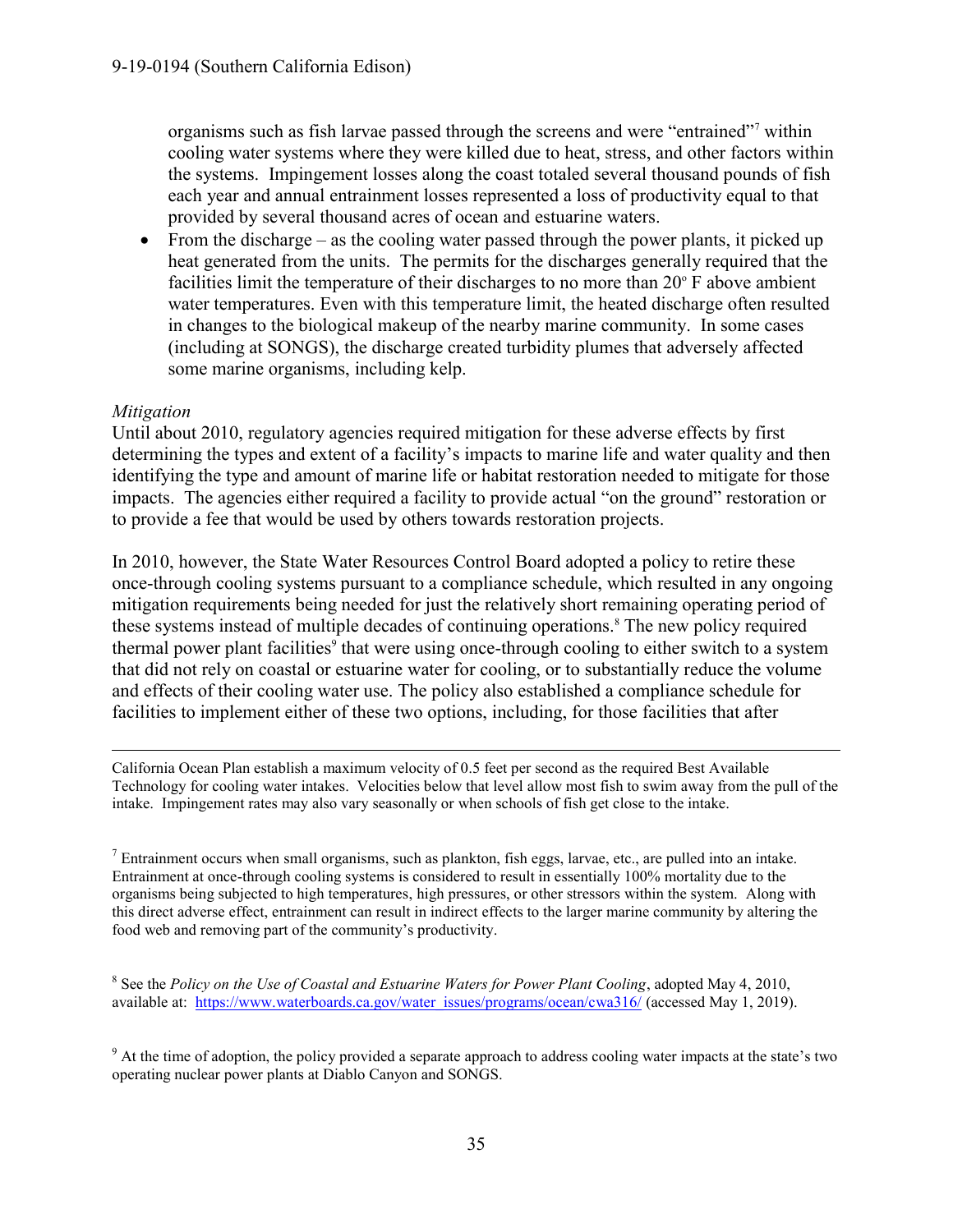October 1, 2015 had not yet met the requirements of either of the two options, imposition of a temporary annual in-lieu mitigation fee that was based on the volume of water the facilities would continue to use for the years remaining before they achieved compliance. The funds collected from this in-lieu fee are then provided to the state Ocean Protection Council ("OPC") to be used for any of four categories of mitigation efforts: 1) restoration that increases marine life in areas near a facility; 2) research to help identify how Marine Protected Areas ("MPAs") may be mitigating for the impacts of once-through cooling; 3) enforcement of MPA rules; or 4) outreach or education meant to improve compliance with MPA rules and regulations.

The annual in-lieu fee includes three components that are calculated separately – one addresses entrainment impacts, one addresses impingement, and one provides for management and monitoring costs associated with implementing the mitigation – with each year's fee being adjusted to reflect inflation. The fee's entrainment component is calculated based on the Board's prior experience with mitigation costs as expressed in the cost per million gallons of intake water. The impingement component is based on the pounds of fish impinged at a facility multiplied by an average indirect economic value of the fisheries, as expressed per pound of fish. The management and monitoring component is equal to twenty percent of the total of the abovetwo components.

For several reasons, the Commission finds it appropriate to apply this in-lieu fee approach to the SONGS post-shutdown use of seawater. First, although SONGS has greatly reduced its intake water volumes since its 2013 shutdown, the remaining intake volumes still result in adverse effects similar to those caused by other coastal power plants that are required to submit an in-lieu fee for mitigation. Additionally, the SONGS post-shutdown use of intake water is expected to last about nine years – from June 2013 until its planned cessation in 2022 – which is a period similar to those of other power plants that are subject to this fee.<sup>10</sup> Further, and as noted above, the SONGS facility was originally one of the coastal power plants covered by the 2010 oncethrough cooling policy, albeit subject to a different compliance track that has since ended.<sup>11</sup> Finally, Commission staff has contacted OPC staff and confirmed that OPC would be able to accept a fee from the applicant to be used in the same manner as in-lieu fees collected under the once-through cooling policy. It is therefore appropriate to include apply this mitigation approach for the relatively short-term impacts resulting from the nine years of SONGS post-shutdown use of seawater.

 $\overline{a}$ 

 $10$  Other coastal power plants have been, or are expected to be, subject to the in-lieu fee anywhere from about a year to 14 years. See, for example, compliance schedule in the *2019 Report of the Statewide Advisory Committee on Cooling Water Intake Structures*, March 8, 2019, available at:

[https://www.waterboards.ca.gov/water\\_issues/programs/ocean/cwa316/saccwis/docs/sac2019fnl.pdf](https://www.waterboards.ca.gov/water_issues/programs/ocean/cwa316/saccwis/docs/sac2019fnl.pdf) (accessed May 17, 2019).

 $11$  The policy established a separate review process for the state's two coastal nuclear power plants – SONGS and Diablo Canyon – that evaluated the feasibility of alternative cooling systems at those facilities. With the two facilities now either shut down or planning to shut down, that review is no longer occurring.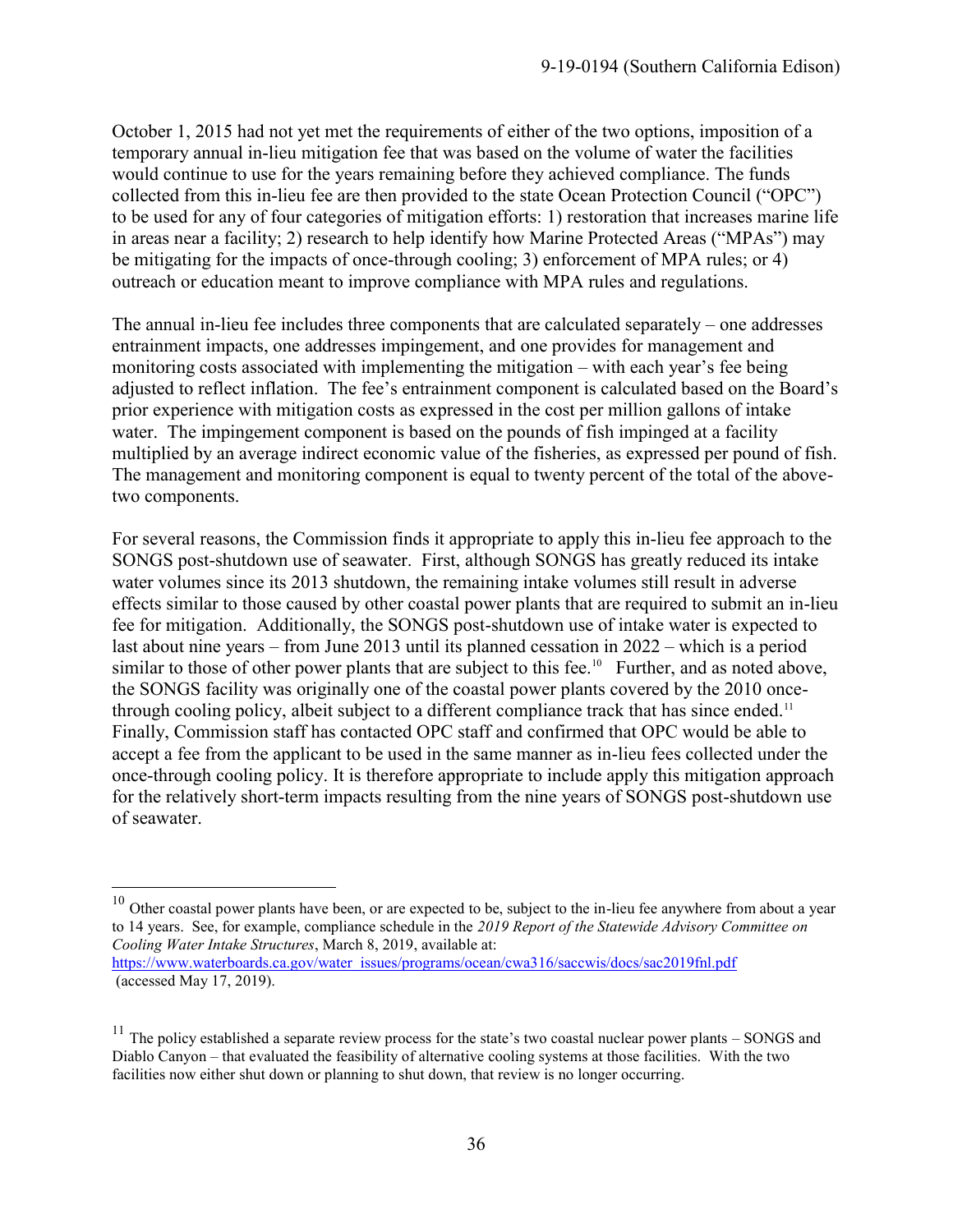To calculate the appropriate fee, the applicant provided Commission staff with facility flow rates and intake velocities for the post-2013 shutdown period and for the expected future water use until 2022. Because the intake velocities are now well below the threshold used to identify expected impingement effects – about 0.1 feet per second versus the 0.5 foot-per-second threshold – staff recommends that the impingement component of the in-lieu fee not be included.

For entrainment, the flow volumes show there are three primary scenarios for the post-shutdown intake flows at SONGS. The first ran from June 2013 to October 2013, when Unit 3 was shut down and its circulating water pumps were secured. During that period, Unit 2 was operating at reduced power with two of its four circulation pumps and its auxiliary pumps pulling in an average of about 650 million gallons per day (mgd). During the second period of about two-anda-half years, both Units 2 and 3 were shut down with intake volumes limited to that provided by two saltwater cooling pumps that pulled in about 37 mgd. From the end of that period until the expected shutdown in 2022, the intake rate was, and is expected to be, about 21 mgd. For each period, Commission staff multiplied the flow rate by the then-applicable cost per million gallons established each year by the State Water Board. For future years, staff used the most recent cost, in recognition that the applicant will be paying the fee in advance of those future flows occurring.

Applying the State Board's in-lieu fee calculation method for entrainment at SONGS intake for those three periods results in a total entrainment fee of \$842,826. Adding the additionally required 20% maintenance and monitoring fee of \$168,565 results in a total fee of \$1,011,391. This is shown in Table 3 below.

| Time period:                                      | Average<br>daily flow: | Total intake for time period:     | Cost per million<br>gallons: | Total:    |
|---------------------------------------------------|------------------------|-----------------------------------|------------------------------|-----------|
| $6/1/13$ -<br>10/31/13<br>$(152 \text{ days})$    | 650 mg                 | $650 \times 152$ days = 97,500 mg | \$4.60(2016)                 | \$454,480 |
| $11/1/13$ -<br>12/31/15<br>$(790 \text{ days})$   | $37 \text{ mg}$        | $37 \times 790$ days = 29,970 mg  | \$4.60(2016)                 | \$134,458 |
| $1/1/16$ -<br>12/31/22<br>$(2, 556 \text{ days})$ | $21 \text{ mg}$        | 21 x 2,556 days = 53,655 mg       | \$4.73 (current)             | \$253,988 |
| <b>Entrainment total:</b>                         |                        |                                   | \$842,826                    |           |
| Plus 20% maintenance and monitoring fee:          |                        |                                   |                              | \$168,565 |
| Total:                                            |                        |                                   |                              |           |

**Table 3. In-lieu fee for entrainment during SONGS shut-down and decommissioning period** 

OPC staff has expressed a preference that the fee be provided in a single payment, as that would maximize its effectiveness in being used for a particular restoration project or projects and would reduce administrative costs and workload. OPC has also identified several restoration projects along the Southern California shoreline that could soon be funded with this fee and that would result in improvements to any of several types of habitats – such as rocky intertidal, kelp, rocky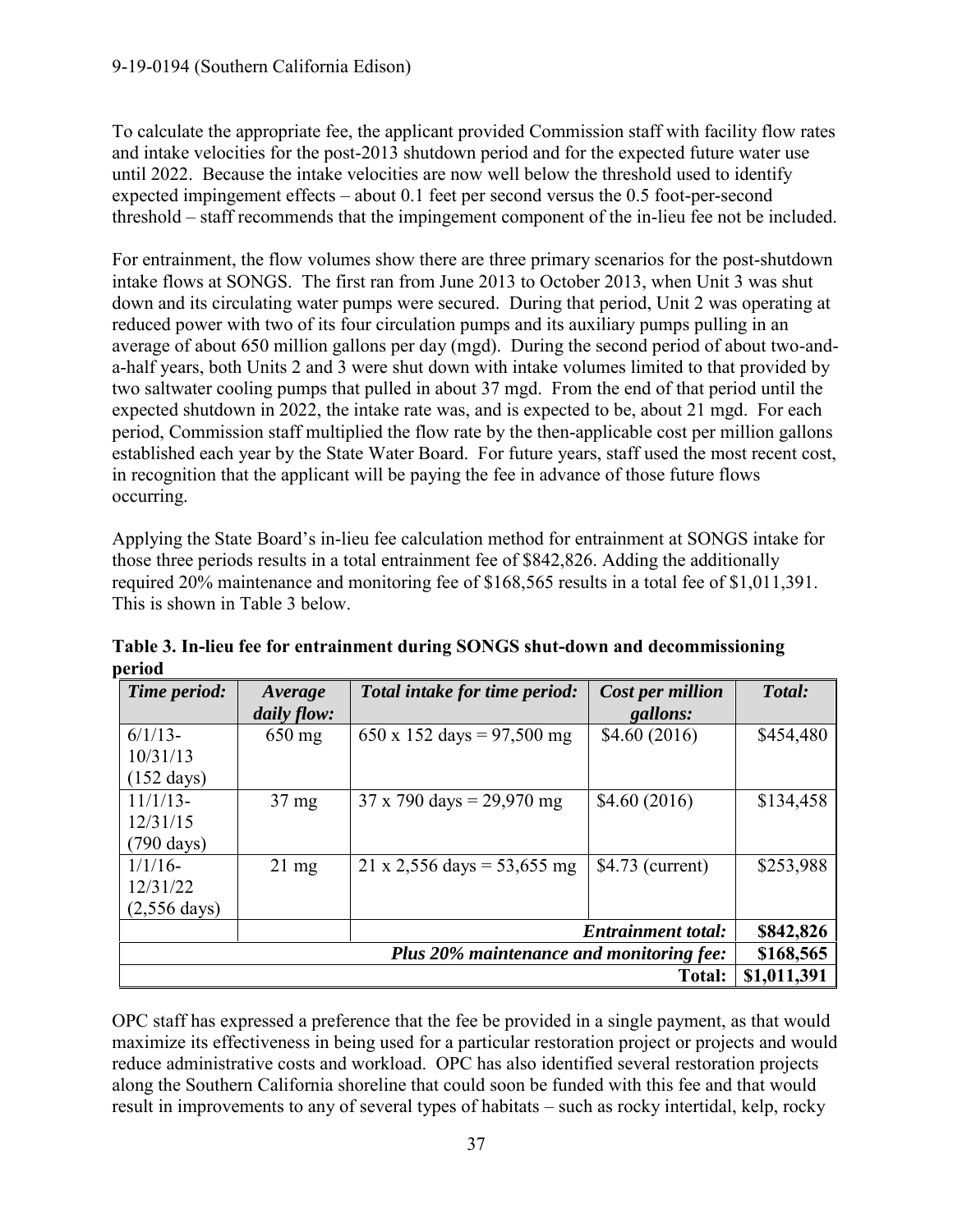reef, and estuarine wetlands – that would improve marine productivity. **Special Condition 6** therefore requires the applicant to provide within xx days of permit issuance, funds in the amount of \$1,008,180 to the OPC for use in its in-lieu fee mitigation program. Additionally, because the Commission generally requires that these types of entrainment impacts be mitigated through creation or restoration of estuarine or marine habitat, **Special Condition 6** also requires that these funds be used for OPC projects that fall under the first of its four categories of its program – i.e., "restoration that increases marine life in areas near a facility." Upon identification of these potential projects, **Special Condition 6** also requires the applicant to describe these projects to the Executive Director, who, in conjunction with the OPC, will determine which project(s) will receive the funds. Because the fee covers anticipated future seawater use, it also provides a "true-up" provision in which the applicant will report any changes to the volumes or time periods identified above.

#### **Stormwater and other discharges**

As described in the FEIR, seawater intake through the existing conduits (**Exhibit 3**) no longer is required for once-through cooling purposes for operation of Units 2 or 3, but a reduced intake of water is still used for waste dilution as regulated by the SONGS NPDES permit. The Unit 2 discharge conduit discharges sanitary wastewater, sewage treatment plant effluent, and stormwater runoff; the Unit 3 discharge conduit is not in service. CDP No. 9-19-0025 addressed impacts and mitigation for discharges related to decommissioning of SONGS, but did not address impacts related to water intake and entrainment impacts.

Grading, ground disturbance, and stockpiling of excavated materials during the proposed project could mobilize sediments which, if washed into the ocean, could adversely affect coastal water quality and marine organisms. Similarly, accidental leaks or spills from construction vehicles and heavy equipment could introduce pollutants into coastal waters.

The SONGS site is currently subject to a permit issued by the San Diego Regional Water Quality Control Board (RWQCB) pursuant to the National Pollutant Discharge Elimination System (NPDES). The permit includes conditions related to allowable volumes and types of nonradiological discharges from the various facilities on the site and other measures meant to prevent adverse impacts to coastal waters. Additionally, to the extent that the proposed project could lead to new discharges (including treated water from the spent fuel pools and water used for reactor vessel segmentation, for example), the proposed project is subject to additional review and permitting by the RWQCB for conformity to requirements for construction stormwater discharges.

Water quality impacts also could arise as a result of decommissioning activities because of accidental discharge of chemicals and radioactive materials currently in facilities. As stated in the FEIR:

*…dewatering would be necessary for removal of some below-ground structures, with the potential for contaminated dewatering water being discharged into the Pacific Ocean or minor local drainage. In addition, prior to decommissioning, sanitary sewer lines would be flushed with clean water to the main sewer line and*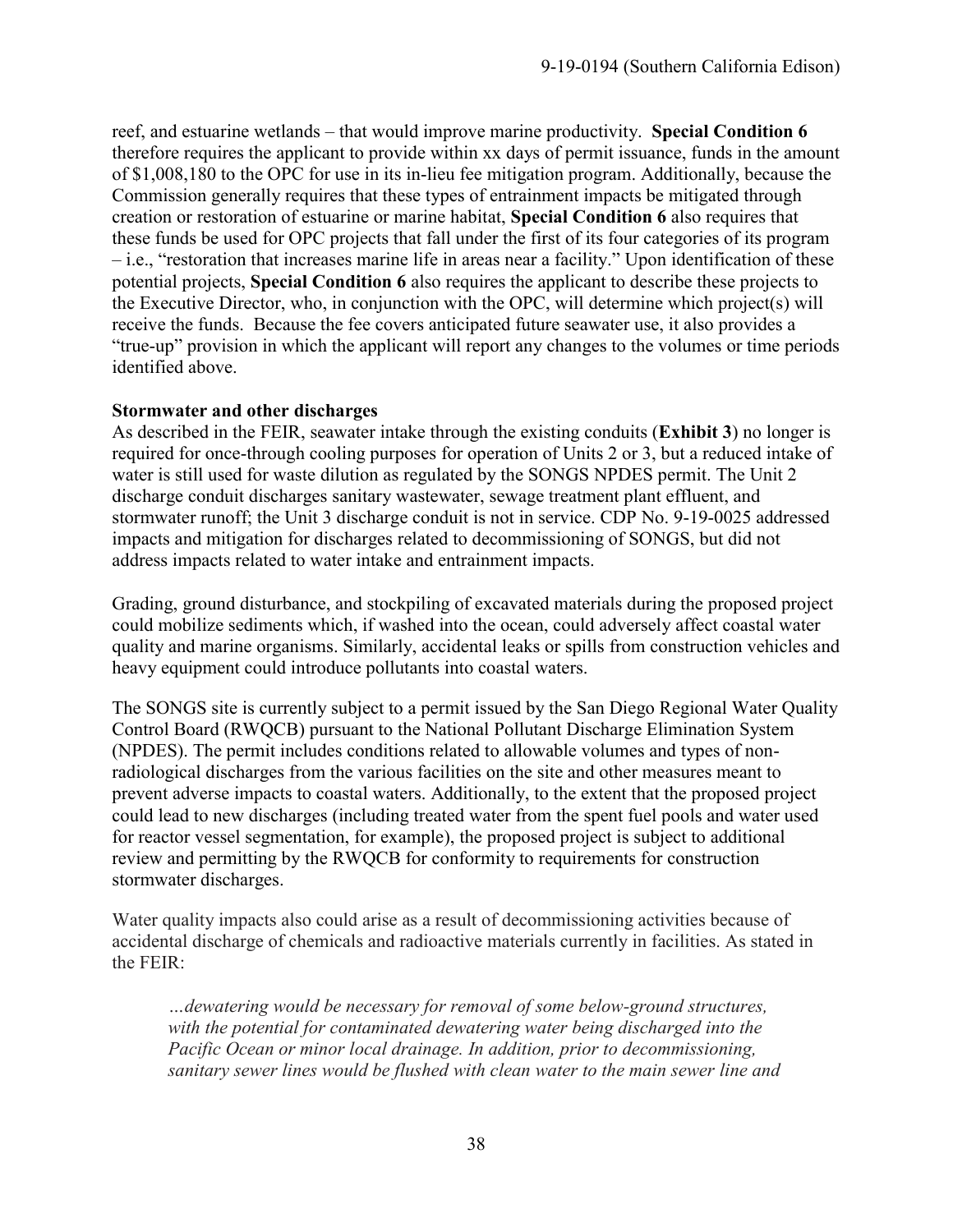*then isolated, which would prevent the possibility of accidental releases of waste that could degrade surface runoff and discharge into the ocean.* 

*…all water from the radiological buildings would be processed, likely using skidmounted, temporary water processing systems. Once processed and sampled, the processed water would be discharged through the SONGS Units 2 discharge conduit in accordance with the SONGS NPDES permit…* 

Additionally, plugging and sealing the conduits will result in a need for altering the surface drainage patterns that exist on the site, since the conduits provide the discharge for much of the stormwater on the site. As described in the FEIR:

*SCE proposes to eliminate or alter the subsurface drainage system to reroute flow to the beach. Two main drainage swales (one for each Unit) are in place to direct runoff to the seawall where openings at the top of the seawall (one per Unit) allow surface flow to the ocean….Runoff over the seawall could potentially flood the Beach Access Walkway, although peak flow rates are not available at this time. The ocean is about 300 feet away, and no structure or facility would be subject to flood damage, except for potential impacts to the beach walkway, which could be a hazard to pedestrians.* 

As described in Section IV G Coastal Access and Recreation, discharging surface water directly to the surface of the public access walkway will be avoided with the incorporation of the Walkway Flood Protection Plan. Therefore, impacts resulting from runoff flooding the walkway will be avoided.

#### *Mitigation*

The risk of spills of oil or fuel from construction equipment would be minimized by implementation of a designated area set up to refuel equipment. Additionally, a Spill Prevention, Control and Countermeasures (SPCC) Plan, developed specifically for the Units 2 and 3 decommissioning project. The SPCC Plan, a draft of which was submitted as part of the CDP application, includes a facility description, inventory of oil storage containers and their descriptions, details of the inspection and testing program for aboveground storage, training requirements, security measures, and description of measures to be taken by facility personnel in the event of a discharge to navigable waters. **Special Condition 7** requires that SCE submit the final SPCC Plan to the Executive Director following its certification by a professional licensed engineer no less than 30 days prior to the commencement of proposed project activities. **Special Condition 7** also requires that future amendments to the SPCC, to account for alterations to site conditions resulting from decommissioning activities and structure removals, would be provided to the Executive Director.

In addition to the SPCC Plan, activities at SONGS are subject to a Spill Contingency Plan (SCP) that describes actions that shall be taken in response to human health or environmental hazards from fires, explosions, or any unplanned release of hazardous waste or hazardous waste constituents to air, soil, or surface water during implementation of the proposed project. A draft of the SCP provided as part of the CDP application includes a description of arrangements with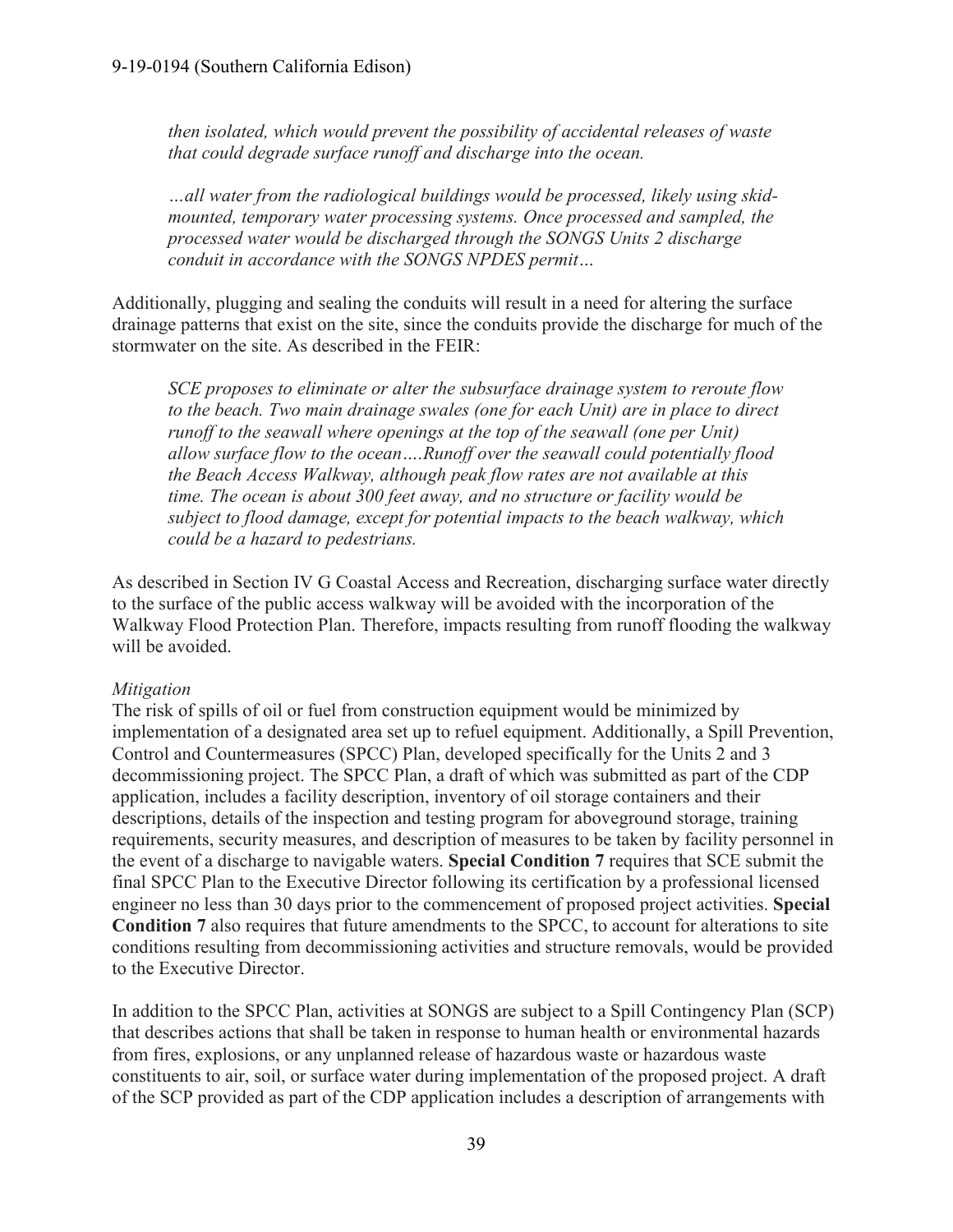local emergency responders, inventory of emergency equipment at the facility, an evacuation plan, and procedures to be followed for notification and reporting of hazardous releases. **Special Condition 8** requires that the SCP be provided to the Executive Director not less than 30 days prior to commencement of proposed project activities.

Implementation of the SPCC Plan and the SCP provides appropriate spill-prevention measures and includes measures that would address impacts resulting from accidental spills. For these reasons and with the inclusion of **Special Conditions 7 and 8**, the Commission finds that the proposed project is consistent with Section 30232 of the Coastal Act with respect to spill prevention.

The proposed construction and grading activities conducted during the proposed project would comply with existing water quality, storm water management, and spill prevention plans and their associated best management practices (BMPs). As described in the Section D: Geologic Hazards analysis of potential for erosion during proposed projects, the applicant will develop and implement a Stormwater Pollution Prevention Plan (SWPPP) that will be subject to state water quality standards administered by the State Water Board.

The SWPPP will include measures that will be taken during project implementation. There are also potential water quality impacts related to runoff or erosion that could occur following implementation of the proposed project unless the erosion control measures were adopted. For that reason, the FEIR required an Onshore Site Stabilization Plan (Mitigation Measure WQ-4). **Special Condition 9** incorporates the FEIR requirement for the Onshore Site Stabilization Plan into this CDP, and **Special Condition 10** requires the applicant to consult with the Executive Director during preparation of the Onshore Site Stabilization Plan. Additionally, **Special Condition 10** requires the applicant to provide a draft of the Onshore Site Stabilization Plan to the Executive Director for review and approval a minimum of 60 days prior to the start of proposed project ground-disturbing activities.

Implementation of the SWPPP and the Onshore Site Stabilization Plan will assure that project runoff would not affect or alter drainage patterns, including but not limited to vernal pool habitat, and will minimize potential adverse effects of water-born pollutants to the other ESHA present at the site. Implementation of the SWPPP and the Onshore Site Stabilization Plan also will minimize adverse effects to marine resources that could result from discharges of pollutants and will also provide for runoff control.

### **Future Erosion of Backfill Material**

As explained in prior sections of this report, the type of backfill that is placed on site will have impacts on the shoreline and marine environment as that material is eroded onto the beach and into the sea over time. Erosion of upland material nourishes beaches and provides sediment to beach, intertidal, and nearshore habitats as coastal processes occur. Thus, such habitats are affected by the material that is eroded, and the requirement in **Special Condition 4** to use material from the MUDA portion of the site as the source of backfill material would result in eroded material that mimics native soils (eroding from the bluffs adjacent to SONGS) to the extent possible.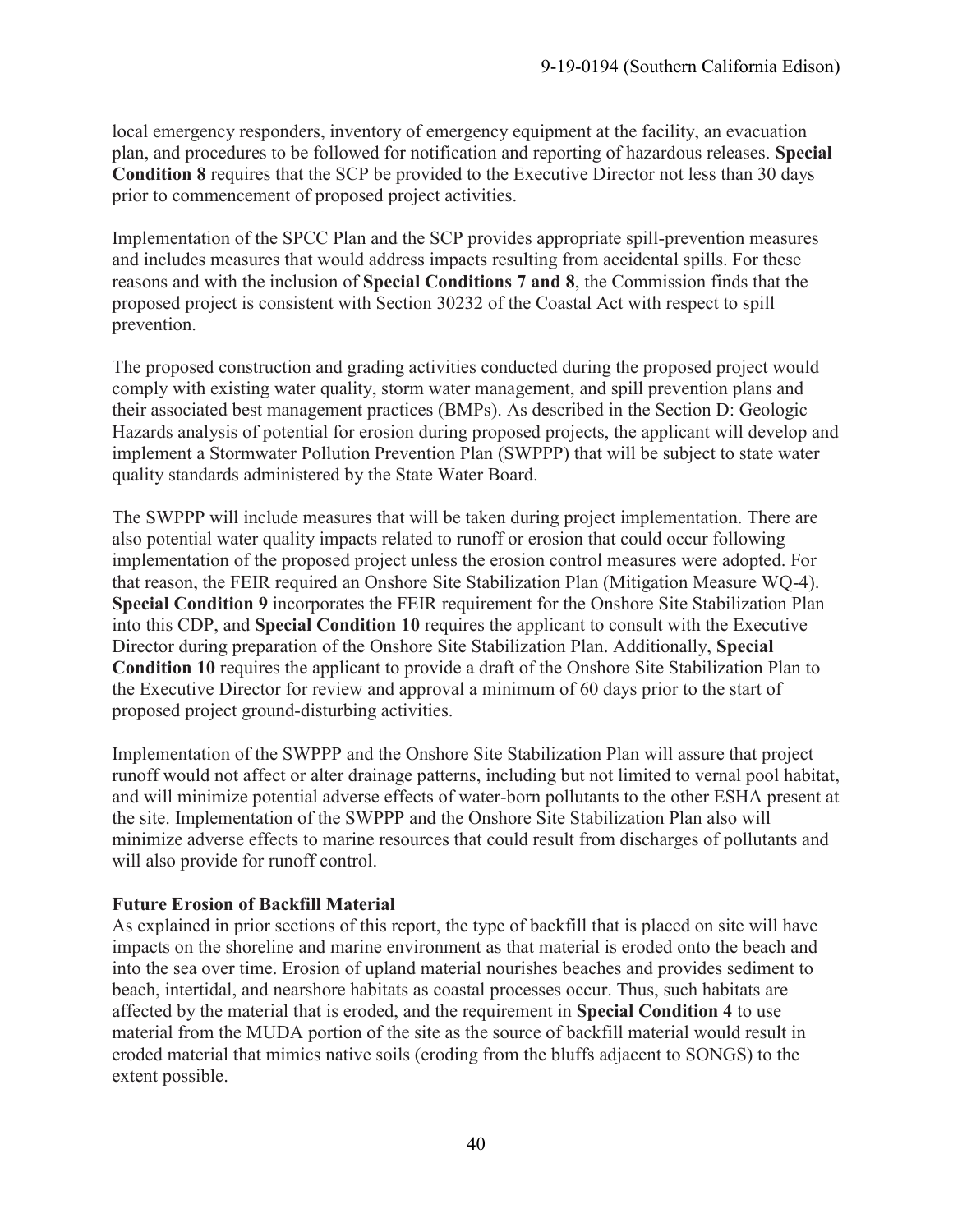For these reasons and with the incorporation of **Special Conditions 4, 6, 7, 8**, **9, and 10** the Commission finds that the proposed project is consistent with Sections 30230, 30231, and 30232 of the Coastal Act.

## <span id="page-40-0"></span>**F. COASTAL ACCESS AND RECREATION**

Section 30210 of the Coastal Act states:

*In carrying out the requirement of Section 4 of Article X of the California Constitution, maximum access, which shall be conspicuously posted, and recreational opportunities shall be provided for all the people consistent with public safety needs and the need to protect public rights, rights of private property owners, and natural resource areas from overuse.* 

## Section 30212(a) of the Coastal Act states:

*Public access from the nearest public roadway to the shoreline and along the coast shall be provided in new development projects except where: (1) It is inconsistent with public safety, military security needs, or the protection of fragile coastal resources, (2) Adequate access exists nearby, or, (3) Agriculture would be adversely affected. Dedicated accessways shall not be required to be opened to public use until a public agency or private association agrees to accept responsibility for maintenance and liability of the accessway.* 

Section 30214(a) of the Coastal Act states:

- *(a) The public access policies of this article shall be implemented in a manner that takes into account the need to regulate the time, place, and manner of public access depending on the facts and circumstances in each case including, but not limited to, the following:* 
	- *(1) Topographic and geologic site characteristics.*
	- *(2) The capacity of the site to sustain use and at what level of intensity.*
	- *(3) The appropriateness of limiting public access to the right to pass and repass depending on such factors as the fragility of the natural resources in the area and the proximity of the access area to adjacent residential uses.*

Coastal Act policies generally require that developments such as the proposed project, located adjacent to the shoreline in an area with ongoing public use, not interfere with that use and provide access to the shoreline. For this proposed project, the Commission is incorporating special conditions to provide for public access during decommissioning activities and to maximize public access in the long term.

For the majority of the SONGS site, public access is prohibited under NRC security requirements. However, during a prior Commission review of SONGS in February 1982, the applicant was required to construct and maintain a pedestrian pathway below the SONGS seawall, pursuant to CDP 6-81-330-A. Conditions A5 and A6 of that permit state: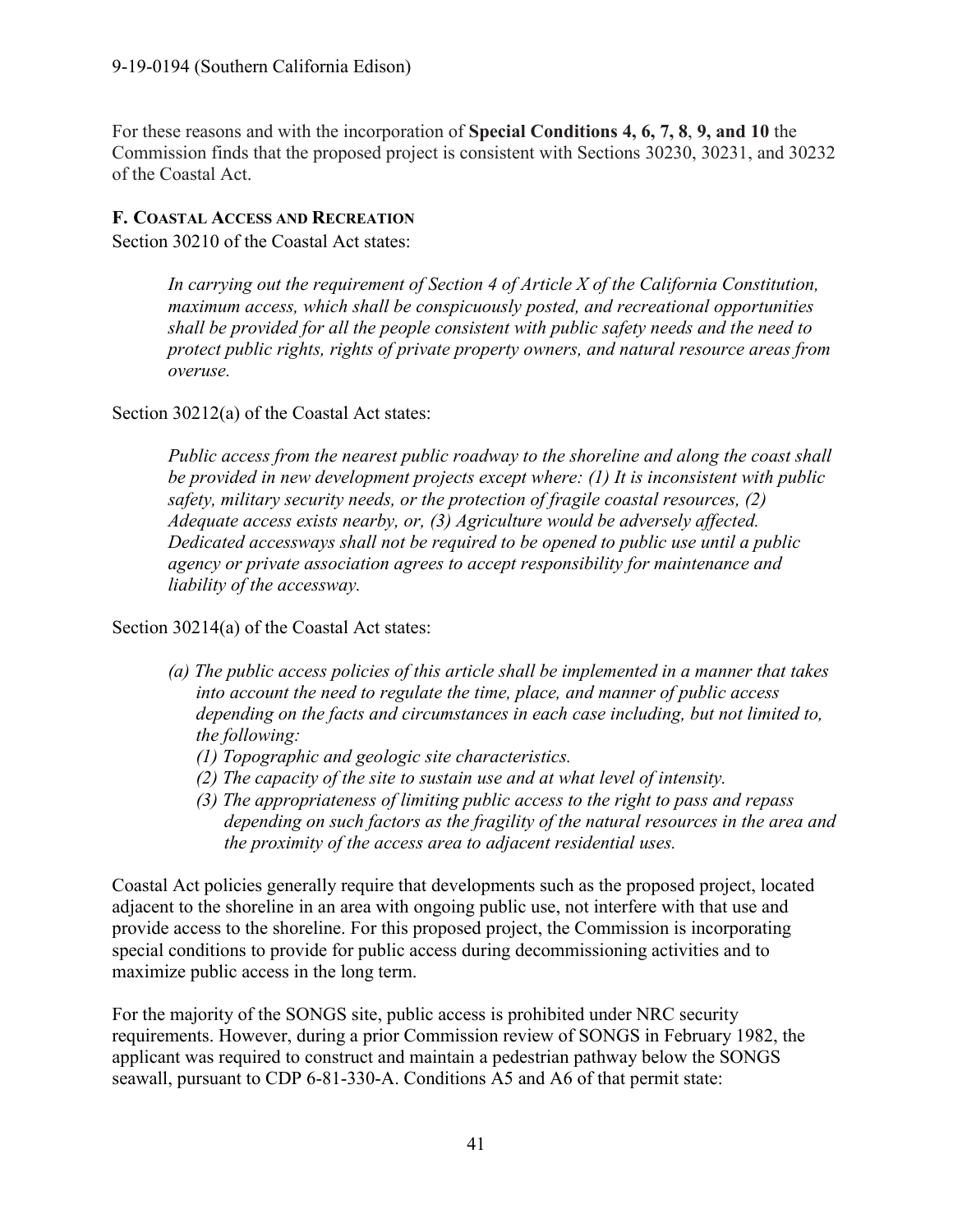- 5. *Beginning immediately prior to fuel load at unit 2 or unit 3 and continuing as long as required by the Nuclear Regulatory Commission, public access at the site may be limited in the manner set forth in [the Exclusion Area Plan]…*
- *6. Upon completion of construction and throughout the term of the Exclusion Area Plan, public passage between sections of San Onofre State Beach north and south of the plant site shall be provided for through the Exclusion Area by means of a walkway no less than 15 feet wide. This walkway shall be open to the public at all times except when closure is necessary for reasons of public safety or plant security.*

The Exclusion Area referenced in these two CDP conditions generally spans the length of the SONGS site. The walkway along the edge of the exclusion area is maintained by SCE and provides lateral access along the seawalls built to protect Unit 1 and later Units 2 and 3, and between the northern and southern segments of San Onofre State Beach.

Existing public access and recreational opportunities are available in close proximity to the SONGS site, including at public beaches (San Onofre State Park) to the west and east of the SONGS site. However, the currently proposed project could potentially result in adverse effects on coastal access and recreation: in the short-term, through construction-related traffic, noise, and occasional temporary closures needed for public safety; and in the long-term, through loss of access from the coastal "squeeze" caused by accessways being pinched between rising sea levels and hardened structures, and due to the loss of shoreline sand supply if site structures were to remain in place. These issues are discussed below.

#### **Construction Traffic and Noise**

During project construction, trucks and workers travelling to and from the project site could increase traffic congestion along Old Pacific Coast Highway, a coastal access route inland of the plant. However, the expected traffic volumes are relatively small and would be limited to the period of construction. As a result, increased traffic associated with project construction would not significantly interfere with access to the coast along public roads.

Construction activities also will generate noise, which if loud enough could discourage public shoreline access and recreational activities and adversely affect other sensitive receptors (i.e., sensitive wildlife species). The closest sensitive receptors to the project site would be recreational users and wildlife on the shoreline (including the pedestrian walkway) immediately seaward of the SONGS site, and the ESHA located adjacent to the site. Noise impact analyses conducted by SCE indicate that in the worst case, with multiple construction vehicles and heavy equipment operating simultaneously, the maximum noise level at the pedestrian walkway, factoring in the shielding provided by the seawall, the maximum noise levels are estimated to be 71 dBA and 65 dBA at the southern end of Surf Beach. According to the FEIR, these levels would not exceed the San Diego County Noise Ordinance or General Plan Noise Element limits, and thus would result in a less-than-significant impact. Other sensitive receptors such as the ESHA would not be significantly affected by construction-related noise with the implementation of the Noise Minimization Plan required by **Special Condition 9** and described in **Exhibit 13**.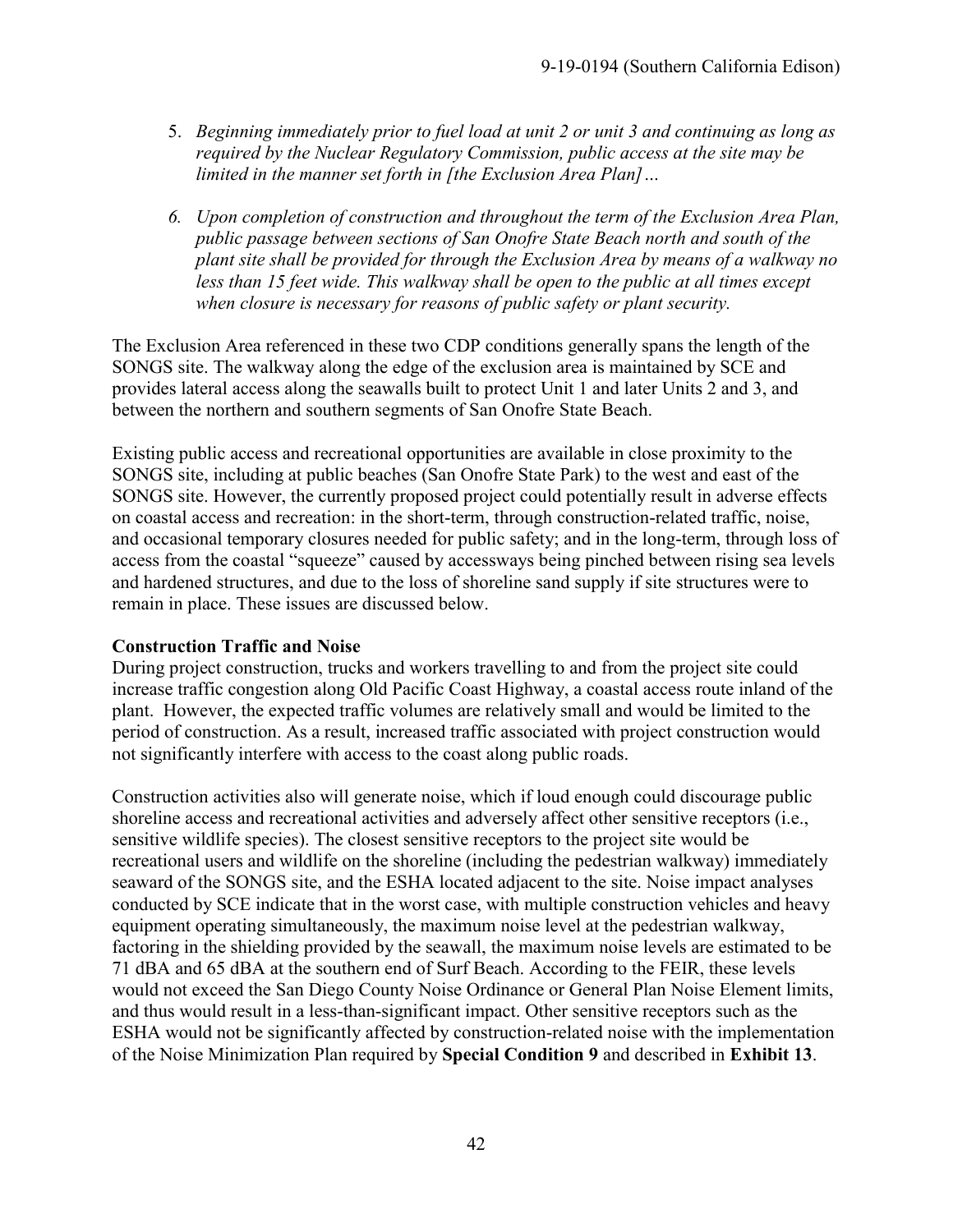#### **Public access walkway**

SCE's project description identifies several short-term effects on public access along the walkway. It states:

*…during some Proposed Project activities, it may be necessary to temporarily close the walkway to protect the health and safety of the public. Such activities could include:* 

 *Removing security related components at the seawall (e.g. cameras, concertina wire, etc.) The anticipated duration of this closure would be for about 4 weeks in 2021.* 

 *Removing the portions of the administrative office building located at the south end of the Units 2 and 3 Protected Area that are in close proximity to the walkway. The anticipated duration of this closure would be for about two weeks in 2024.* 

*Additionally, repairing shoreline structures such as the riprap, walkway and/or seawall could require temporary closure of the walkway. Due to the unpredictable nature of shoreline damage that would require repairs, it is not possible to predict the timing or duration of these closures.* 

SCE estimates that weekly use of the walkway ranges from up to ten people in the winter to up to 40 people in the summer. According to SCE, the walkway has been closed four times since July 2017 for walkway repairs, for periods up to two weeks at a time. SCE did not receive any complaints from the public during these closures (Southern California Edison April 2019). **Special Condition 11** requires that for closures of the public access walkway that occur during decommissioning, SCE post notice announcing the reasons for and approximate duration of the closures, and provide contact information for further information.

With regard to longer-term public access implications, the Commission requirement in its 1982 amendment requiring the walkway was based on the existence of the Exclusion Area as required by the NRC (see excerpted permit condition language provided previously). In general, the Exclusion Area is established to provide protection for the general public against radiological hazards. Following decommissioning activities, and relocation of radiologically contaminated material either to the existing ISFSI or a different location, SCE is expected to request that the NRC reduce the Exclusion Area to include only the area needed to accommodate the presence of the ISFSI. However, because of the Commission requirement linking the public access walkway with the existence of the Exclusion Area, the annual report requirements in **Special Condition 3** include a requirement to report on potential or proposed actions related to the Exclusion Area, followed by an Executive Director determination on the need for an amendment to this permit.

As previously described, backfill at the site could also affect long-term public access. If rubblized concrete was used as long-term backfill, and that material eroded onto the beach after the shoreline armoring was removed, it could cause safety hazards along the beach, as well as aesthetic and habitat impacts, all of which could affect public recreational use of the beach and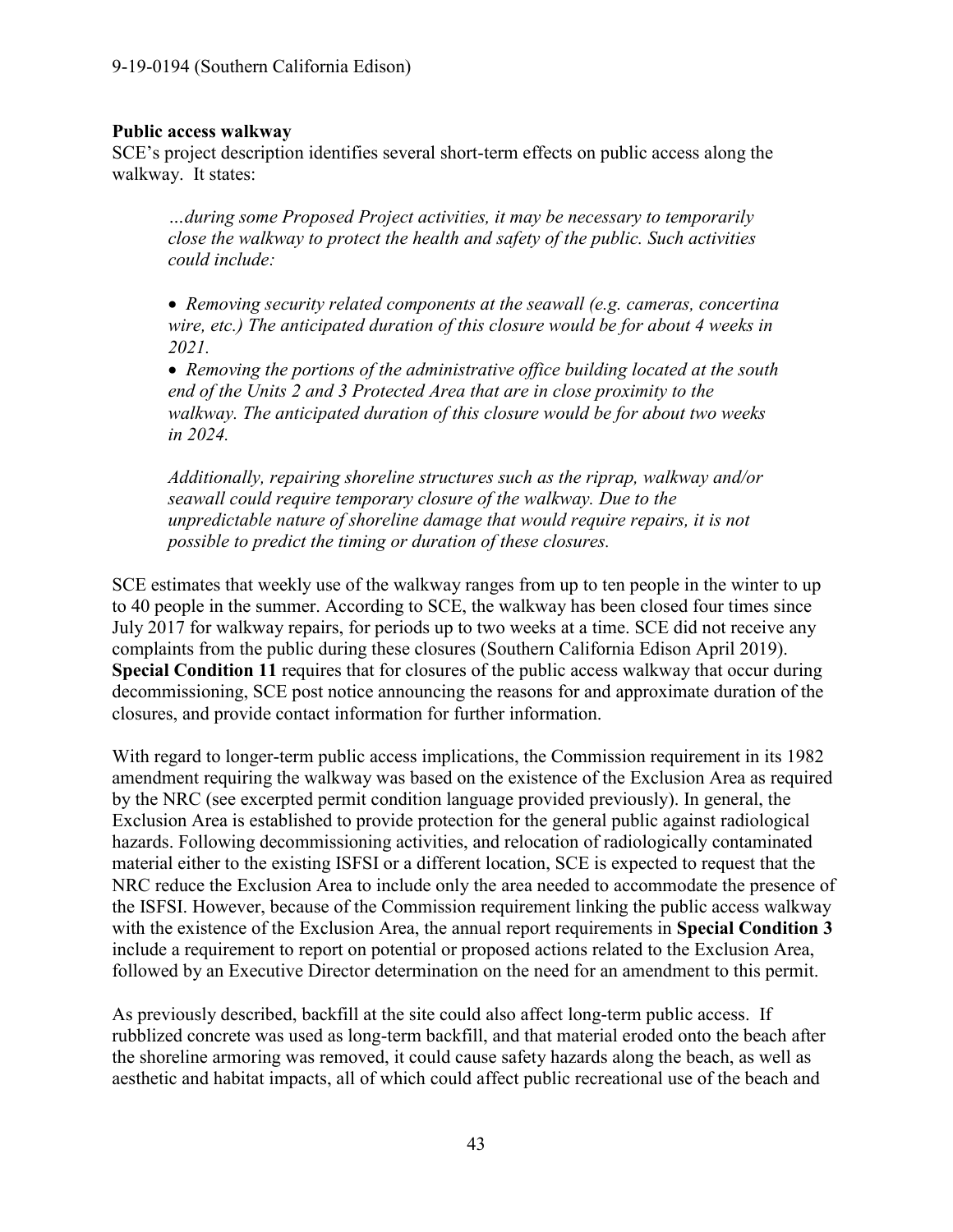nearshore environment. As described above, the Commission's imposition of **Special Condition 4** requires use of local, native material for backfill, which will address these potential public access impacts.

With the implementation **Special Conditions 3, 4, 9, and 11** described above, the Commission finds that the proposed project is consistent with the public access and recreation policies of the Coastal Act.

#### <span id="page-43-0"></span>**G. ENVIRONMENTALLY SENSITIVE HABITAT**

Section 30240 of the Coastal Act states:

*(a) Environmentally sensitive habitat areas shall be protected against any significant disruption of habitat values, and only uses dependent on those resources shall be allowed within those areas.* 

*(b) Development in areas adjacent to environmentally sensitive habitat areas and parks and recreation areas shall be sited and designed to prevent impacts which would significantly degrade those areas, and shall be compatible with the continuance of those habitat and recreation areas.* 

Coastal Act Section 30240 generally requires that approved development ensure that environmentally sensitive habitat areas (ESHA) are protected and that it ensure any indirect impacts to those areas do not result in their degradation. For this proposed project, there are no direct impacts to ESHA, but the Commission is requiring several Special Conditions to address potential indirect effects to ESHA and to the species dependent on ESHA.

The existing SONGS site is comprised of predominately developed areas—buildings and pavement make up approximately 78 acres of the total of 99 acres of land for SONGS covered by the Navy's easement and lease areas (**Exhibit 8**). However, there are several areas of sensitive habitat and areas used by sensitive species nearby. Immediately to the west-northwest of SONGS is the beach area of San Onofre State Beach (which also exists east of SONGS) and the San Onofre Vernal Pool Restoration Area, which is managed by the Navy in coordination with the California Department of Parks and Recreation and the US Fish and Wildlife Service (**Exhibit 8**).

### *Habitat types*

As described in a habitat assessment completed by consultants for the proposed project in 2016 (CH2MHILL 2016), outside of the developed portions of SONGS and its immediate surroundings are habitats identified as coastal bluff scrub, coastal sage scrub, and "disturbed" coastal sage scrub (**Exhibit 8**). Coastal sage scrub habitat occurs on bluff tops east and west of the developed portions of SONGS (**Exhibit 8**), and is characterized by California sagebrush (*Artemisia californica*) and other vegetation including coyote bush (*Baccharis pilularis*), elderberry (*Sambucus nigra* ssp. *Carulea*), lemonade berry (*Rhus integrifolia*), laurel sumac (*Malosoma laurina*), bladder-pod (*Peritoma arborea*), California brittlebush (*Encelia californica*), common deerweed (*Acmispon glaber* var. *glaber*), and California buckwheat (*Eriogonum fasciulatum*). These shrubs in some places form dense canopies with little to no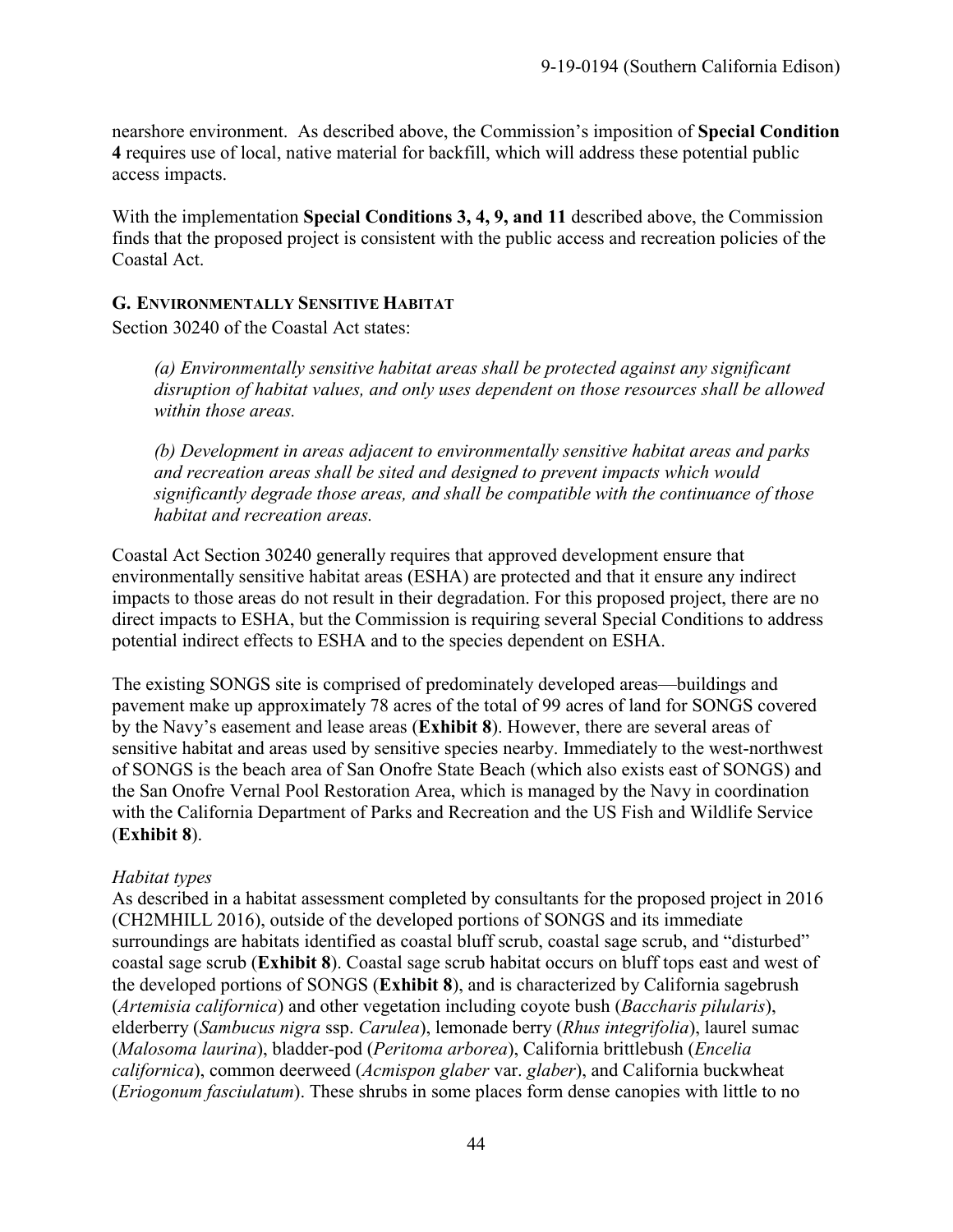herbaceous understory vegetation; in other areas, understory vegetation includes red brome (*Bromus madritensis*), slender wild oat (*Avena barbata*), rip-gut brome (*Bromus diandrus*), fennel (*Foeniculum vulgare*), crystal iceplant (*Mesembryanthemum crystallinum*), tocalote (*Centaurea melitensis*), and Bermuda buttercup (*Oxalis pes-caprea*).

The disturbed coastal sage scrub habitat occurs primarily along the old Pacific Coast Highway alignment (**Exhibit 8**) and is similar to the coastal sage scrub habitat except that it contains a higher amount of coyote bush and non-native species including castor bean (*Ricinus communis*), poison hemlock (*Conium maculatum*), black mustard (*Brassica nigra*), and pride of Madeira (*Echium candicans*).

The 2016 habitat assessment describes the vegetation in the coastal bluff scrub community, which occurs along the slopes of the bluffs and cliffs bordering the SONGS site to the east and west (**Exhibit 8**), as highly variable in terms of species and cover (CH2MHILL 2016):

*Moderate to somewhat steep slopes along the western side of the survey Area are generally characterized by a mix of California sagebrush, bladder-pod, common deerweed, Menzie's goldenbuch (Isocoma menzieslii), and coastal prickly-pear (Opuntia littoralis), with locally dense areas of crystalline iceplant. Dense patches of quailbush (Atriplex lentiformis), lemonade berry and occasional laurel sumac are common along the lower edges of the slopes within the northwestern portion of the [survey Area]. The hill slopes within the southeastern portion of the [survey Area] are very steep (vertical in some areas) and highly dissected with sparse vegetation. Most of the vegetation in this area occurs on a narrow terrace above the high tide line at the base of the vertical cliffs. Common species include quailbush, crystalline iceplant, croceum iceplant (Malephora crocea), bladderpod and Menzie's goldenbush.* 

The San Onofre Vernal Pool Restoration Area includes vernal pools surrounded by a "mixed grassland" habitat consisting of annual grasses, weedy and native forbs, shrubs, and dense patches of crystalline iceplant (CH2MHILL 2016). Common species include slender wild oat, soft chess (*Bromus hordeaceus*), rip-gut brome, tocalote, fennel, Russian thistle (*Salsola tragus*), Menzie's goldenbush, California sage, and California buckwheat. Within the vernal pools, vegetation was generally sparse and included native species such as wooly marbles (*Psilocarphus brevissimus*) and non-native species such as hyssop loosestrife (*Lythrum hyssopifolia*), Italian ryegrass (*Festuca perennis*), curly dock (*Rumex crispus*) and rabbitsfoot grass (Polypogon monspeliensis). Certain pools contained a relatively high density of Camp Pendleton button celery (*Eryngium pendletonense*), identified as a rare plant species by the California Native Plant Society (CNPS).

No federal or state-listed rare, threatened, or endangered plant species have been known to occur in the SONGS site or in surrounding areas (CH2MHILL 2016). **Exhibit 9** depicts the locations of rare and/or sensitive plants included in the CNPS Inventory of Rare and Endangered Plants that were mapped in 2016 or identified in previous surveys (CH2MHILL 2016). Several of these species are found in the San Onofre Vernal Pool Restoration area, including Pendleton buttoncelery, vernal barley (*Hordeum intercedens*), little mousetail (*Myosurus minimus* ssp *apus*), and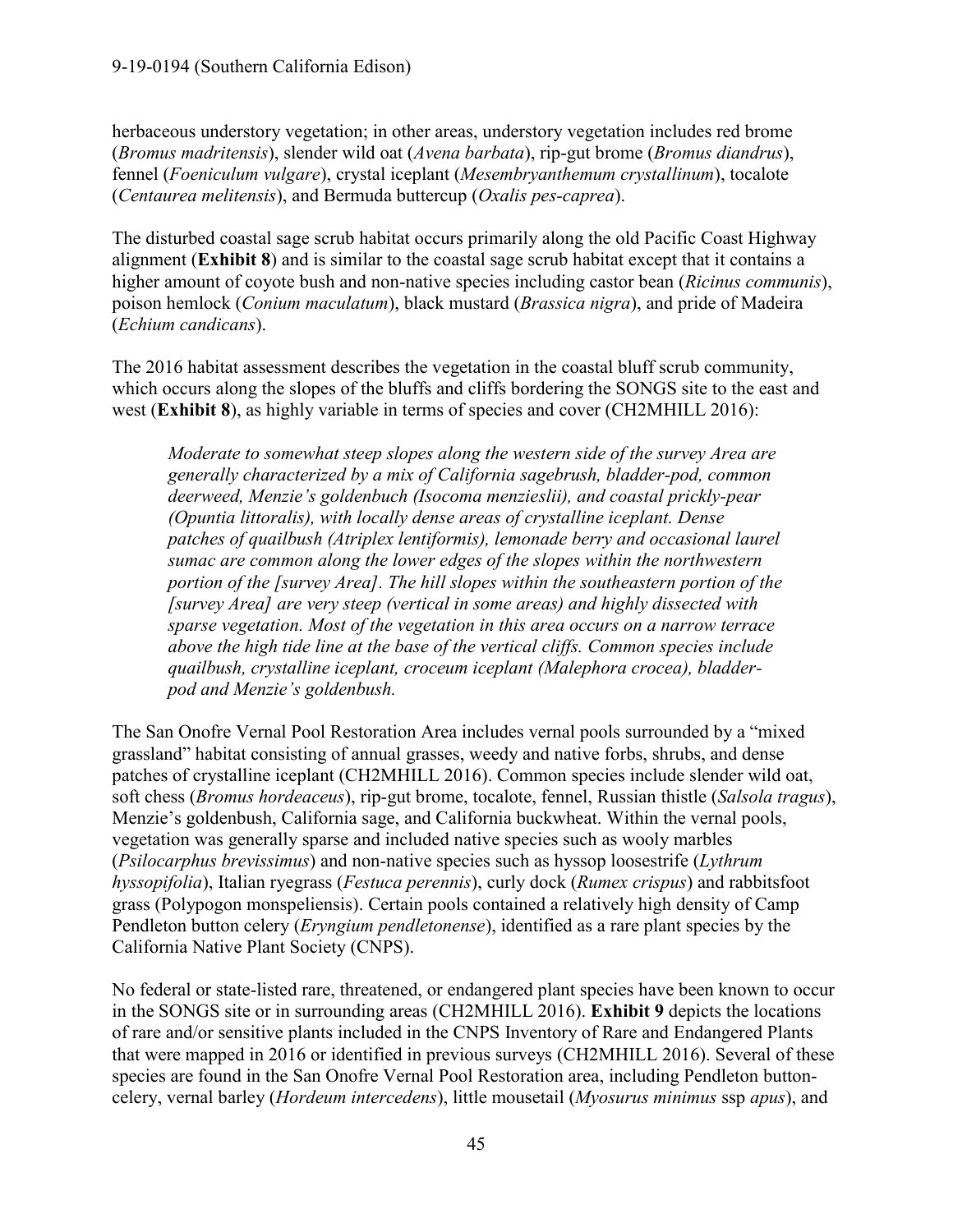small-flowered microseris (*Microseris douglasii* ssp. *Platycarpha*). Woolly seablite (*Suaeda taxifolia*) has been found on the bluff-top adjacent to the San Onofre Vernal Pool Restoration Area in coastal bluff scrub habitat. California box-thorn (*Lycium californicum*) has been found on the upper slopes of the bluffs immediately east of the SONGS site in coastal bluff scrub habitat, and red sand-verbena (*Abronia maritima*) was identified along the base of the cliff east of the developed SONGS site (**Exhibit 9**). Additionally, the 2016 habitat assessment concluded that there is suitable habitat (and reported occurrences within 5 miles of the SONGS site) for several other rare and/or sensitive species, including aphanisma (*Aphanisma blitoides*), Coulter's saltbush (*Atriplex coulteri*), south coast saltscale (*Atriplex pacifica*), thread-leaved brodiaea (*Brodiaea filifolia*), Blochman's dudleya (*Dudleya blochmaniea* ssp. *blochmaniae*), manystemmed dudleya (*Dudleya multicaulis*), and Coulter's goldfields (*Lasthenia glabrata* ssp. *coulteri*).

## *Wildlife*

The FEIR describes the SONGS site as providing marginal foraging and breeding habitat for native wildlife, given its developed nature, with noise and light from the site likely serving as a deterrent for many native species. The FEIR describes the likely presence of several species that are typical of developed areas adjacent to natural open space as including:

- Repiles: southern alligator lizard (*Elgaria multicarinata*), western side-blotched lizard (*Uta stansburiana*), western fence lizard (*Sceloporus occidentalis*), gopher snake (*Pituophis catenifer*), and western rattlesnake (*Crotalus viridis*).
- Raptors and common bird species: Cooper's hawk (*Accipiter cooperii*), red-tailed hawk (*Buteo jamaicensis*), American kestrel (*Falco sparverius*), California gull (*Larus californicus*), wester gull (*Larus occidentalis*), double-crested cormorant (*Phalacrocorax auritus*), killdeer (*Charadrius vociferous*), mourning dove (*Zenaida macroura*), black phoebe (*Sayornis nigricans*), western scrub-jay (*Aphelocoma californica*), bushtit (*Psaltriparus minimus*), common raven (*Corvus corax*), American crow (*Corvus brachyrhynchos*), Bewick's wren (*Thryomanes bewickii*), northern mockingbird (*Mimus polyglottos*), European starling (*Sturnus vulgaris*), house sparrow (*Passer domesticus*), spotted towhee (*Pipilo maculatus*), California towhee (*Melozone crissalis*), song sparrow (*Melospiza melodia*), house finch (*Carpodacus mexicanus*), and American goldfinch (*Spinus tristis*).
- Mammals: western harvest mouse (*Reithrodontomys megalotis*), California mouse (*Peromyscus californicus*), deer mouse (*Peromyscus maniculatus*), dusky-footed woodrat (*Neotoma fuscipes*), desert cottontail (*Sylvilagus audubonii*), California ground squirrel (*Spermophilus beecheyi*), striped skunk (*Mephitis mephitis*), and coyote (*Canus latrans*).

Special status wildlife species with the potential to occur at the SONGS site or in adjacent areas include the San Diego fairy shrimp (*Branchinecta sandiegonensis*) and the Riverside fairy shrimp (*Streptocephalus woottoni*), both of which are listed as endangered under the federal Endangered Species Act (ESA), in the vernal pools of the San Onofre Vernal Pool Restoration Area (**Exhibit 9**). Both of these species can survive the west and dry season cycle, and thus can survive when vernal pools dry up and remain dry through the summer and fall. As described in the FEIR, because the Navy has adopted its Integrated Natural Resources Management Plan for Camp Pendleton (U.S. Department of the Navy 2018), Camp Pendleton lands are exempt from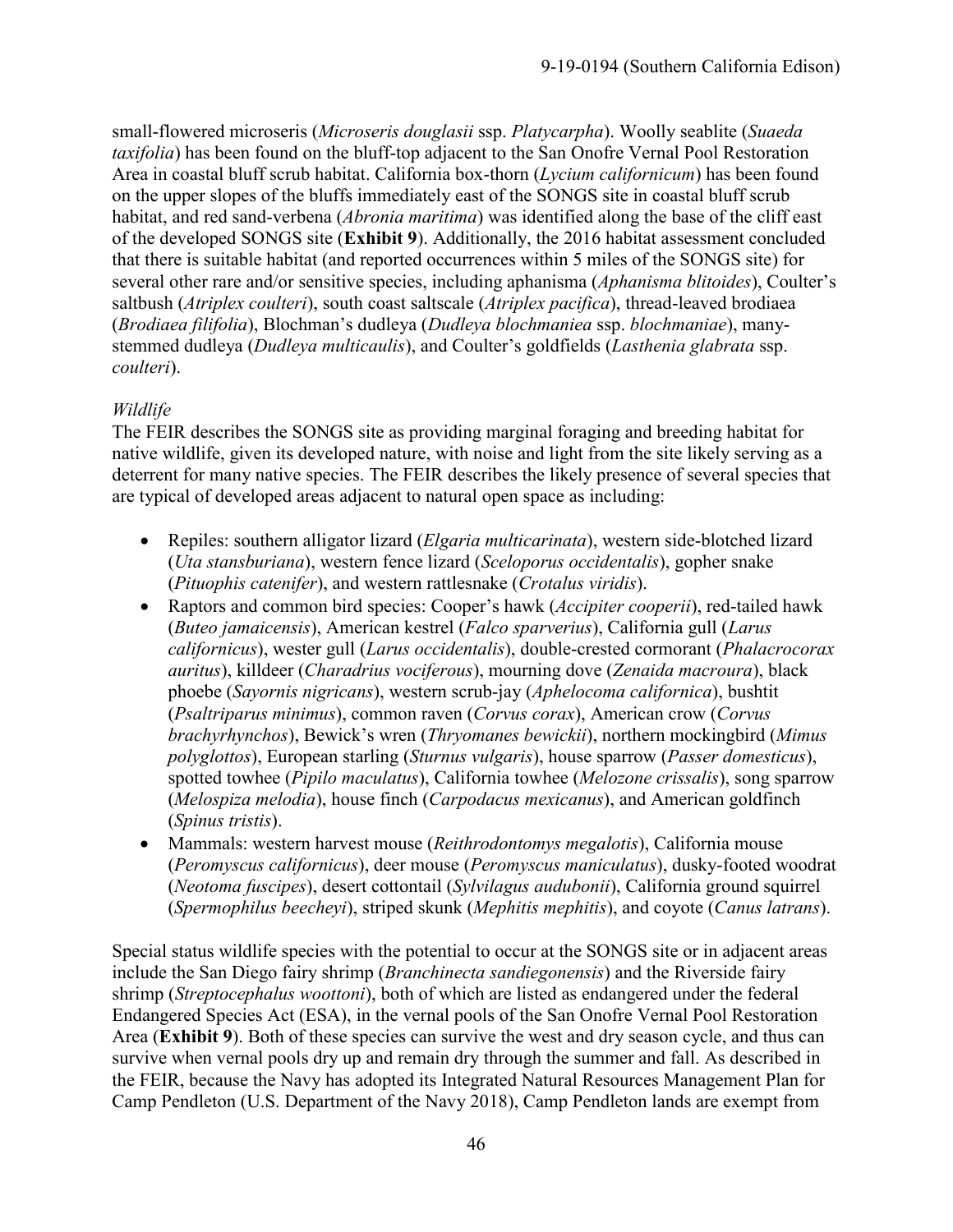#### 9-19-0194 (Southern California Edison)

critical habitat designation requirements. The Navy coordinates with the California Department of Parks and Recreation and the US Fish and Wildlife Service (USFWS) to enhance and restore the San Onofre Vernal Pool Restoration Area and has closed the vernal pools to foot and vehicular traffic.

The coastal California gnatcatcher (*Polioptila calfornica californica*) is listed as threatened under the federal ESA, and is a state-designated Species of Special Concern. This small bird can be found within coastal sage scrub habitat and has been documented at the SONGS in several locations (**Exhibit 11**) with vegetation communities described as coastal sage scrub and disturbed coastal sage scrub. Coastal California gnatcatcher nesting has been documented in the coastal sage scrub habitat located along Beach Club Road (**Exhibit 11**).

Other state-designated Species of Special Concern identified in the FEIR for the proposed project as having a moderate likelihood of occurrence include western spadefoot (*Spea hammondii*), coast horned lizard (*Phrynosoma blainvillii*), Coronado island skink (*Plestiodon skiltonianus interparietalis*), orange-throat whiptail (*Aspidoscelis hyperythra*), red-diamond rattlesnake (*Crotalus ruber*), burrowing owl (*Athene cunicularia*), Dulzura pocket mouse (*Chaetodipus californicus femoralis*), north-western San Diego pocket mouse (*Chaetodipus fallax fallax*), and the San Diego desert woodrat (*Neotoma lepida intermedia*). The project site is mostly developed, surrounded by roads, and characterized by frequent activity, and thus the likelihood for such reptile or amphibian species to be present is low. A wintering burrowing owl was observed at the site in 2004 and, according to the FEIR, may occur in scrub communities at any time of year; no breeding has been documented on site.

The FEIR identifies three bat species—the Pallid bat (*Antrozous pallidus*), western mastiff bat (*Eumops perotis californicus*), and the pocketed free-tailed bat (*Nyctinomops femorosaccus*) as likely to forage over the site and that may also roost in human-made structures. Additionally, the FEIR states that the lack of sandy habitat and the relatively high amount of human activity at SONGS and its vicinity limits the area's habitat suitability for western snowy plover (*Charadrius alexandrines nivosus*); no occurrences have been reported within five miles of SONGS (CH2MHILL 2016), although other sandy beach areas of Camp Pendleton have been known as habitat for nesting snowy plovers. Finally, California least tern (*Sternula antillarum browni*) have been reported to feed and roost in kelp beds offshore SONGS, but there is a lack of suitable nesting habitat at the site itself.

#### *ESHA designation*

As described previously, four of the habitat types at and adjacent to the SONGS site include rare vegetation and wildlife species: the coastal sage scrub, coastal bluff scrub, disturbed coastal sage scrub, and vernal pool habitats (**Exhibit 8**). These habitats are located outside of the direct footprint of human activities associated with decommissioning of Units 2 and 3 at SONGS, but decommissioning activities would occur within 500-feet of these habitats (**Exhibit 12**). Impacts to these habitat areas could occur from dust, noise, construction staging in areas adjacent to these habitats, altered site hydrology, or the spread of non-native and invasive plant species as a result of site disturbance activities. Because these habitat types include and support rare species, the Commission finds these habitats to constitute environmentally sensitive habitat areas (ESHA)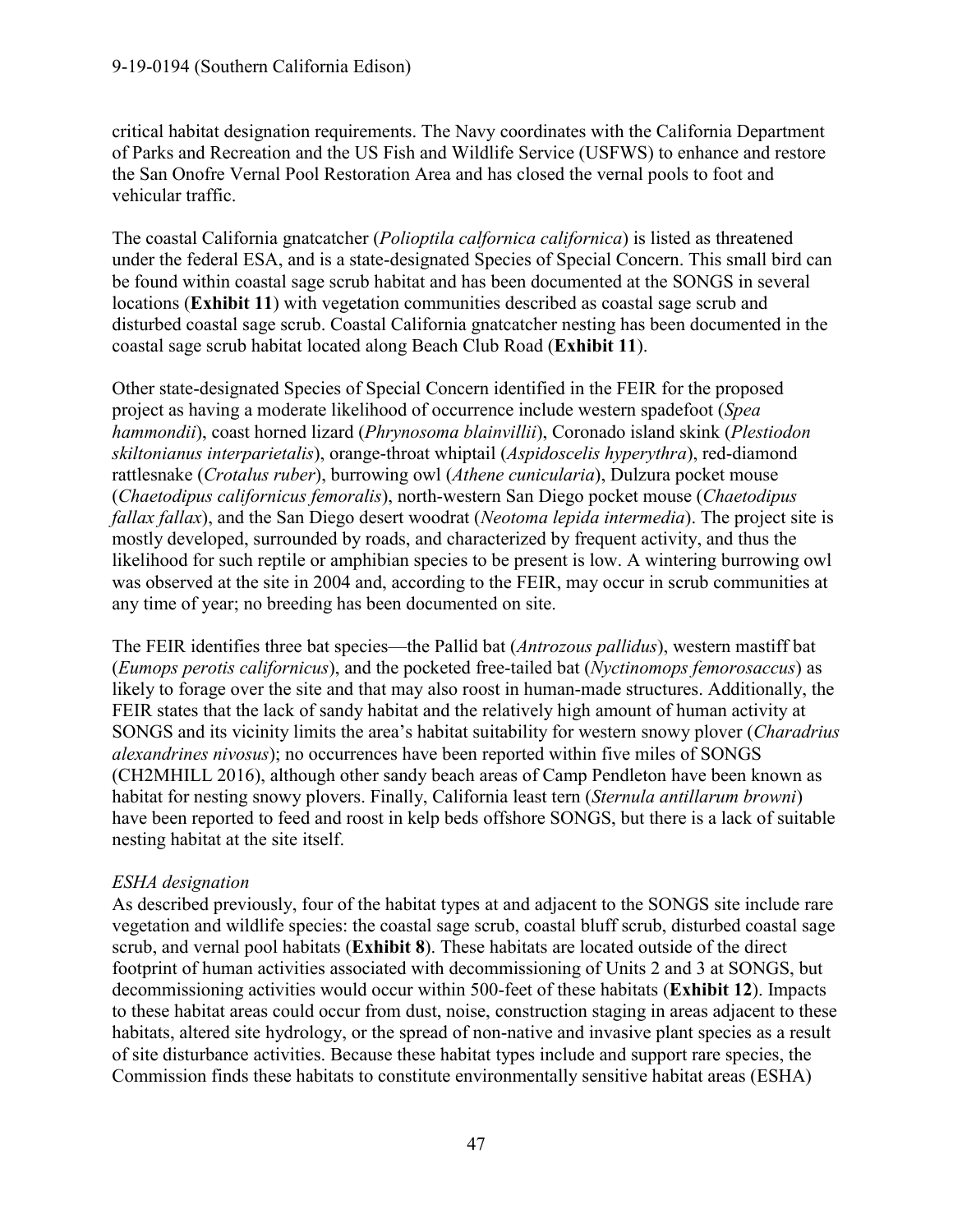pursuant to Section 30107.5 of the Coastal Act. Therefore, the proposed project is subject to Section 30240 of the Coastal Act.

#### *Mitigation measures-vegetation*

Section 30240(a) of the Coastal Act requires the protection of ESHA against any significant disruption of habitat values, and only uses dependent on such habitat resources shall be allowed within such areas. As described in the FEIR, the proposed project would directly disturb approximately 2 acres of already disturbed or ruderal vegetation and 87 acres of already developed land. The proposed project does not include any activities directly within ESHA (see **Exhibit 8**, which depicts the boundaries of ESHA and the limits of project disturbance).

However, project activities would occur immediately adjacent to ESHA. Section 30240(b) of the Coastal Act requires that development in areas adjacent to ESHA shall be sited and designed to prevent impacts which would significantly degrade those areas, and shall be compatible with the continuance of such areas. To address potential impacts to vegetation in ESHA resulting from dust generation, noise, altered hydrology, or the introduction and spread of non-native plant species, the applicant has proposed a Stormwater Pollution Prevention Plan (SWPPP) that would include best management practices to prevent and control erosion and accidental spills and address treatment and disposal of any dewatered groundwater. The applicant has also proposed implementing dust suppression techniques using water or chemical stabilizer/suppressants as necessary.

In addition to these measures, to further address and minimize potential impacts to ESHA and rare plant species found therein, **Special Condition 9** requires that the applicant implement the following mitigation measures provided in the FEIR for the proposed project:

- *MM BIO-1a: Worker Environmental Awareness Program.* Develop and implement a worker environmental awareness program (WEAP), and provide evidence that all onsite personnel have completed this program prior to the start of work onsite. A draft of this program was provided as part of the CDP application. **Special Condition 12** requires that the applicant provide a final version of the WEAP to the Executive Director for review and approval at least 60 days prior to implementation of the proposed project. **Special Condition 12** also requires that the revised WEAP include environmental requirements of the Special Conditions for this CDP, including identification of ESHA areas and related special-status species (animal and vegetation) and protection measures that must be followed to avoid and minimize impacts.
- *MM-BIO-1b: Weed Management.* Implement weed management control measures to control the introduction and spread of invasive weed species.
- *MM-BIO 1c: Rare Plant Surveys.* Implement rare plant surveys prior to initial ground disturbance in all areas subject to ground-disturbing activity containing suitable habitat and the surrounding areas within 100 feet. According to the FEIR, [s]urveys shall be valid for a period of three years; if vegetation removal or initial site disturbance in a surveyed area does not occur within three years, surveys must be repeated. All listed plant species shall be marked and avoided, if feasible. **Special Condition 13** requires that a report detailing the results of each rare plant survey shall be provided to the Executive Director 30 days prior to ground disturbance. The FEIR describes further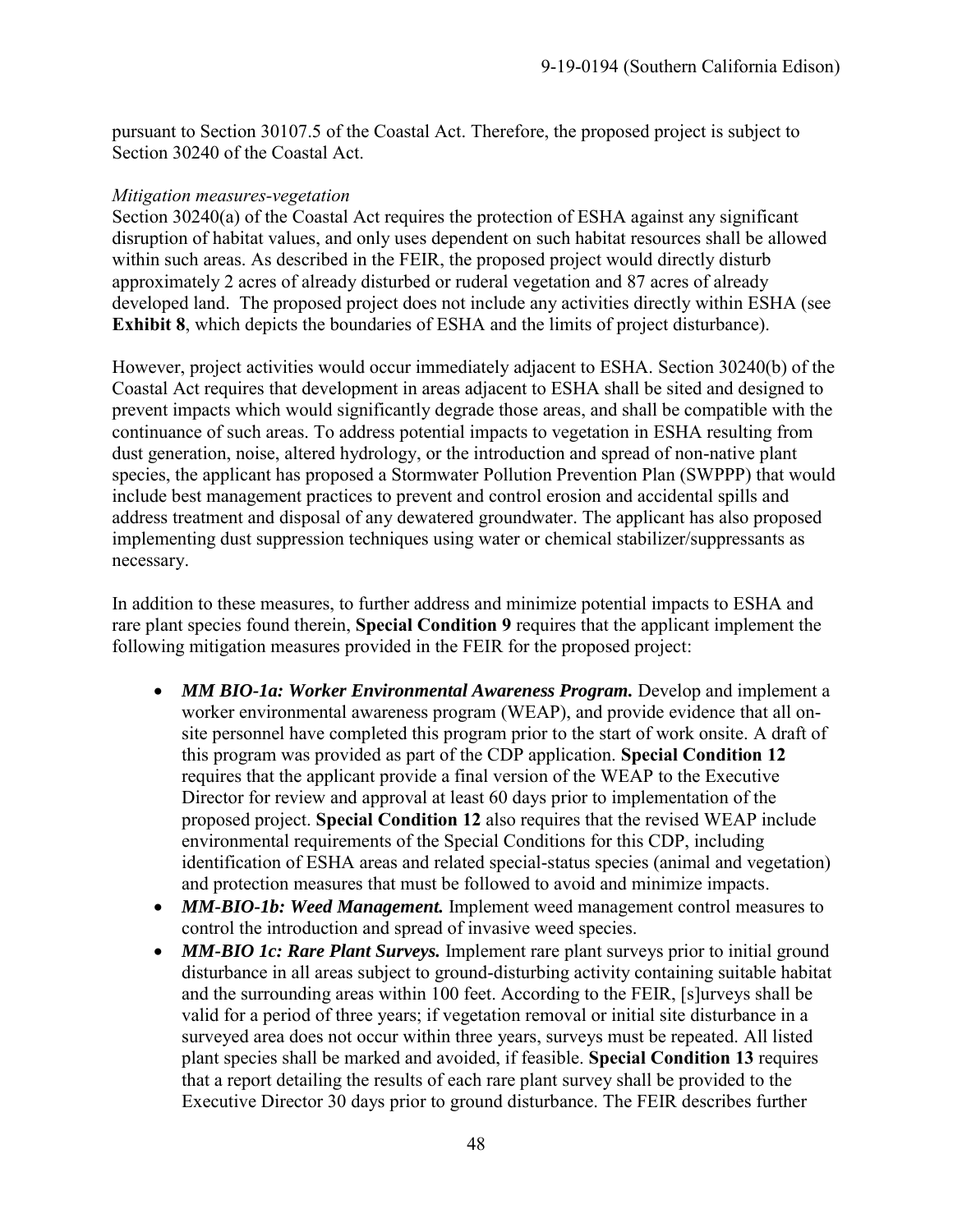avoidance and salvage measures to protect rare plant species that will be undertaken as follows:

*Avoidance. Prior to any grading, vegetation clearing, or site disturbance, the Applicant or its contractor shall delineate the limits of disturbance with lathe, snow fencing, or other suitable markers. Prior to grading or vegetation removal, any populations of special-status plants (and areas of ESHA) identified during the surveys within the Proposed Project footprint and surrounding 100-foot area shall be protected and construction fencing established around each population. The buffer for herbaceous and shrub species shall be, at a minimum, 50 feet from the perimeter of the population or the individual. A smaller buffer may be established, provided there are adequate measures in place to avoid the take of the species, in coordination with USFWS and CDFW staffs. If impacts to listed plants cannot be avoided, USFWS and CDFW staffs shall be consulted for authorization, with notification to the CSLC. If Project activities result in the loss of more than 10 percent of an onsite population of any CRPR 1 plant species, mitigation shall be required as described below.* 

*Salvage. If Project activities result in the loss of more than 10 percent of an onsite population of any CRPR 1 plant species, the Applicant or its contractor shall develop a Salvage and Relocation Plan based on the life history of the species affected. The Plan shall include at minimum: (a) collection/salvage measures for plants or seed banks, to retain intact soil conditions and maximize success likelihood; (b) details regarding storage of plants or seed banks; (c) location of the proposed recipient site, and detailed site preparation and plant introduction techniques; (d) time of year that the salvage and replanting or seeding will occur and the methodology of the replanting; (e) a description of the irrigation, if used; (f) success criteria; and (g) a detailed monitoring program, commensurate with the Plan's goals.* 

**Special Condition 14** requires that the applicant provide notification to the Executive Director if impacts to listed plants cannot be avoided, and that a Salvage and Relocation Plan, if necessary, be provided to the Executive Director for review and approval.

#### *Mitigation measures-fairy shrimp*

The vernal pool habitat within the San Onofre Vernal Pool Restoration Area contains San Diego fairy shrimp, as described previously, and while direct project activities would not occur in the footprint of this habitat, potential indirect impacts to fairy shrimp and their habitat could occur in the form of dust settling in such habitats, altered hydrology resulting from removal of paved areas, or from the spread of invasive plant species. Implementation of the SWPPP and dust suppression measures would address these potential impacts, and the worker environmental awareness program (as required by **Special Condition 12**) would educate workers on avoiding these species. Additionally, the weed management control measures required in **Special Condition 9** (as described in **Exhibit 13**) would protect fairy shrimp by preventing the establishment of invasive vegetation species in the vernal pools.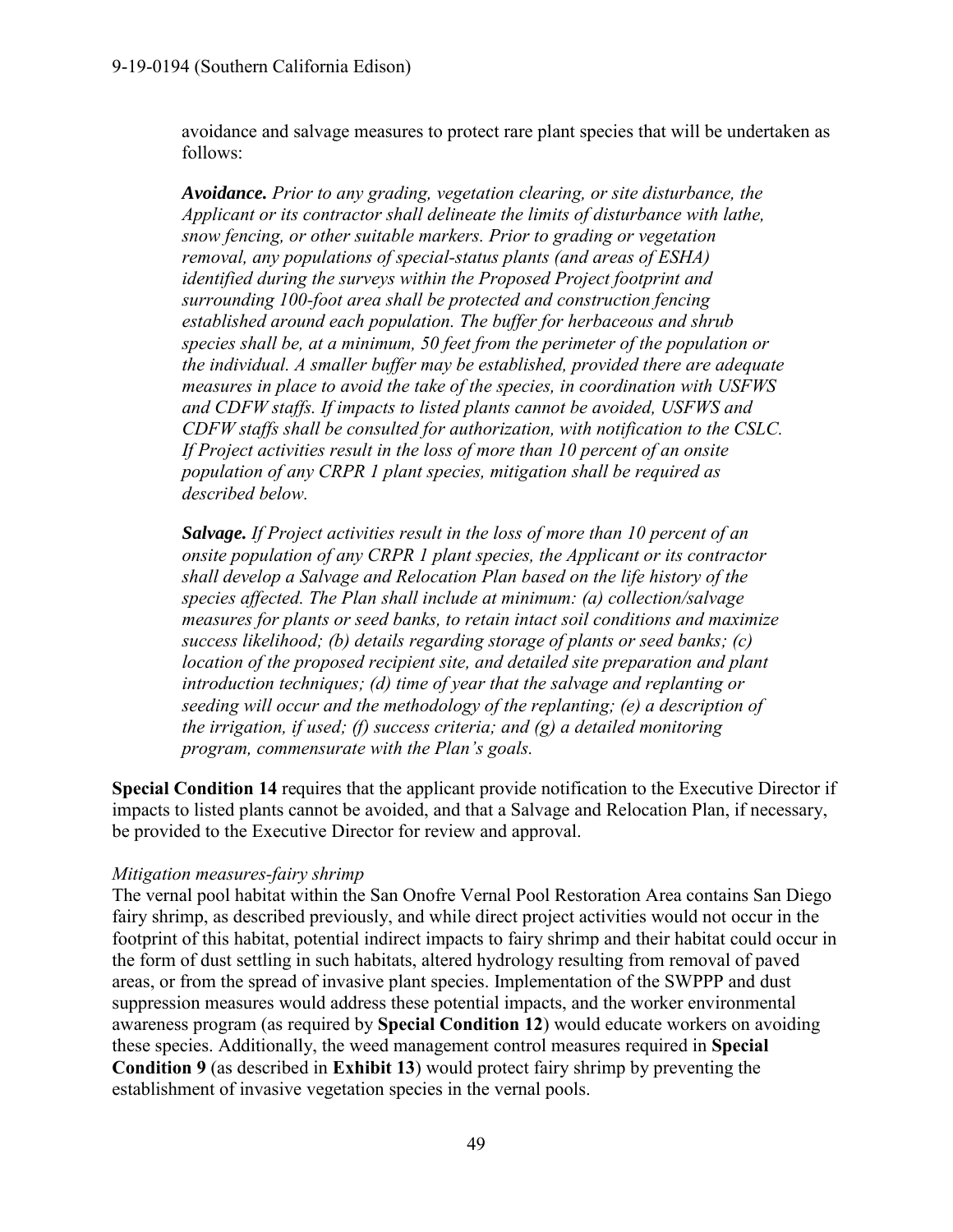#### *Mitigation measures-amphibians and reptiles*

The likelihood for special-status amphibians and reptiles to occur at SONGS is low because of the developed nature and frequent human use of the site. As described in the FEIR:

*However, some special-status species may occur in or near areas that may be disturbed during reconfiguration of site access roads and entrances (e.g., in coastal sage scrub in the SSA and ruderal habitat in the NOCA [see <i>Exhibit 3*]). *These [species] include western spadefoot, coast horned lizard, Coronado Island skink, orange-throat whiptail, and red-diamond rattlesnake. Spadefoot toad may also occur in the vernal pool complex…* 

*If present, direct impacts may include being hit by vehicles and mechanical crushing during access road reconfiguration or during the removal of pavement and other facilities. Indirect impacts to these species include soil compaction, alteration in hydrology to the vernal pool complex, and the introduction of exotic plant species. Reptiles and amphibians occupy burrows and other refugia and may be killed during clearing and grading activities if they do not readily vacate an area that is subject to disturbance.*

The SWPPP and dust control measures described above would reduce impacts to amphibians and reptiles resulting from the proposed project by reducing water quality impacts and controlling fugitive dust. The worker education program required by **Special Condition 12** would also reduce impacts to amphibians and reptiles by educating workers on avoiding these species. Additionally, **Special Condition 9** incorporates FEIR Mitigation Measure BIO-2a, which requires special-status amphibian and reptile surveys of the SSA and NOCA habitat areas (conducted by a qualified herpetologist) prior to ground-disturbing activities and requires daily monitoring during proposed project activities. Any special-status reptiles or amphibians found as a result of these surveys shall be relocated to suitable habitat outside the impact area, and the monitor will have the authority to temporarily halt work to avoid impacts to such species or other protected biological resources. **Special Condition 14** requires that special-status amphibian and reptile survey results shall be provided to the Executive Director within 30 days of the survey.

#### *Mitigation measures-birds*

As described previously, several bird species may occur at the SONGS site, including during nesting season. In terms of special-status species, coastal California gnatcatcher are known to occur in the area, including nesting, as described previously. The FEIR states that:

*Coastal California gnatcatcher will leave an area that is subject to disturbance; however, during the breeding season, nestlings are confined to the nest and vulnerable from vegetation clearing or other impacts that drive the parents from the area. Nest failure can result if disturbance prevents the adults from incubating eggs or tending to their nestlings.*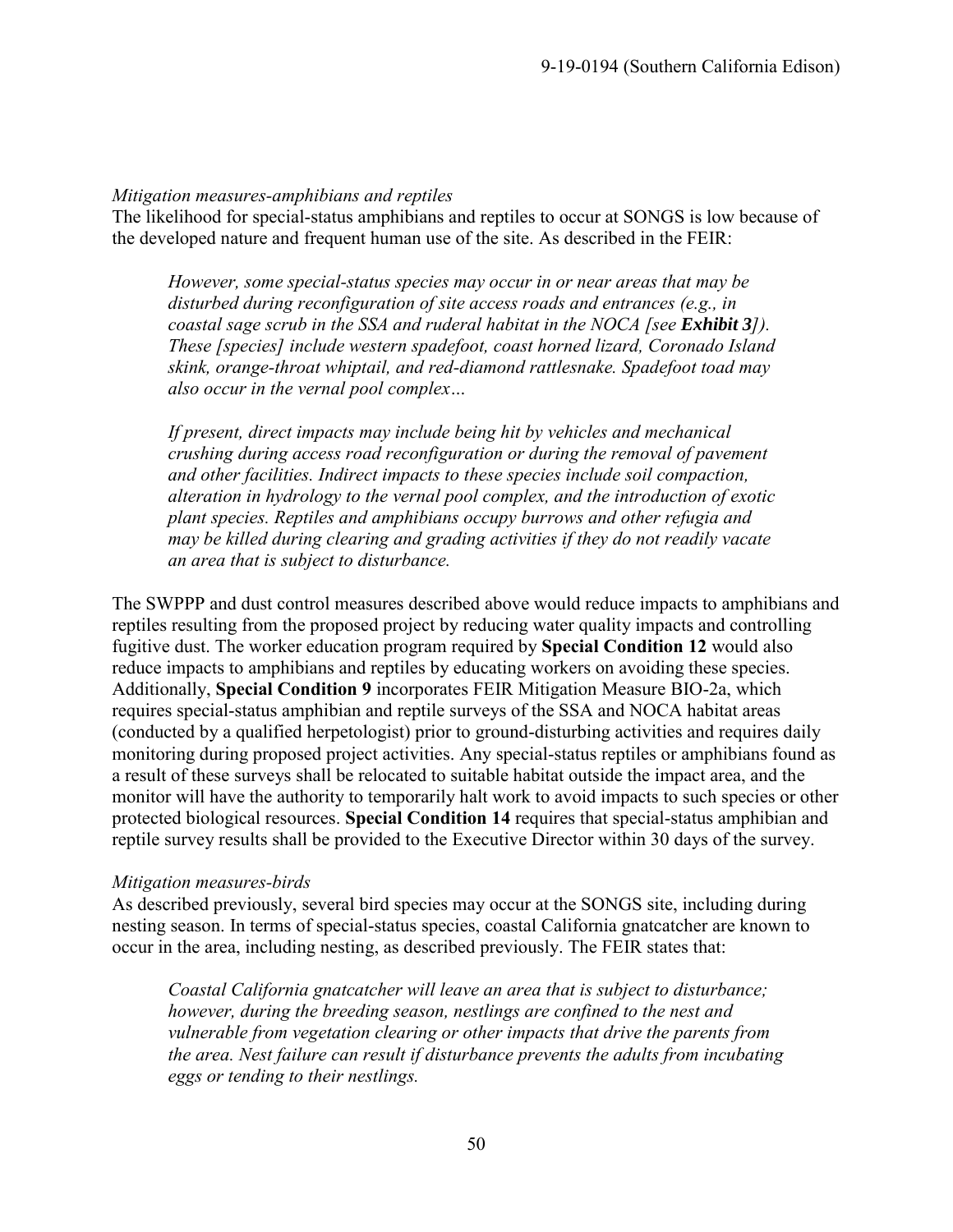*For example, if vegetation clearing or construction activities occur within 500 feet of occupied habitat between February 15 and August 31, the Proposed Project may result in direct or indirect impacts to coastal California gnatcatcher nests. Proposed Project areas within 500 feet of coastal sage scrub include SSA, NOCA, SYA, MUDA, SYFA, 13 TBA, U3A, and SPAY [*see **Exhibit 3***]. Direct impacts include ground-disturbing activities and vegetation removal of 2 acres of disturbed or ruderal vegetation. The Proposed Project would not remove any coastal sage scrub habitat. Indirect impacts would include noise from heavy equipment, increased human presence, and exposure to fugitive dust during the breeding season, which could result in the displacement of breeding birds and the abandonment of active nests, as well as a disruption in foraging activity.* 

The applicant has proposed a series of nesting deterrents to help deter nesting of coastal California gnatcatcher and other bird species within and adjacent to active decommissioning areas. As described in the FEIR, such measures could include:

- *Prior to the nesting season, remove vegetation from areas that would be directly disturbed by Proposed Project Decontamination and Dismantlement activities.*
- *Create disturbance by removing or moving equipment, vehicles, and materials on a daily basis within active decommissioning areas and yards.*
- *Use mooring balls placed in inactive nests, directly on structures, or in other potential nest locations.*
- *Install appropriate-sized mesh netting on decommissioning equipment and materials in staging areas, laydown yards, and other Proposed Project facilities and work areas.*
- *Place wires or wire spikes on towers, buildings, or other facilities to discourage birds from perching and nesting on these structures.*
- *Hire a U.S. Fish and Wildlife-permitted falconer to fly raptors in the area to deter birds from perching or nesting on structures.*
- *Install visual deterrents such as tangle guard bird repellent ribbon in active decommissioning areas, yards, and on materials and equipment.*
- *Cover straw wattle and other potential nesting materials in active decommissioning areas and yards.*
- *Wrap, stuff, or cover ends of pipes or other material within which birds could nest.*
- *Use colored gravel, such as red or white, in active decommissioning areas and yards.*
- *Manage trash in a manner to reduce potential food sources in active decommissioning areas and yards.*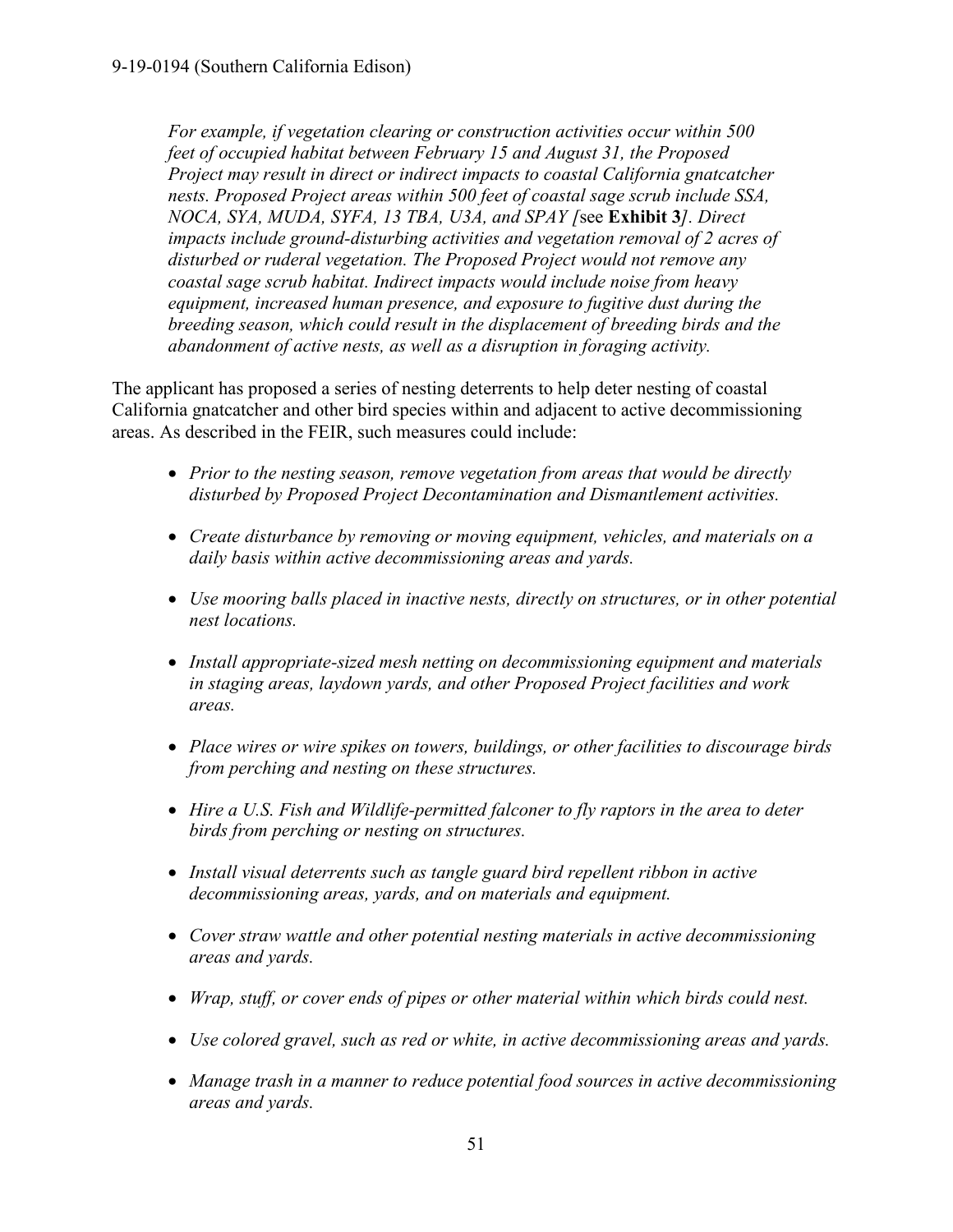In addition to these measures, **Special Condition 9** incorporates FEIR Mitigation Measure BIO-2B, which requires surveys and monitoring for nesting birds to be conducted by a qualified biologist. Such surveys shall occur no more than 72 hours prior to decommissioning activities carried out during the breeding season, from February 1 to September 15, and shall be performed in all potential nesting habitat within 500 feet of construction activities (that survey area diameter may be reduced if topography and/or buildings screen visual and noise impacts). If an active nest is detected, a no-disturbance buffer around the active nest shall be established (typically 300 feet for most species and up to 500 feet for raptors). As described in **Special Condition 14**, nesting bird surveys and monitoring reports shall be provided to the Executive Director within 30 days of a survey.

The worker education program required by **Special Condition 12** would also reduce impacts to bird species by educating workers on avoiding these species.

Specific to the burrowing owl, **Special Condition 9** incorporates FEIR Mitigation Measure BIO-2C, which requires focused burrowing owl surveys no more than 72 hours prior to the disturbance of coastal sage scrub and ruderal habitats any time of year including a 500-foot buffer around the project area, and prior to demolition or ground disturbing activities during the breeding season (between February 1 and August 31), including all potentially occupied habitat within 500 feet of demolition or ground disturbing activities. If an inhabited nest is identified, direct impacts to active nest burrows shall be prohibited until young have fledged, and shall only proceed after replacement burrows have been provided outside of the disturbance and 500-foot buffer areas. Demolition and ground disturbance shall be prohibited within 500 feet of active nest burrows. **Special Condition 14** requires burrowing owl survey reports to be provided to the Executive Director within 30 days of a survey.

Specific to the western snowy plover and California least tern, **Special Condition 9** incorporates FEIR Mitigation Measure BIO-2D, which requires surveys for these species and their nests within 500 feet of the project site no more than 72 hours prior to ground disturbance activities during the breeding season (March 1 and August 31). If an active nest is observed during the surveys, a no-disturbance buffer shall be maintained within 500 feet of the nest and work in this buffer area shall be postponed until the young have fledged. If individuals are routinely observed within 500 feet of the work area, or do not leave the work area, a species avoidance plan shall be developed. **Special Condition 14** requires western snowy plover/California least tern survey reports to be provided to the Executive Director within 30 days of a survey, along with a species avoidance plan (if required).

Specific to the Coastal California gnatcatcher, **Special Condition 9** incorporates FEIR Mitigation Measure BIO-2E, which requires that a qualified biologist shall conduct surveys for the species in coastal sage scrub habitat within 500 feet of ground disturbing and construction activities. These surveys shall include at least one survey no more than 72 hours prior to construction activities during the nesting season (February 15 to August 31). If an active nest is found, demolition activities shall be prohibited within a 500-foot buffer until young have fledged. **Special Condition 14** requires surveys and monitoring reports to be provided to the Executive Director within 30 days of a survey.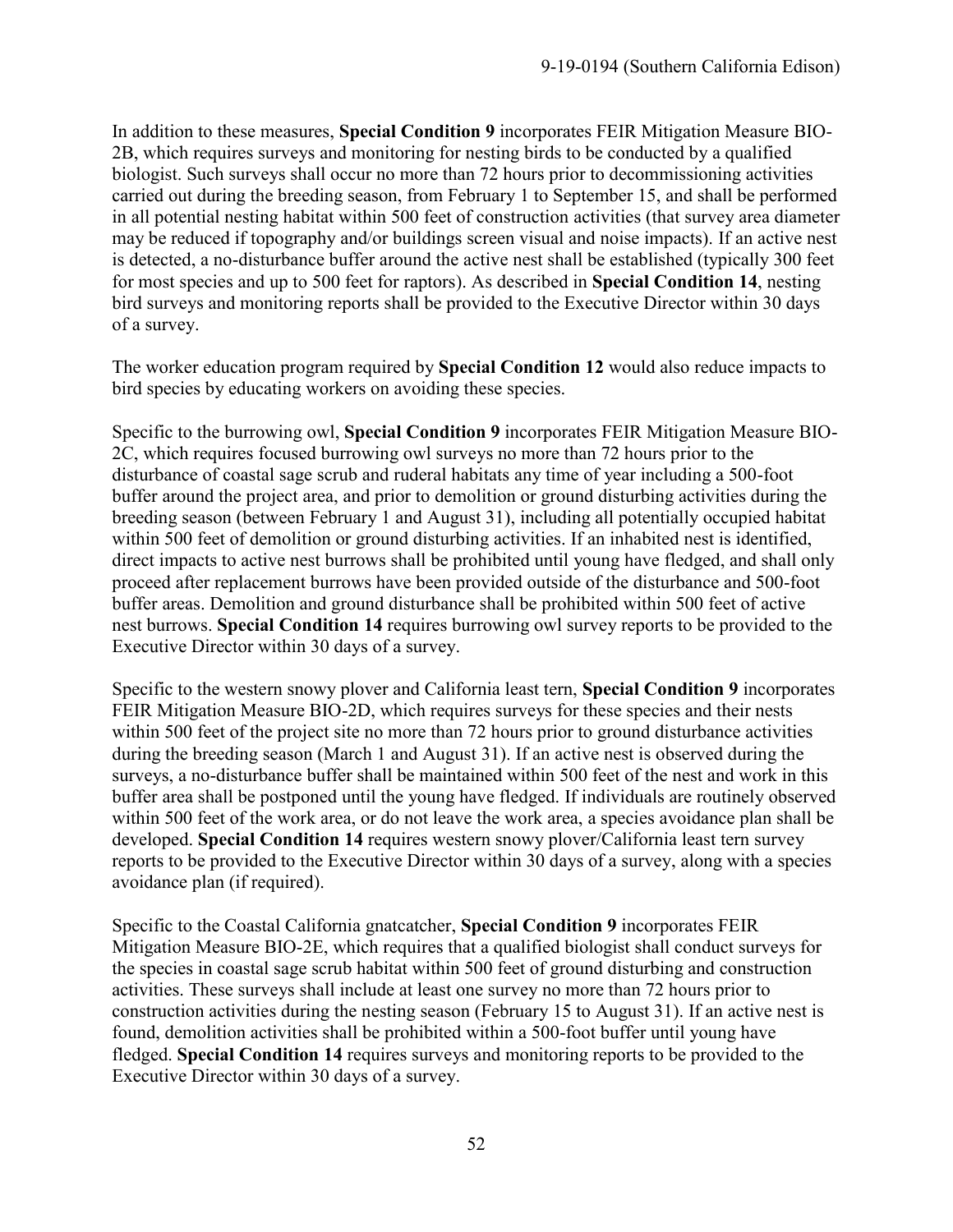#### 9-19-0194 (Southern California Edison)

To address potential noise impacts to bird species that may frequent ESHA, the FEIR states that a Noise Minimization Plan (Mitigation Measure BIO-2f) shall be prepared to identify all measures that will be implemented to minimize project-generated noise within ESHAs, and will include (as described in **Exhibit 13**):

- A description of the basis for the expected noise levels at ESHAs and identification of modeling methods used to determine those levels.
- Identification of all measures to be implemented to reduce sound levels within those areas to no greater than 60 dBA or 5 dBA above ambient noise levels when active nests are present. Measures may include enclosing sound- generating sources within structures or temporary sound barriers, moving sound-generating sources to locations farther from these boundaries, reducing the number of concurrent sound generating activities, using sound baffles to redirect sound away from the ESHAs, timing restrictions, or other similarly effective measures needed to meet the 60 dBA limit or 5 dBA below ambient noise levels.
- The location and a description of sound monitoring equipment that will allow continuous monitoring of sound levels during Proposed Project activities.
- A description of how monitoring data will be compiled and reported to allow confirmation that sound levels do not exceed 60 dBA or 5 dBA above ambient levels within those areas when active nests are present.

**Special Condition 15** requires that a draft of the Noise Minimization Plan, incorporating these measures, will be provided to the Executive Director for review and approval a minimum of 60 days prior to the start of proposed project activities.

With respect to potential impacts to sensitive bat species, **Special Condition 9** incorporates FEIR Mitigation Measure BIO-3, which requires pre-activity surveys of SONGS facilities within 14 days of dismantling and demolition activities by a qualified biologist. The biologist shall conduct the survey to identify roosting bats within Proposed Project structures, using radio telemetry and visual inspection or other methods approved by CDFW. If active roosts are found, impacts to the occupied structure shall be delayed until the end of the breeding period for the subject species. If such delay is not feasible, the biologist shall survey the surrounding area to identify alternative maternity colony sites, or provide substitute roosting habitat for the maternity colony on or near the study area. **Special Condition 15** requires that a copy of the pre-activity survey, describing how an impact to a species was resolved, be submitted to the Executive Director within 30 days of completion.

With the incorporation of **Special Conditions 9, 12, 13, 14, and 15**, the Commission finds that development in areas adjacent to ESHA will be sited and designed to prevent impacts which would significantly degrade those areas, and is compatible with the continuance of those habitat areas, and thus the proposed project is consistent with Section 30240 of the Coastal Act.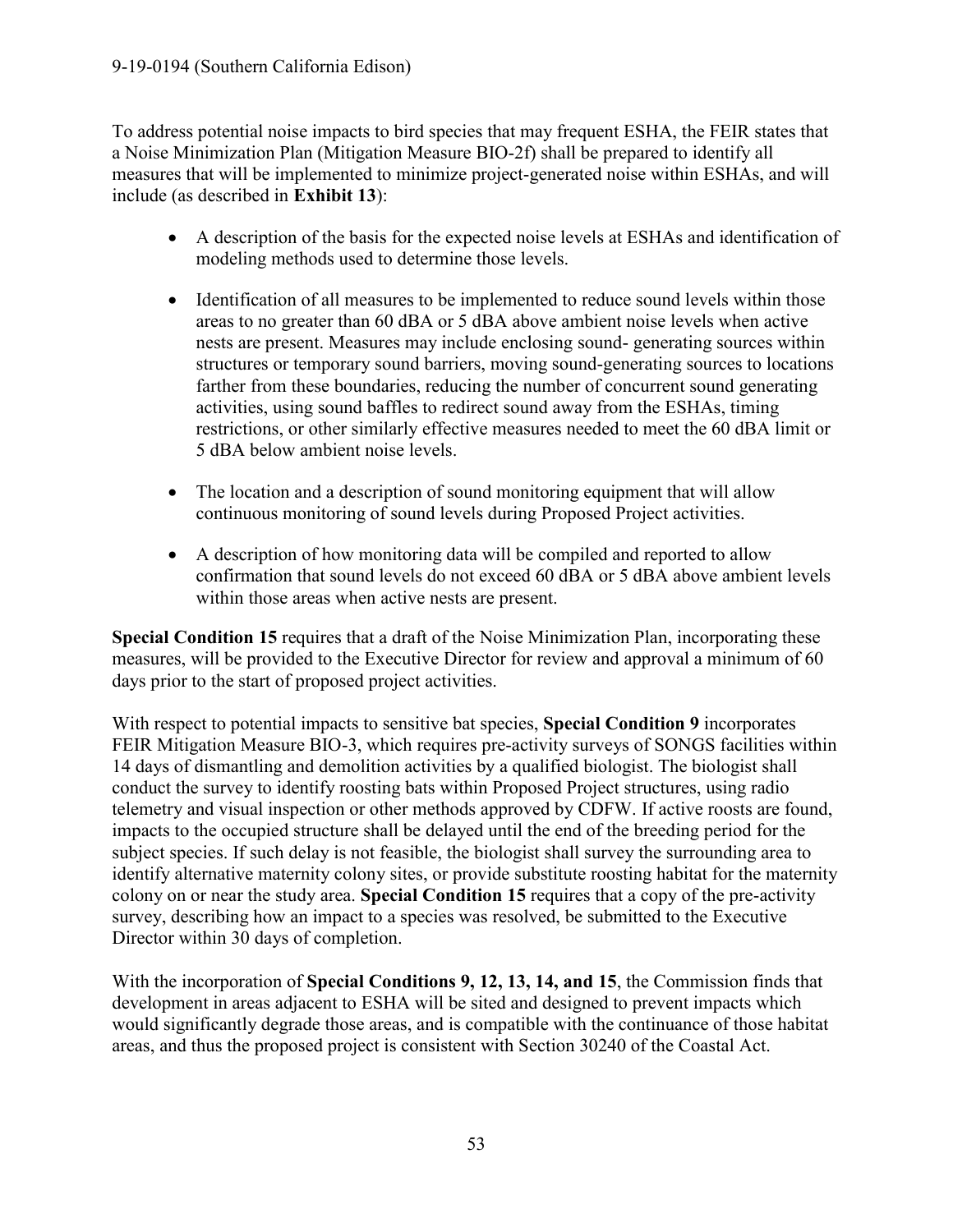#### <span id="page-53-0"></span>**H. VISUAL AND SCENIC RESOURCES**

Section 30251 of the Coastal Act states:

*The scenic and visual qualities of coastal areas shall be considered and protected as a resource of public importance. Permitted development shall be sited and designed to protect views to and along the ocean and scenic coastal areas, to minimize the alteration of natural land forms, to be visually compatible with the character of surrounding areas, and, where feasible, to restore and enhance visual quality in visually degraded areas. New development in highly scenic areas such as those designated in the California Coastline Preservation and Recreation Plan prepared by the Department of Parks and Recreation and by local government shall be subordinate to the character of its setting.* 

The two containment domes for Units 2 and 3 dominate the SONGS site and are visible from I-5 and nearby scenic areas such as San Onofre State Beach (both sections adjacent to SONGS). Both San Onofre State Beach and Camp Pendleton were identified in the California Coastline Preservation and Recreation Plan (Baker 1971). SONGS is additionally prominent because of the relatively undeveloped nature of the surrounding area, including the foothills of Camp Pendleton.

Lighting at SONGS is provided as required by NRC regulations for the facility's security plan, general area lighting according to Occupational Health and Safety Administration (OSHA) requirements, egress lighting in accordance with National Fire Protection Association requirements, and Federal Aviation Administration-required beacons. Construction activities would primarily occur daytime hours, although weekend and nighttime work could be needed. According to the FEIR, in such situations portable lighting would be used in work areas, around excavation, scaffolding, and other construction equipment.

#### *Impacts to visual and scenic resources*

The proposed project would result in an enhancement to the visual quality at SONGS and surrounding areas by removing the prominent structures that make up the facility. In addition to the large facility components such as the Unit 2 and 3 containment domes, steam generators, gantry crane, and other structures, a considerable amount of pavement would also be removed from the site. While there would be additional construction equipment that would be present on the site during decommissioning activities, presence of this equipment would be temporary and would not materially add to the prominence of the facility that already exists.

In its approval of CDP 9-15-0228 for the ISFSI, the Commission adopted a condition that requires an evaluation of the effects on visual resources of retaining the ISFSI beyond 2035 including an analysis of project alternatives and their implications for coastal visual resources, and proposed mitigation measures to minimize adverse impacts to coastal views. That analysis will be performed as part of the permit amendment in 2035 to retain, remove, or relocate the ISFSI facility.

As described previously, **Special Condition 4** will also help address visual impacts by requiring the use of native, local backfill material instead of rubblized concrete or non-native soils. This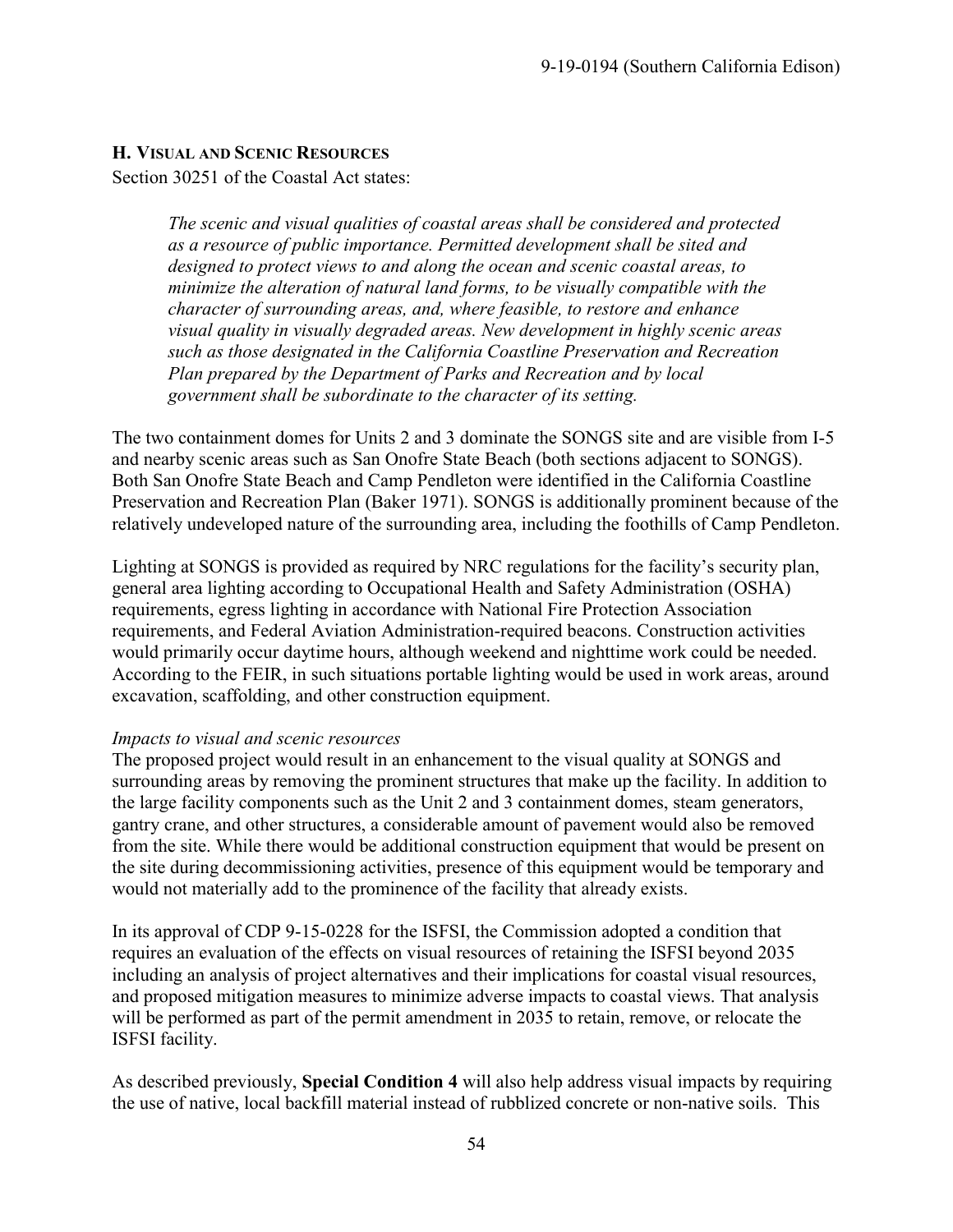will help ensure more even erosion rates over time and will provide material to nourish beaches in the long-term that is clean from steel or other demolition materials and that is visually compatible with existing beach material.

For these reasons, the Commission finds that the proposed project is consistent with Section 30251 of the Coastal Act.

#### <span id="page-54-0"></span>**I. CULTURAL RESOURCES**

Section 30244 of the Coastal Act states:

*Where development would adversely impact archeological or paleontological resources as identified by the State Historic Preservation Officer, reasonable mitigation measures shall be required.* 

To provide for mitigation against impacts to previously unknown cultural or paleontological resources, the Commission is incorporating special conditions to finalize and implement management plans for such resources.

A cultural resources records search conducted for the preparation of the FEIR indicated no known cultural resources in the proposed project area that are eligible for listing in the National Register of Historic Places, the California Register of Historic Resources, or a local register of historical resources. The FEIR describes the outreach to Native American tribal representatives that occurred during the CEQA process for this proposed project. Additionally, SCE conducted a site visit and briefing to Native American tribes in 2017, attended by representatives of the San Luis Rey Band of Mission Indians and the Sacred Places Institute for Indigenous Peoples (Southern California Edison 2019). SCE also convenes a Community Engagement Panel (CEP) in public meetings at least four times a year, and a representative of the San Luis Rey Band of Mission Indians serves as a member of the CEP (Southern California Edison 2019).

In addition, the FEIR states:

*…20 cultural resources are recorded within 0.5 mile of the Proposed Project area. Cultural resources within a 0.5 mile of the Proposed Project area include precontact resource procurement and seasonal habitation sites, as well as historic sites related to early development of the railroad, bridges, roads, and highway system of northern San Diego County.* 

*In addition, the entire Proposed Project area has been subject to 13 intensive pedestrian surveys between 1973 and 2014…None of the surveys resulted in the identification of cultural resources within the Proposed Project area but do reflect a moderate to high density of cultural resources within the coastal area and inland foothill region surrounding the Proposed Project area.* 

*No precontact archeological resources are known to exist within the Proposed Project area or would be adversely impacted by the Proposed Project activities.*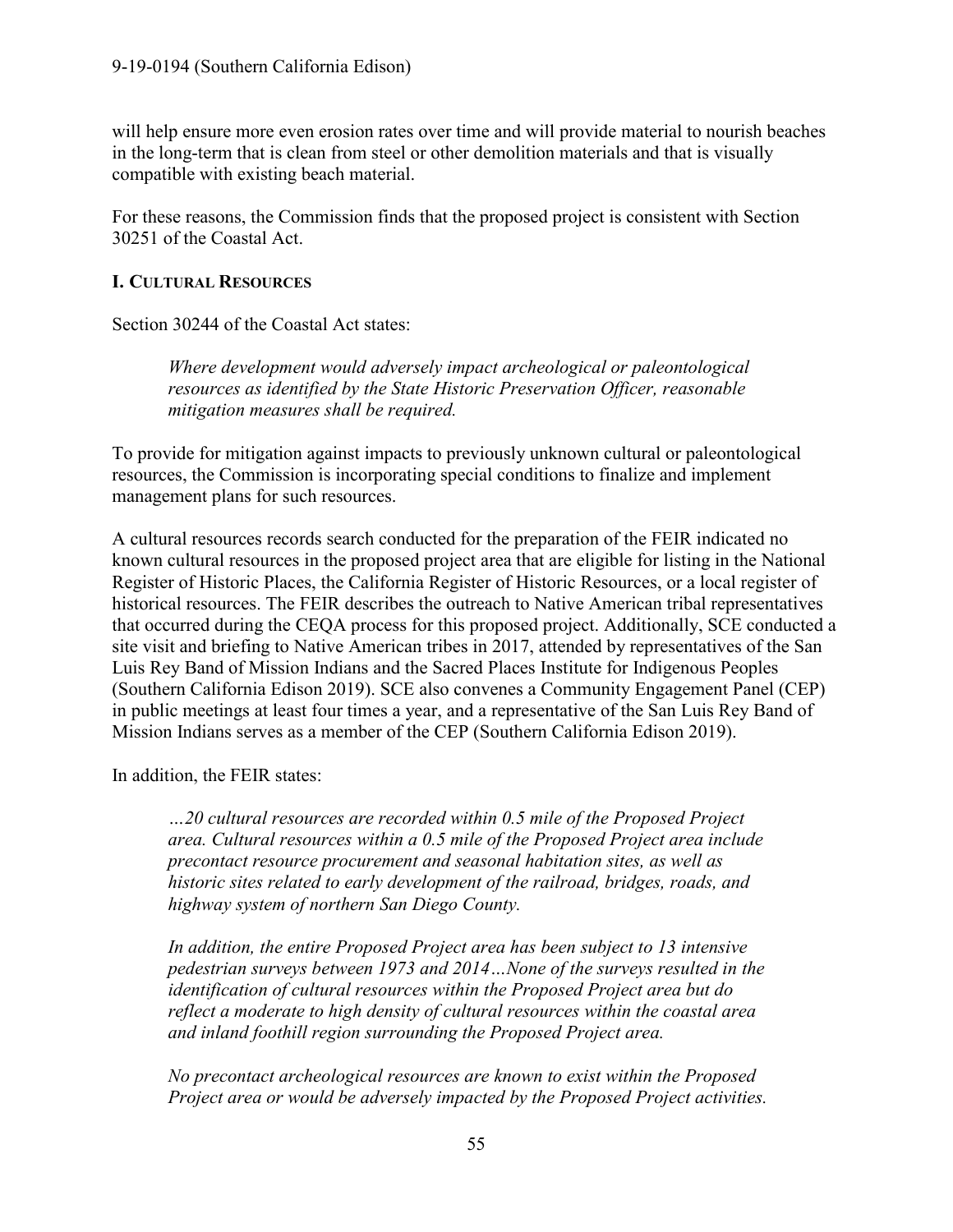*The buildings and structures, parking lots, and access roads impacted by Proposed Project activities were all constructed at various points in time after 1968. Since these structural elements have an age of less than 50 years, they do not qualify as historical resources and thus do not require further analysis for direct or indirect impacts.* 

*…* 

*However, because the Proposed Project area is situated within Holocene sediments, which represent a geological time that human occupation is known to have occurred in, previously unidentified resources could be found during Proposed Project demolition and decontamination activities. In addition, although some prior excavation activities occurred prior to the initial construction of SONGS, the SONGS construction resulted in soil disturbance of at least 70 feet below the original grade across the Onshore Site, the majority of this excavation occurred prior to the enactment of the National Historic Preservation Act of 1966. Therefore, resources may have been inadvertently overlooked or reburied.* 

Previously unidentified cultural or paleontological resources could therefore be adversely affected by the proposed project. To address this potential and reduce the risk to such resources, SCE has committed to limiting ground disturbing activities to the historically excavated footprint of the site and would not encroach on adjacent undisturbed area. To further mitigate the potential impact to cultural and paleontological resources, the FEIR required mitigation measures related to archeological and tribal resources (MM CR/TCR-2a and MM CR/TCR-2b) and paleontological resources (MM CR-4a and MM CR-4b). These mitigation measures require monitoring for archaeological and paleontological resources, and prescribe actions to be taken if such unanticipated resources are discovered on the site. **Special Condition 9** incorporates these mitigation measures into this CDP.

Additionally, SCE has prepared a draft Cultural Resources Management Plan (CRMP) and draft Paleontological Resources Management Plan (PRMP) for the proposed project, both of which were provided as part of the CDP application. The draft CRMP:

- describes previous cultural survey results at the site,
- provides details for required cultural resource monitoring procedures and field reporting,
- describes the duties of the lead project archaeologist and archaeological monitors,
- identifies specific monitoring protocols that will be undertaken, including criteria for increasing and decreasing monitoring efforts,
- provides protocols to be followed in the case of unanticipated discovery of cultural resources or human remains,
- describes the criteria to be used in the evaluation of cultural resource discoveries to identify if a discovery is eligible for inclusion on the California Registry of Historic Resources,
- identifies data analysis and reporting requirements, including for a final monitoring report after completion of the proposed project and maintenance of site records, and
- describes a tribal engagement plan.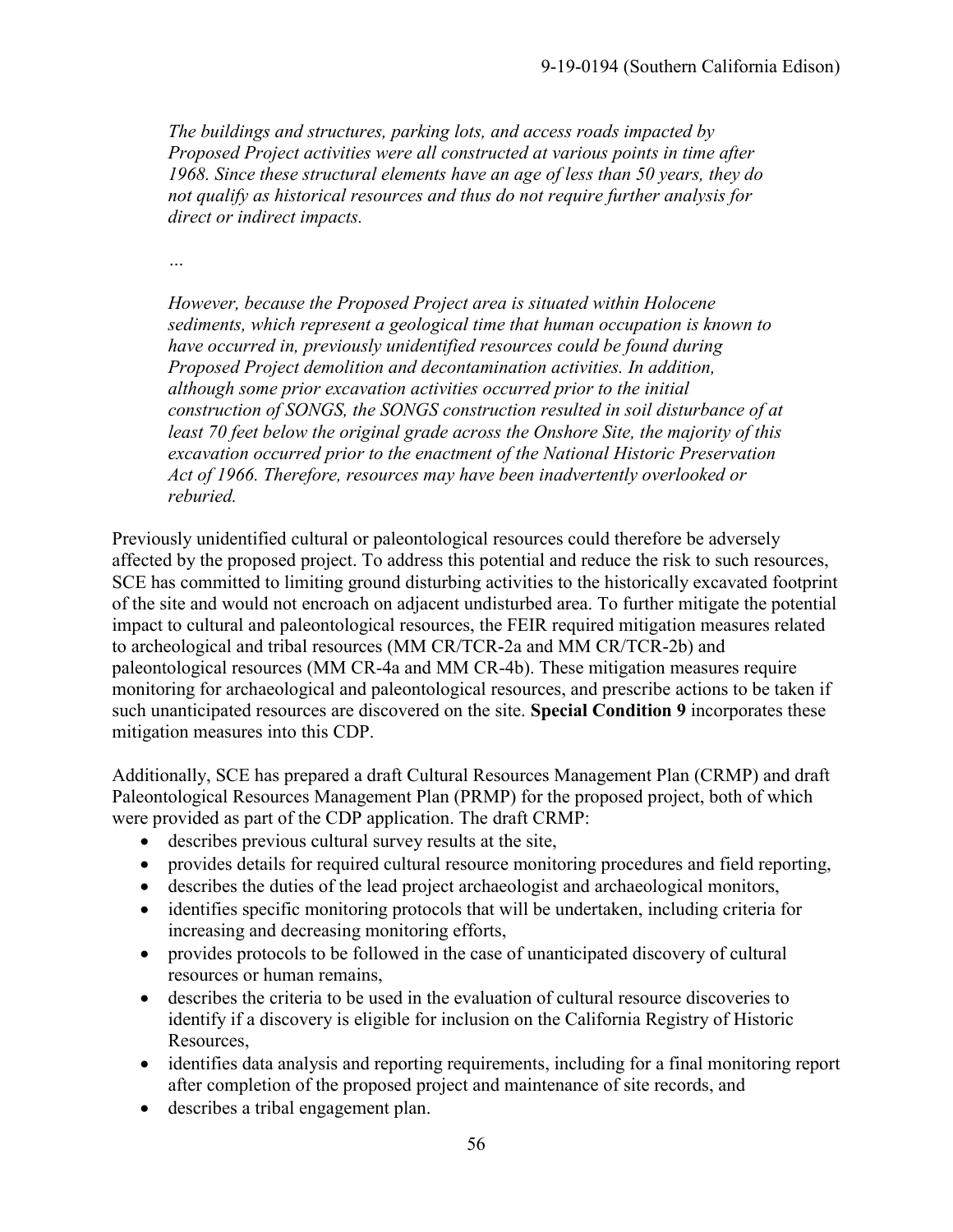Monitors will have the authority to immediately halt work if cultural resources are discovered. **Special Condition 16** requires the applicant to provide the Executive Director a final version of the CRMP a minimum of 30 days prior to the start of proposed project activities.

The draft PRMP:

- describes previous paleontological survey results at the site,
- provides details for required paleontological resource monitoring procedures and field reporting,
- describes the duties of the lead project paleontologist and paleontological monitors,
- identifies specific monitoring protocols that will be undertaken, including criteria for increasing and decreasing monitoring efforts,
- provides protocols to be followed in the case of unanticipated discovery of paleontological resources, and
- identifies data analysis and reporting requirements, including for a final monitoring report after completion of the proposed project and maintenance of site records.

Monitors will have the authority to immediately halt work if paleontological resources are discovered. **Special Condition 17** requires the applicant to provide the Executive Director a final version of the draft PRMP a minimum of 30 days prior to the start of proposed project activities. The implementation of the measures provided in the PRMP and the CRMP will provide mitigation for the potential for impacts to cultural, tribal, and paleontological resources. For this reason, and with the incorporation of **Special Conditions 9, 16, and 17**, the Commission finds that that the proposed project is consistent with Section 30244 of the Coastal Act.

## <span id="page-56-0"></span>**J. ATTORNEYS' FEES AND COSTS**

Coastal Act section  $30620(c)(1)$  authorizes the Commission to require applicants to reimburse the Commission for expenses incurred in processing CDP applications. *See also* 14 C.C.R. § 13055(g). Thus, the Commission is authorized to require reimbursement for expenses incurred in defending its action on the pending CDP application. Therefore, consistent with Section 30620(c), the Commission imposes **Special Condition 18**, requiring reimbursement of any costs and attorneys' fees the Commission incurs "in connection with the defense of any action brought by a party other than the Applicant/Permittee … challenging the approval or issuance of this permit."

## <span id="page-56-1"></span>**K. CALIFORNIA ENVIRONMENTAL QUALITY ACT**

Section 13096 of the Commission's administrative regulations requires Commission approval of coastal development permit applications to be supported by a finding showing the application, as modified by any conditions of approval, to be consistent with any applicable requirements of the California Environmental Quality Act ("CEQA"). Section 21080.5(d)(2)(A) of CEQA prohibits approval of a proposed development if there are feasible alternatives or feasible mitigation measures available that would substantially lessen any significant impacts that the activity may have on the environment.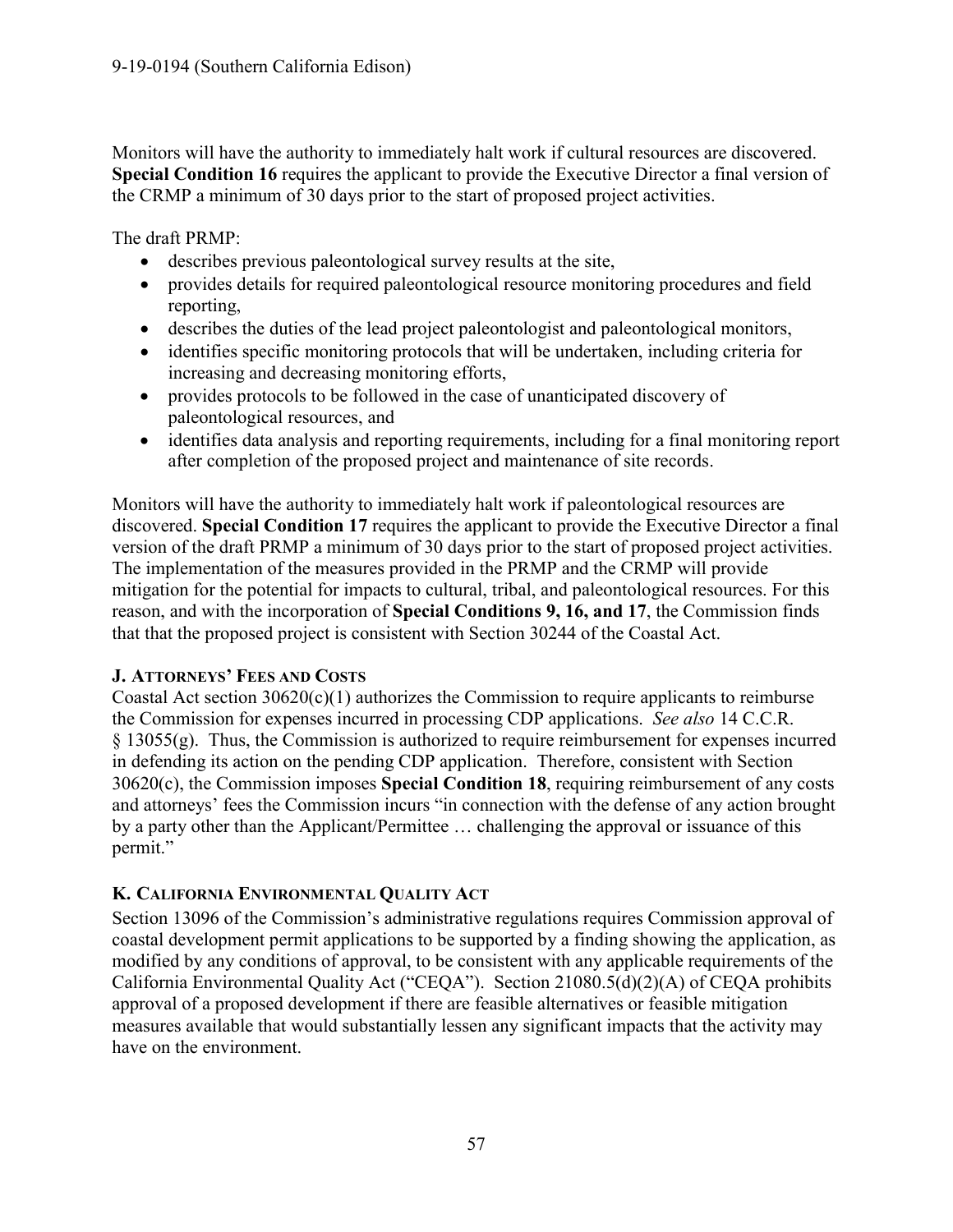The State Lands Commission prepared an Environmental Impact Report for the project and certified that document in March, 2019. The project as conditioned herein incorporates measures necessary to avoid any significant environmental effects under the Coastal Act, and there are no less environmentally damaging feasible alternatives or mitigation measures that address Coastal Act issues. Therefore, the proposed project is consistent with CEQA.

The Coastal Commission's review and analysis of CDP applications has been certified by the Secretary of Resources as being the functional equivalent of environmental review under CEQA. As a responsible agency, the Commission conducted its analysis of the potential impacts of the proposed development that the Commission is authorized by the Coastal Act to review. The Commission has reviewed the relevant coastal resource issues associated with the proposed project and has identified appropriate and necessary conditions to assure protection of coastal resources consistent with the requirements of the Coastal Act. The staff report discusses the relevant coastal resource issues with the proposed development. All public comments received to date have been addressed in the staff report. The Commission incorporates its findings on Coastal Act consistency at this point as if set forth in full. As conditioned, there are no additional feasible alternatives or feasible mitigation measures available, beyond those required, which would substantially lessen any significant adverse environmental effect that approval of the proposed project, as modified, would have on the environment, and the project is fully consistent with the Coastal Act. Therefore, the Commission finds that the proposed project is consistent with the Coastal Act and CEQA Section 21080.5(d)(2)(A).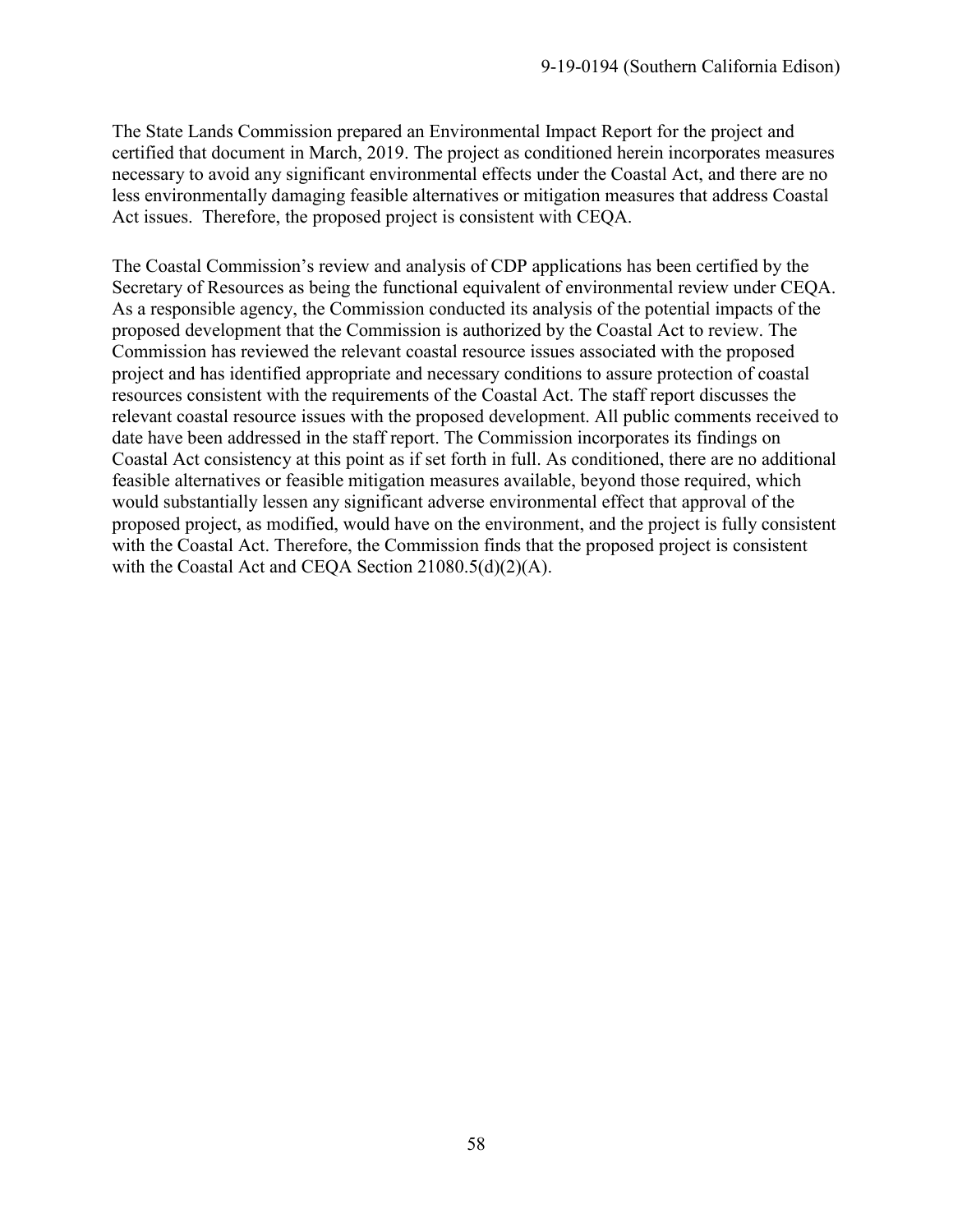## <span id="page-58-0"></span>**Appendix A – Substantive File Documents**

## **CDP Application and Related Documents**

- 1. Application for Coastal Development Permit 9-19-1904, received February 28, 2019.
- 2. Southern California Edison, Response to Letter of Incompleteness, received April 26, 2019.
- 3. Southern California Edison, Electronic mail transmitting the grading plan for the potential MUDA backfill alternative, from J. Rankin of SCE to J. Weber and T. Luster, Commission staff on May 7, 2019.
- 4. Adopted Findings for CDP No. 9-15-0228, adopted by the California Coastal Commission on October 6, 2015.
- 5. Amended Coastal Development Permit for San Onofre Nuclear Generating Station Units 2 and 3, CDP 6-81-330-A, approved by the Commission on February 16, 1982.
- 6. Coastal Environments, Inc. Oceanographic and Coastal Services. 2018. Letter to Southern California Edison regarding assessment of H++ MSLR Scenario and Coastal Processes at SONGS. Submitted as part of application for Coastal Development Permit 9-19-1904.
- 7. Draft Cultural Resources Management Plan San Onofre Nuclear Generating Station (SONGS) Units 2 & 3 Decommissioning Project. February 2019. Prepared for the California State Lands Commission by Southern California Edison.
- 8. Draft Onshore Spill Contingency Plan, SONGS Units 2 & 3 Decommissioning Project, February 2019. Prepared for Southern California Edison by SONGS Decommissioning Solutions.
- 9. Draft Paleontological Resources Management Plan San Onofre Nuclear Generating Station (SONGS) Units 2 & 3 Decommissioning Project. February 2019. Prepared for the California State Lands Commission by Southern California Edison.
- 10. Draft Spill Prevention, Control, and Countermeasures Plan for the SONGS Units 2 & 3 Decommissioning Project, February 2019. Prepared for Southern California Edison by SONGS Decommissioning Solutions.
- 11. Southern California Edison, Draft Worker Environmental Awareness Training presentation, prepared for the California State Lands Commission, 2019.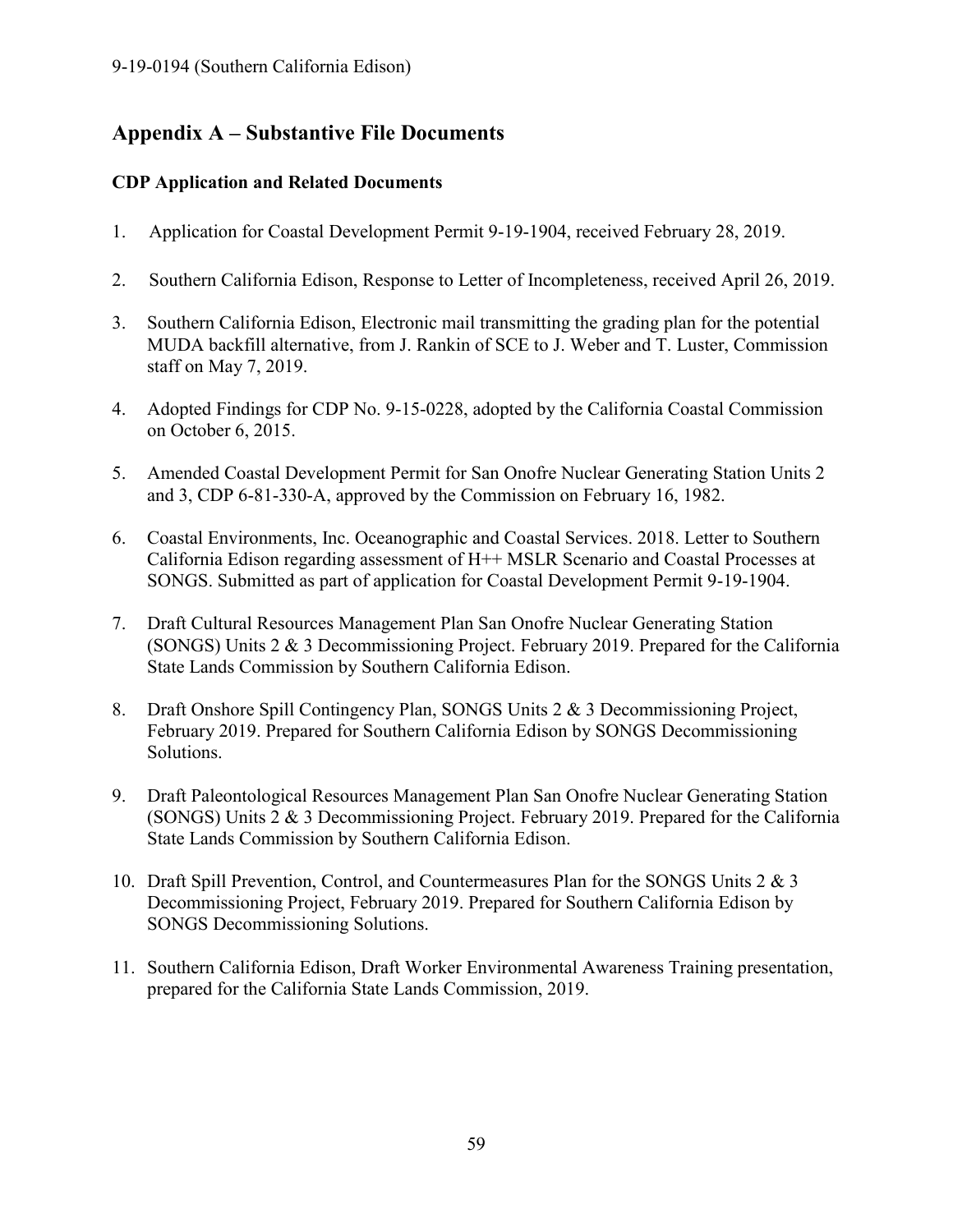## **Environmental Documents**

1. California State Lands Commission 2019. Final Environmental Impact Report for the San Onofre Nuclear Generating Station (SONGS) Units 2 & 3 Decommissioning Project. State Clearinghouse No. 2016071025.

### **Other Documents**

- 1. Baker, R.M. (1971). *California Coastline Preservation and Recreation Plan*. California Department of Parks and Recreation, August 1971, 123 p.
- 2. Carl Redding, Director Communication Strategy and Operations MCIWest/Camp Pendleton. Electronic communication to John Weber, Coastal Commission staff, May 9, 2019.
- 3. California Coastal Commission 2018. *California Coastal Commission Sea Level Rise Policy Guidance: Interpretive Guidelines for Addressing Sea Level Rise in Local Coastal Programs and Coastal Development Permits*. Adopted November 7, 2018.
- 4. Ch2M HILL, Inc. 2016. Biota Technical Report: SONGS Decommissioning Project. Prepared for Southern California Edison, September 2016.
- 5. Coastal Environments, Inc. 2017. Coastal Processes Analysis at San Onofre Nuclear Generating Station, Phase 1 and Phase 2. Prepared by M.H.S. Elwant, R.E. Flick, and A.D. Young for Southern California Edison.
- 6. EDAW, Inc. (EDAW). 2010. Marine Corps Base Camp Pendleton 2030 Master Plan, Volumes I and II. December 2010.
- 7. Hapke, C.J. and D. Reid (2007). *National Assessment of Shoreline Change, Part 4: Historical Coastal Cliff Retreat along the California Coast.* U.S. Geological Survey Open-File Report 2007-1133.
- 8. Hapke, C.J., D. Reid and B. Richmond (2007). Rates and trends of coastal change in California and the regional behavior of the beach and cliff system. *Journal of Coastal Research* 25: 603-615.
- 9. San Diego Regional Water Quality Control Board, *National Pollutant Discharge Elimination System (NPDES) Permit and Waste Discharge Requirements, San Onofre Nuclear Generating Station, Unit 2* (NPDES No. CA0108073; Order No. R9-2005-0005).
- 10. San Diego Regional Water Quality Control Board, *National Pollutant Discharge Elimination System (NPDES) Permit and Waste Discharge Requirements, San Onofre Nuclear Generating Station, Unit 3* (NPDES No. CA0108181; Order No. R9-2005-0006).